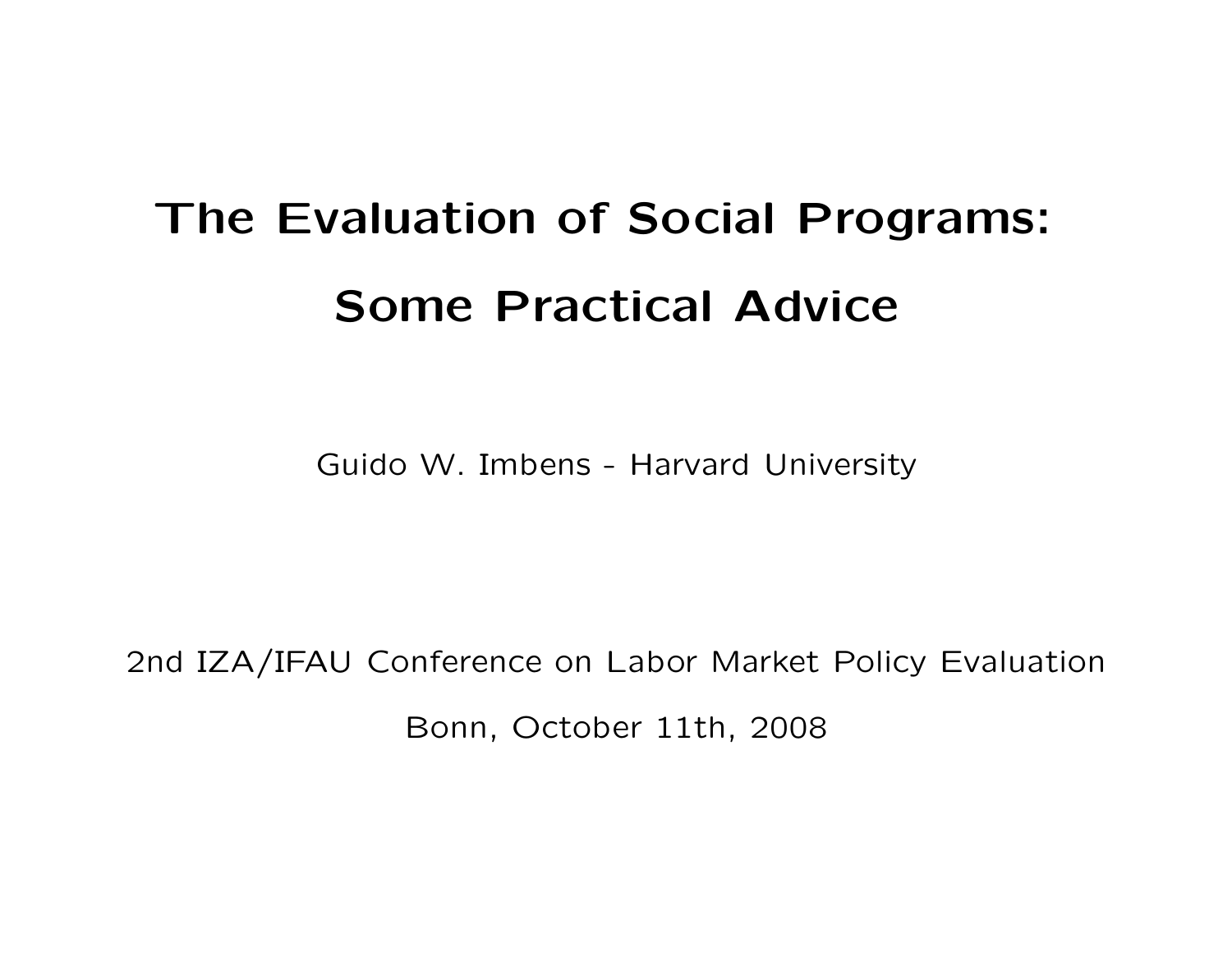#### Background Reading

Guido Imbens and Jeffrey Wooldridge (2008), "Recent Developments in the Econometrics of Program Evaluation," under revision for Journal of Fconomic Literature

Guido Imbens and Donald Rubin, (2009), Statistical Methods for Causal Inference in Biomedical and Social Sciences forthcoming, Cambridge University Press.

These slides and Imbens-Wooldridge paper are available on Imbens home page at Harvard University, Department of Economics.

http://www.economics.harvard.edu/faculty/imbens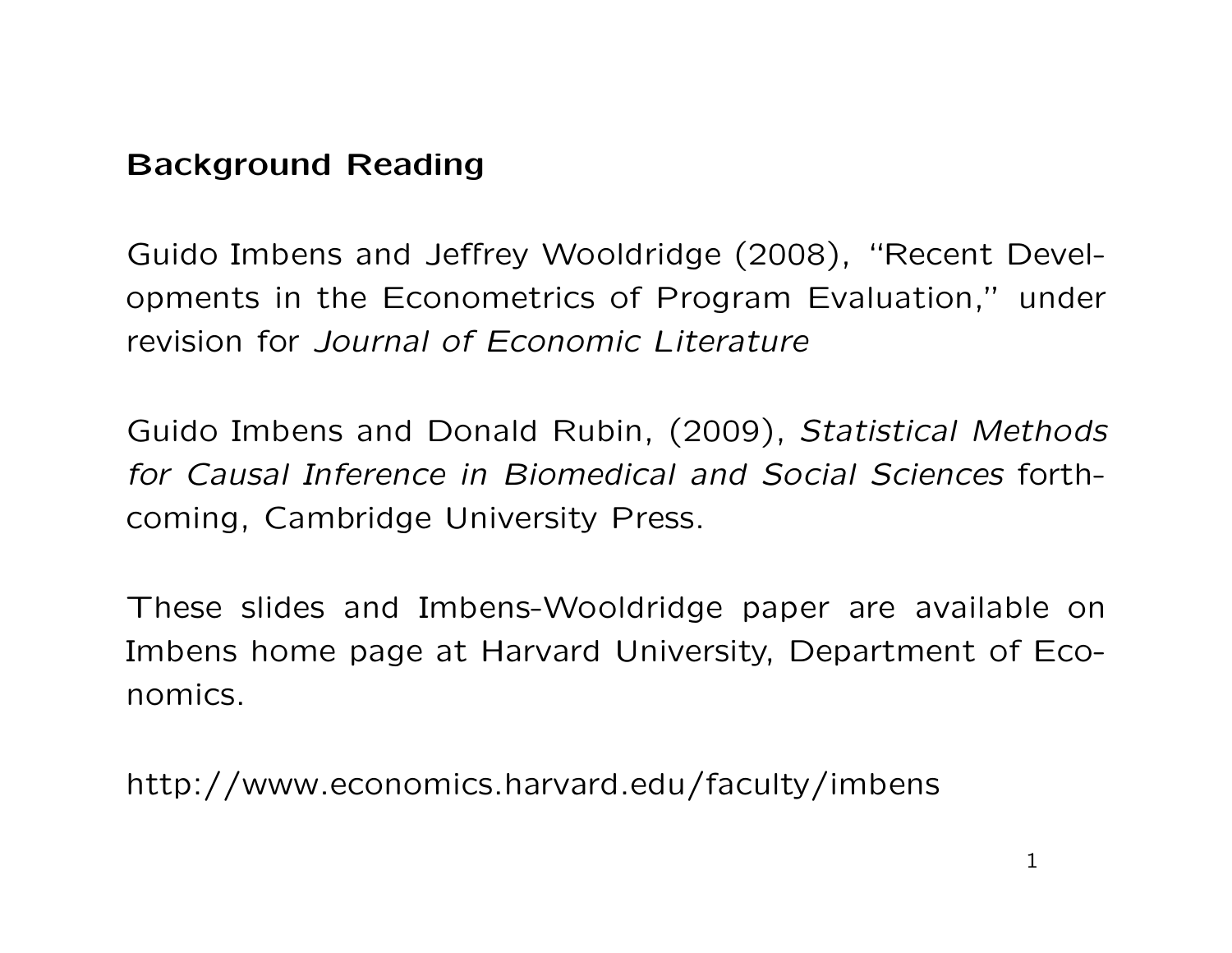#### General Motivation

In seventies empirical work on evaluation of social programs (Ashenfelter & Card).

Since then much empirical and methodological work, in both statistics and econometrics literature.

Here: my views on current state of the art, with emphasis on recommendations for empirical researchers in this area.

Based on work with various coauthors, Abadie, Angrist, Athey, Chamberlain, Crump, Hirano, Hotz, Manski, Mitnik, Newey, Ridder, Rubin, Rosenbaum, Wooldridge (without implicating them)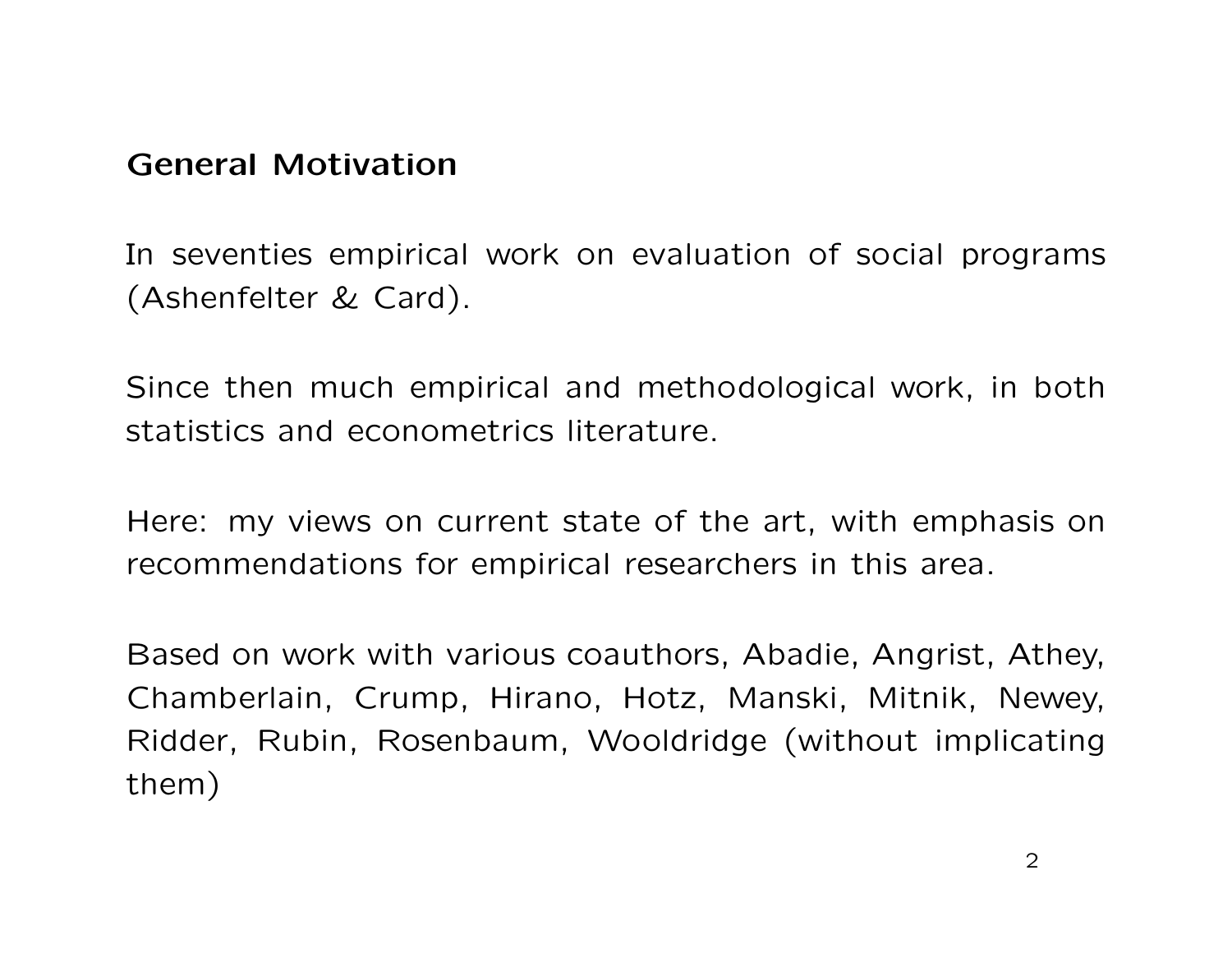## Many Applications in Social Sciences

Labor market programs (main focus in economics): Ashenfelter (1978), Ashenfelter and Card (1985), Lalonde (1986), Card and Sullivan (1989), Heckman and Hotz (1989), Friedlander and Robins (1995), Dehejia and Wahba (1999), Lechner (1999), Heckman, Ichimura and Todd (1998).

Effect of Military service on Earnings: Angrist (1998)

Effect of Family Composition: Manski, McLanahan, Powers, Sandefur (1992)

Effect of Regulations:

Minimum wage laws (Card and Krueger, 1995), Tax reforms (Eissa and Liebman, 1998), Information Disclosure (restaurant hygiene, Leslie and Jin, 2004)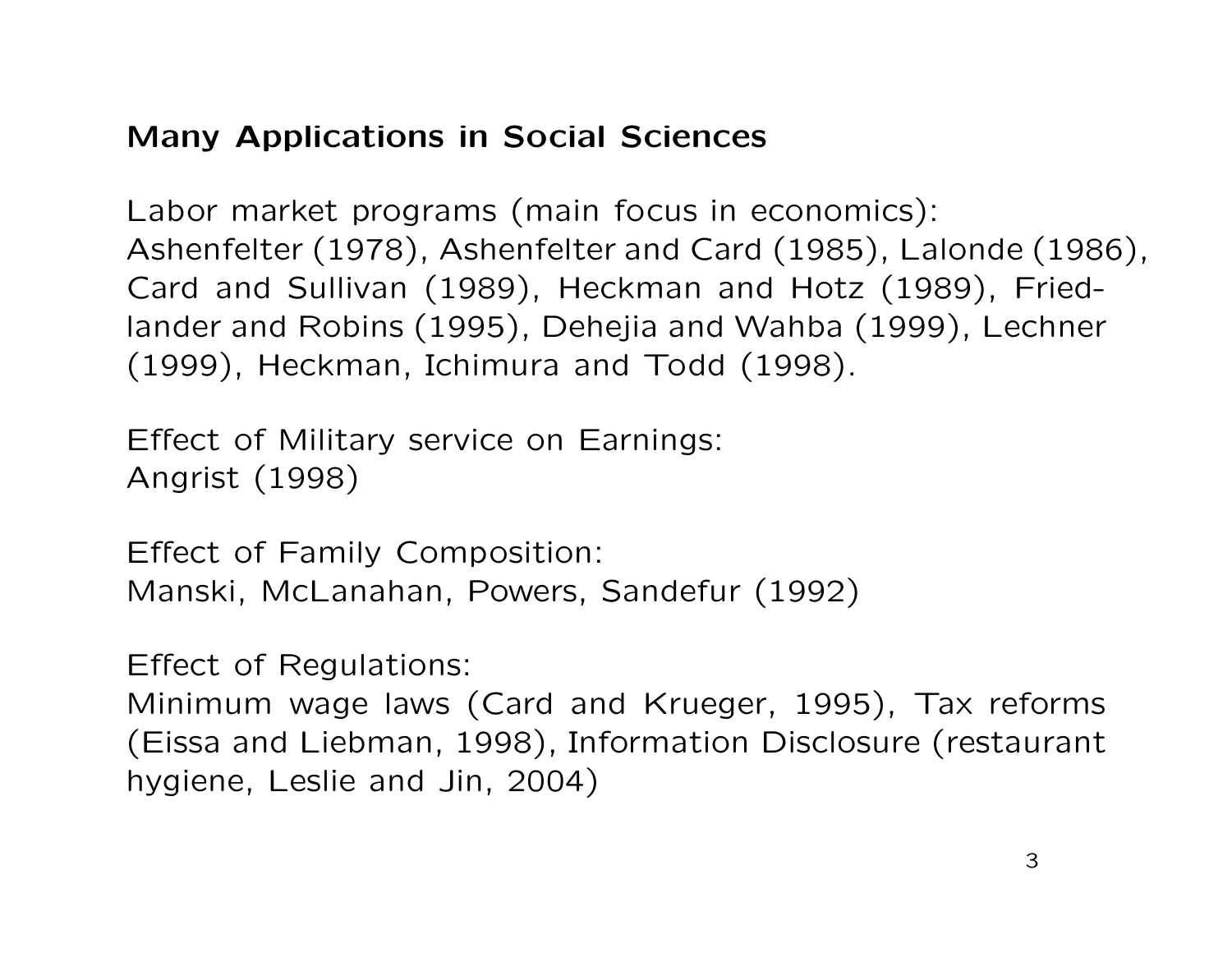#### Literature

- 1. Large theoretical literature:
	- (a) efficiency bounds: Hahn, 1998.
	- (b) estimators: Hahn, 1998; Heckman, Ichimura and Todd, 1998; Hirano, Imbens and Ridder, 2003, Abadie & Imbens, 2006; Robin and Rotnitzky, 1995.
- 2. Few concrete recommendations for finite samples
	- $(a)$  Simulations: Frölich, 2004, Zhao, 2004.
	- (b) Covariate selection: Caliendo, 2006; De Luna, Richardson, Waernbaum, 2008.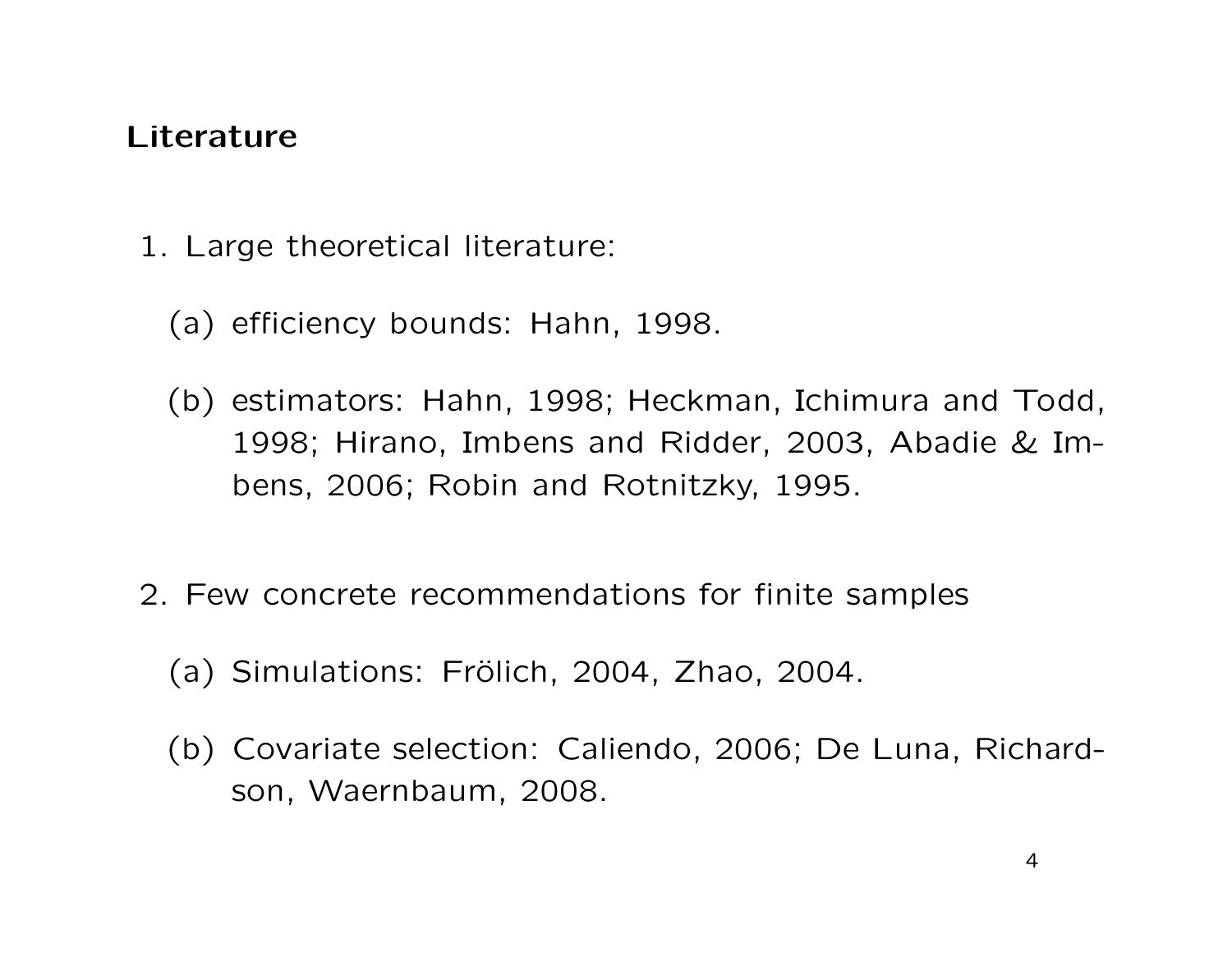#### Outline for Talk

- 1. Introduction & Notation
- 2. Two Illustr: Lottery Data, Lalonde (Dehejia-Wahba) Data
- 3. Key Assumptions: Unconfoundedness and Overlap
- 4. Prelim: Specifying and Estimating the Propensity Score
- 5. Design Stage: Creating a Sample with Overlap
- 6. Estimation, Variance Estimation & and the Bootstrap
- 7. Assessing Unconfoundedness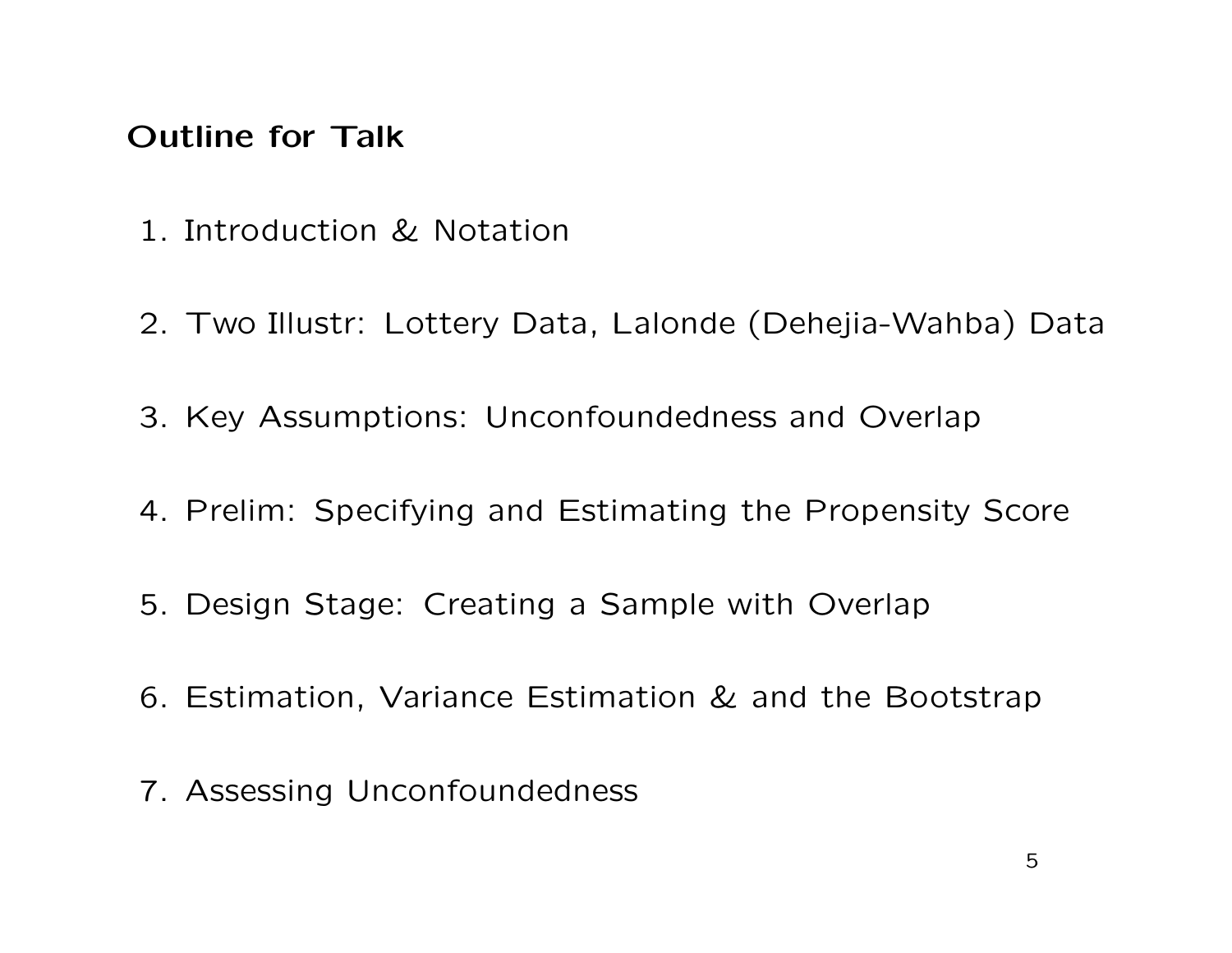#### 1.A Introduction

## Steps for Estimating Ave Treatm Effects Given Unconf

- 1. Estimate the propensity score
- 2. Assess Overlap: If necessary create balanced sample
- 3. Re-estimated the propensity score in the balanced sample.
- 4. Estimate ate by blocking/matching on cov, with regression
- 5. Estimate conditional variance
- 6. If possible, assess unconf assump using pseudo outcomes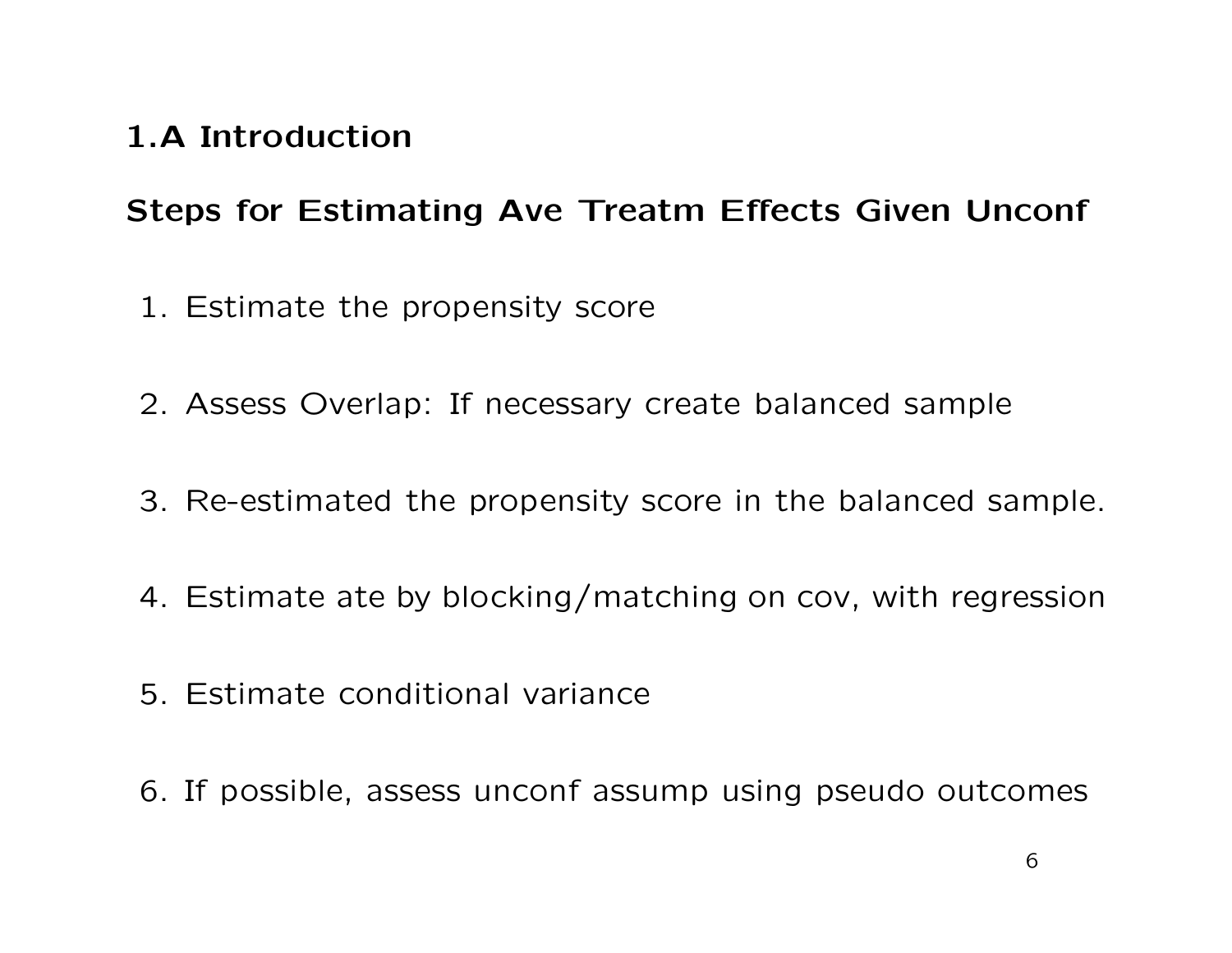#### 1.B Rubin Causal Model Notation

N individuals/firms/units, indexed by  $i=1,...,N$ ,

 $W_i \in \{c, t\}$ : Binary treatment,

 $Y_i(t)$ : Potential outcome for unit i given active treatment,

 $Y_i(c)$ : Potential outcome for unit i given control treatment,

 $X_i$ :  $k \times 1$  vector of covariates.

We observe  $\{(X_i, W_i, Y_i)\}_{i=1}^N$ , where

$$
Y_i = \begin{cases} Y_i(c) & \text{if } W_i = c, \\ Y_i(t) & \text{if } W_i = t. \end{cases}
$$

Fundamental problem of Causal Inference (Holland, 1986): we never observe  $Y_i(c)$  and  $Y_i(t)$  for the same individual i, so unitlevel causal effect  $\tau_i = Y_i(t) - Y_i(c)$  is never observed.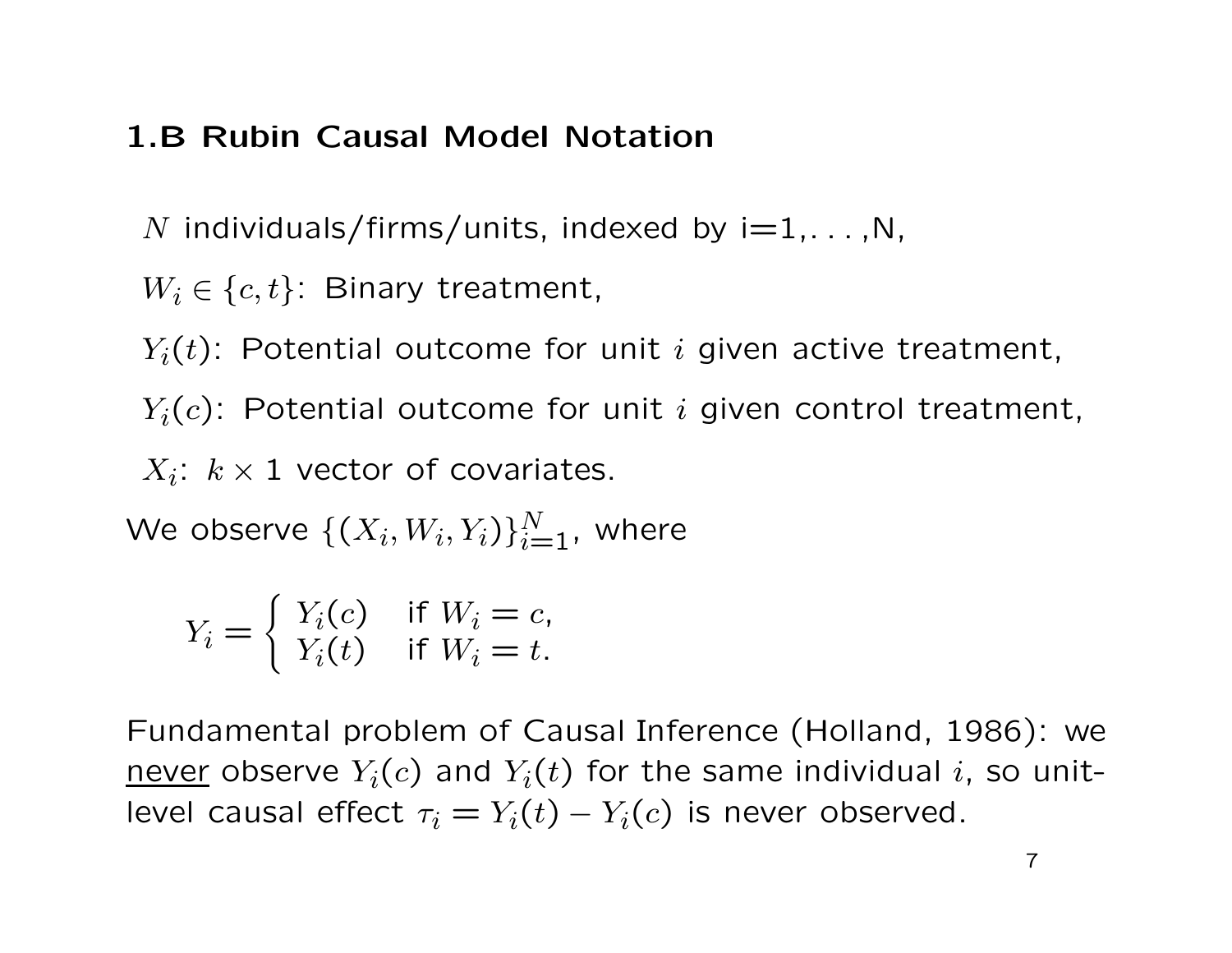#### Notation (ctd)

 $\mu_w(x) = \mathbb{E}[Y_i(w)|X_i = x]$  (conditional means)

 $\sigma_w^2(x) = \mathbb{E}[(Y_i(w) - \mu_w(x))^2 | X_i = x]$  (conditional variances)

 $e(x) = \text{pr}(W_i = t | X_i = x)$  (propensity score, Rosenbaum and Rubin, 1983)

 $\tau(x) = \mathbb{E}[Y_i(t) - Y_i(c)|X_i = x] = \mu_t(x) - \mu_c(x)$  (conditional average treatment effect)

 $\tau_{\text{SP}} = \mathbb{E}[Y_i(t)-Y_i(c)]$  Super Population Average Treatment Effect  $\tau_{\mathsf{cond}} = \frac{1}{N}$  $\sum_{i=1}^{N} \tau(X_i)$  Conditional Average Treatment Effect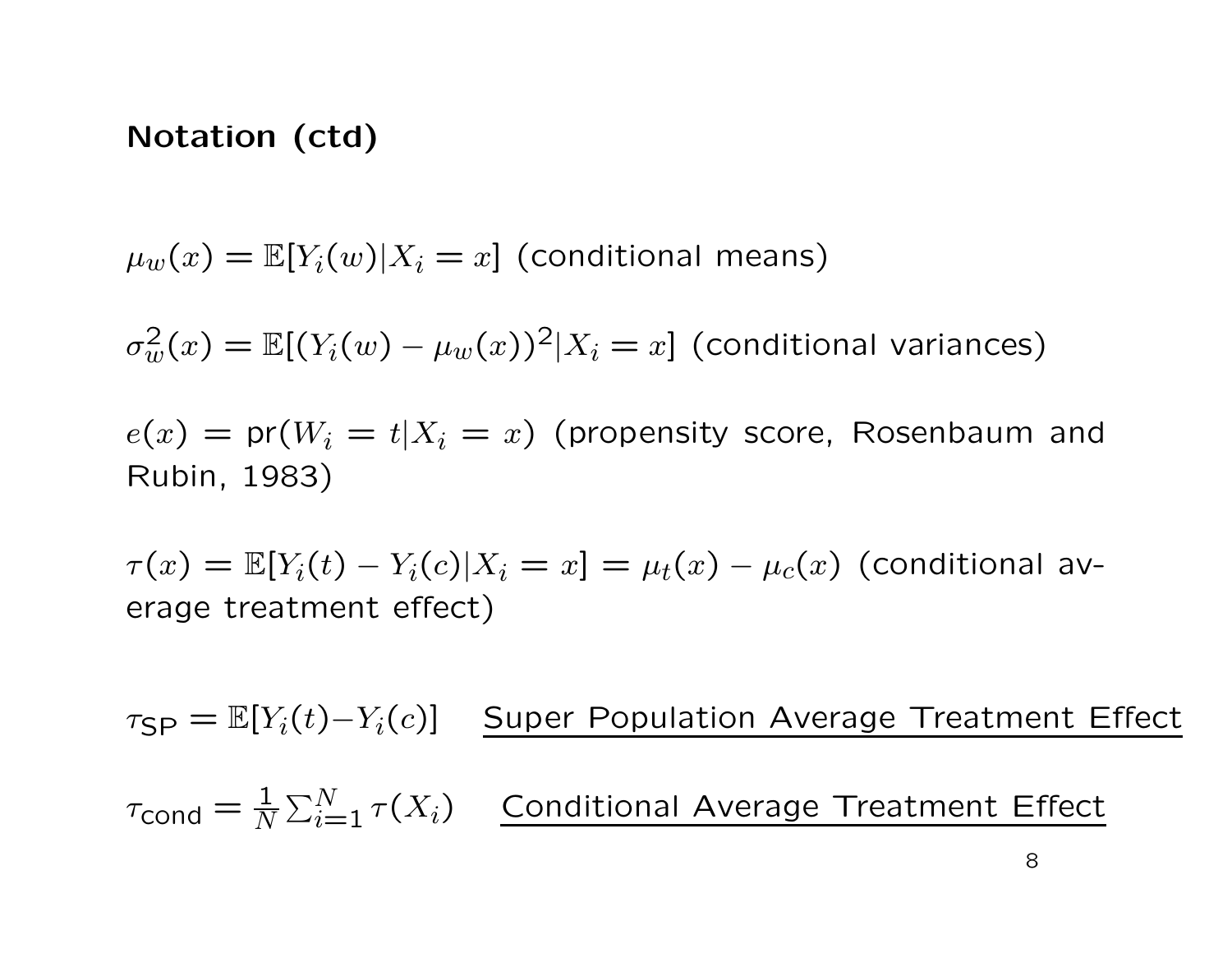#### 2.A Illustr 1: The Imbens-Rubin-Sacerdote Lottery Data

IRS (American Economic Review, 2000) were interested in estimating the effect of unearned income on behavior including labor supply, consumption and savings.

(also on children's outcomes and happiness, but too few observations for answerin first question, and wrong survey questions for answering second)

They surveyed individiuals who had played and won large sums of money in the lottery in Massachusetts (400K on average). As a comparison group they collected data on a second set of individuals who also played the lottery but who had not won big prizes (the "losers")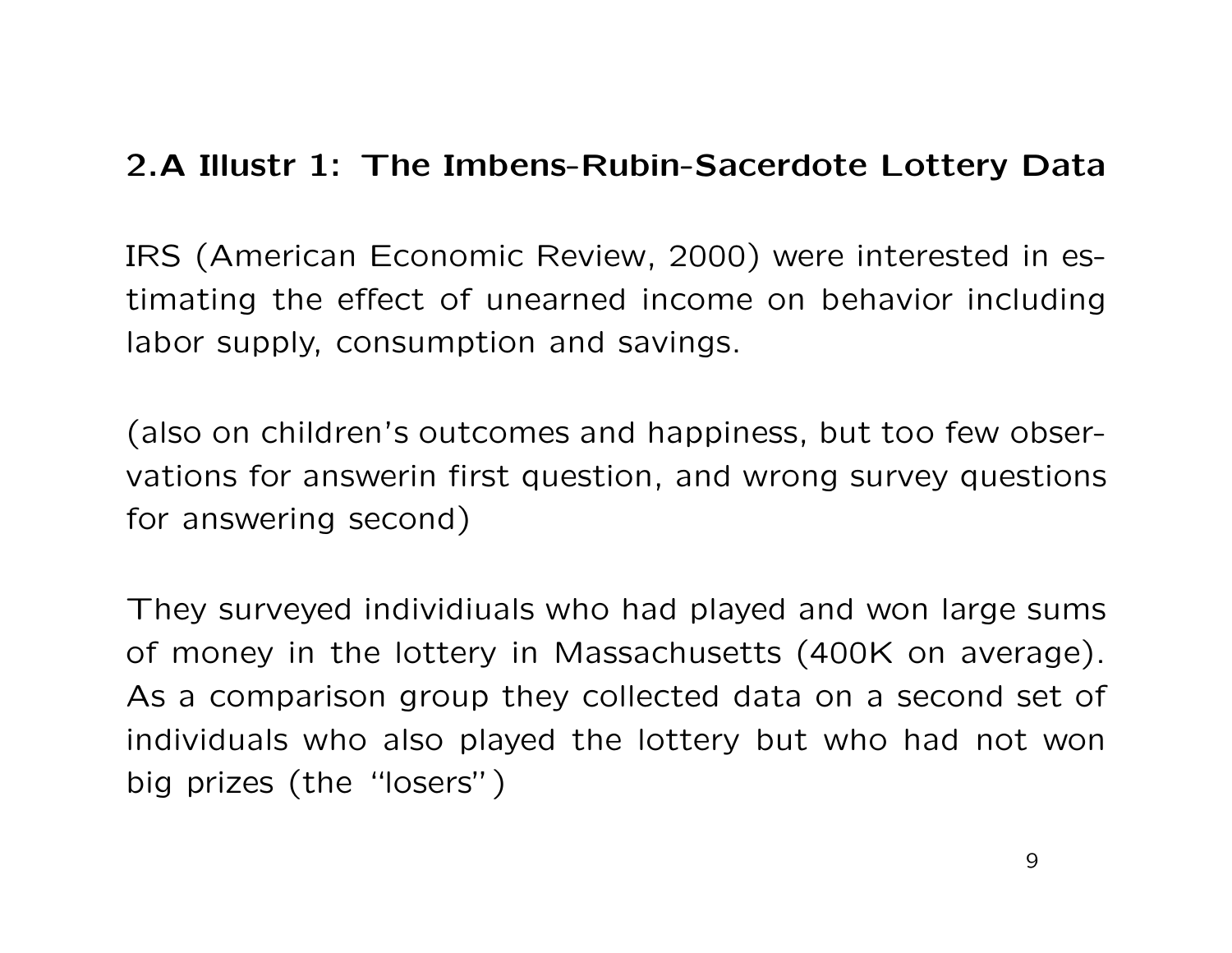# Summary Statistics Lottery Data

| Covariates   |      | All       | Losers    | Winners   |                    |       |
|--------------|------|-----------|-----------|-----------|--------------------|-------|
|              |      | $(N=496)$ | $(N=259)$ | $(N=237)$ |                    | Norm. |
|              | mean | (s.d.)    | mean      | mean      | $[t-stat]$         | Dif.  |
| Year Won     | 6.23 | (1.18)    | 6.38      | 6.06      | $[-3.0]$           | 0.19  |
| # Tickets    | 3.33 | (2.86)    | 2.19      | 4.57      | [9.9]              | 0.64  |
| Age          | 50.2 | (13.7)    | 53.2      | 47.0      | $[-5.2]$           | 0.33  |
| Male         | 0.63 | (0.48)    | 0.67      | 0.58      | $[-2.1]$           | 0.13  |
| Education    | 13.7 | (2.2)     | 14.4      | 13.0      | $[-7.8]$           | 0.50  |
| Working Then | 0.78 | (0.41)    | 0.77      | 0.80      | [0.9]              | 0.06  |
| Earn Y-6     | 13.8 | (13.4)    | 15.6      | 12.0      | $[-3.1]$           | 0.19  |
|              |      |           |           |           |                    |       |
| Earn Y-1     | 16.3 | (15.7)    | 18.0      | 14.5      | $[-2.5]$           | 0.16  |
| Pos Earn Y-6 | 0.69 | (0.46)    | 0.69      | 0.70      | [0.3]              | 0.02  |
|              |      |           |           |           |                    |       |
| Pos Earn Y-1 | 0.71 | (0.45)    | 0.69      | 0.74      | $\left[1.2\right]$ | 0.07  |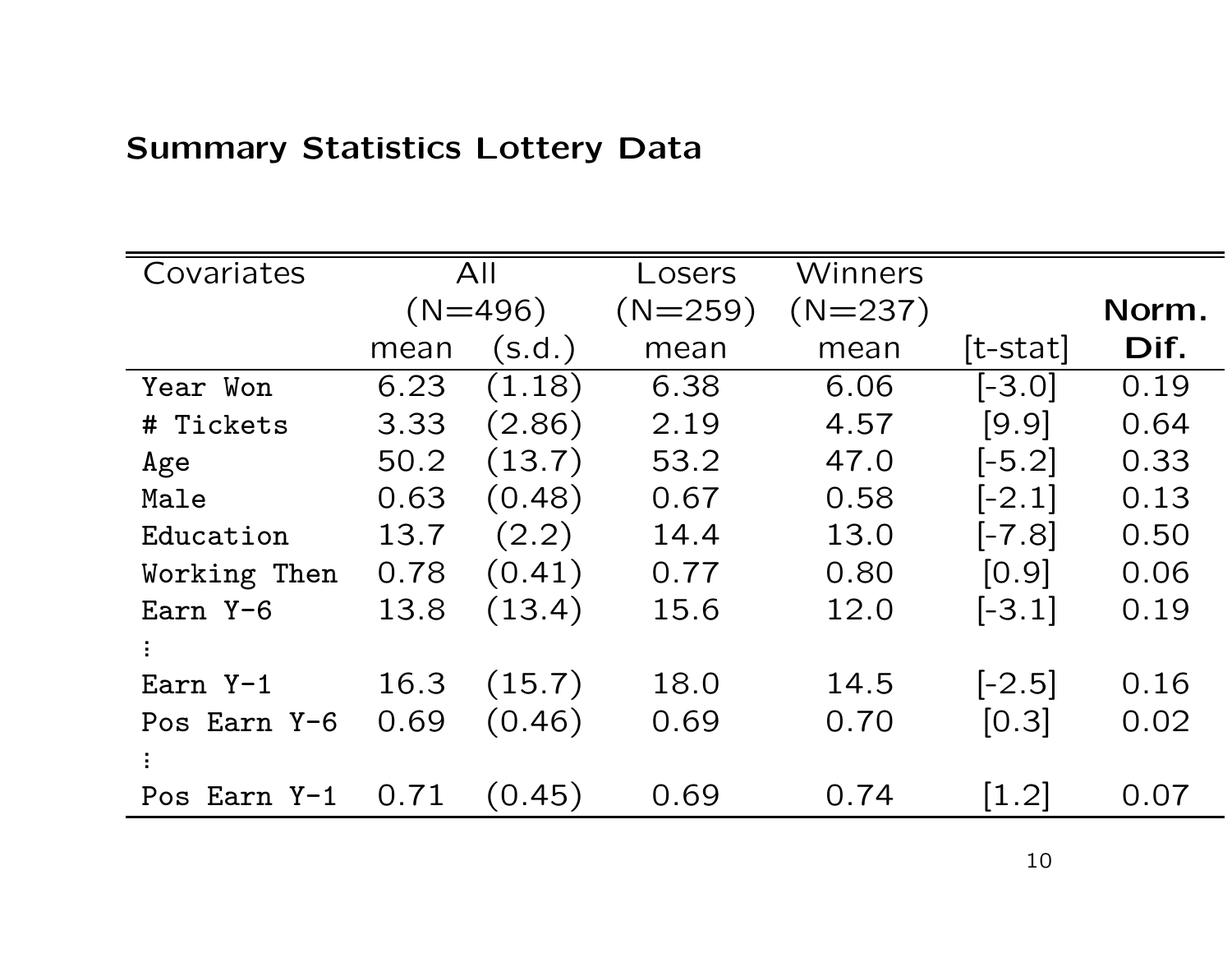Normalized difference is

$$
\text{norm. dif.} = \left| \frac{\overline{X}_t - \overline{X}_c}{\sqrt{S_t^2 + S_c^2}} \right|
$$

If the normalized difference is greater than 0.2, linear regression based estimates for average treatment effect are likely to be sensitive to specification.

Recall: OLS estimator for average control outcomes for treated units has the form

$$
\widehat{\mathbb{E}}[Y_i(c)|W_i = t] = \overline{Y}_c^{\text{obs}} + \widehat{\beta}'_{\text{ols},c}(\overline{X}_t - \overline{X}_c)
$$

so if  $\overline{X}_t - \overline{X}_c$  is far from zero, the estimator relies heavily on extrapolation.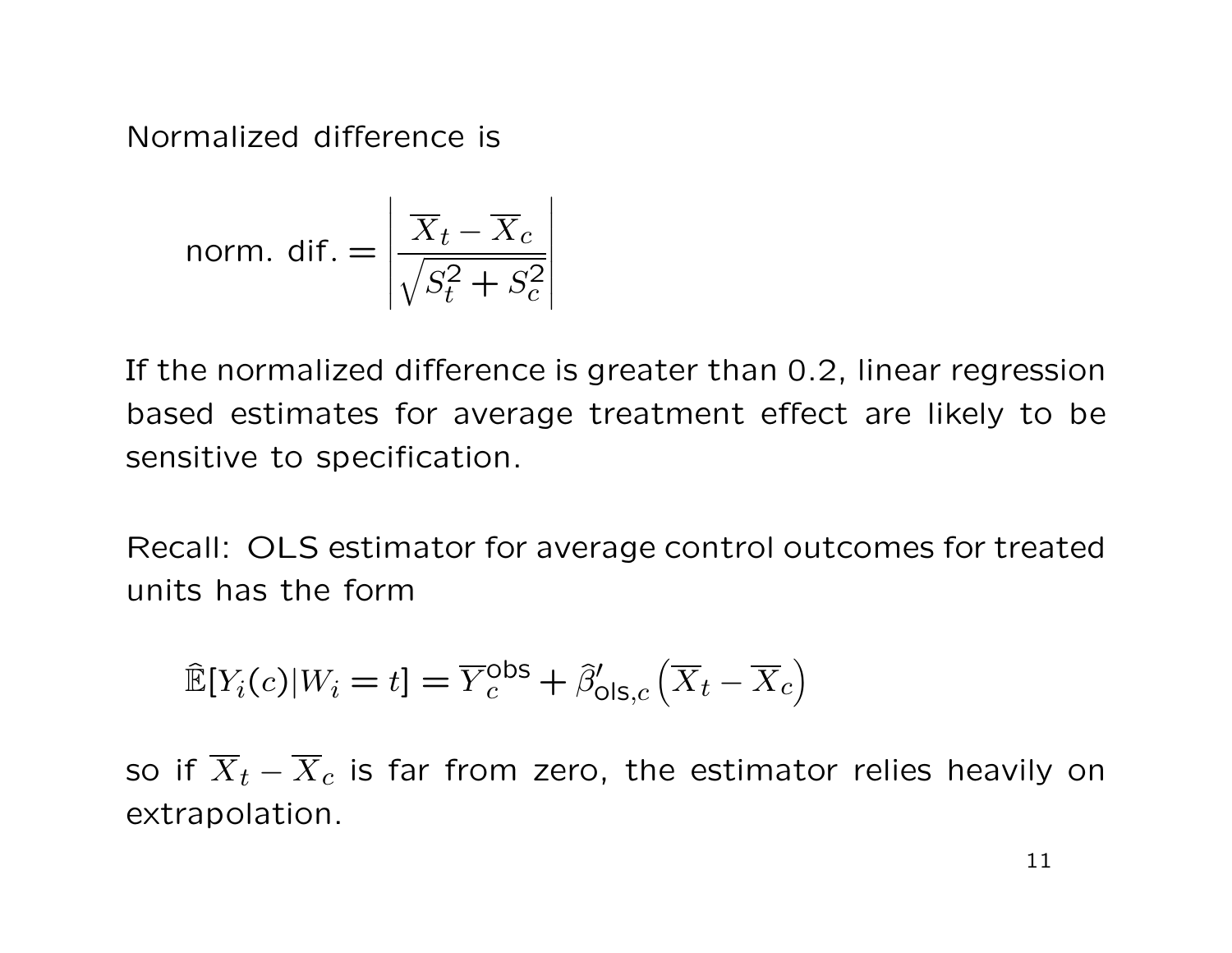# Summary Statistics Lalonde/Dehejia/Wahba Data (CPS Comparison Group)

| Covariates    |      | All               | Contr     | Trainees  |                     |       |
|---------------|------|-------------------|-----------|-----------|---------------------|-------|
|               |      | $(N=16,177)$      | (15, 992) | $(N=185)$ |                     | Norm. |
|               | mean | $(\mathsf{s.d.})$ | mean      | mean      | $[t-stat]$          | Dif.  |
| black         | 0.08 | (0.27)            | 0.07      | 0.84      | [28.6]              | 1.72  |
| hispanic      | 0.07 | (0.26)            | 0.07      | 0.06      | $[-0.7]$            | 0.04  |
| age           | 33.1 | (11.0)            | 33.2      | 25.8      | $[-13.9]$           | 0.56  |
| married       | 0.71 | (0.46)            | 0.71      | 0.19      | $[-18.0]$           | 0.87  |
| nodegree      | 0.30 | (0.46)            | 0.30      | 0.71      | $[12.2]$            | 0.64  |
| education     | 12.0 | (2.9)             | 12.0      | 10.4      | $[-11.2]$           | 0.48  |
| earn '74      | 13.9 | (9.6)             | 14.0      | 2.1       | $[-32.5]$           | 1.11  |
| unempl '74    | 0.13 | (0.33)            | 0.12      | 0.71      | $\left[17.5\right]$ | 1.05  |
| '75<br>earn   | 13.5 | (9.3)             | 13.7      | 1.5       | $[-48.9]$           | 1.23  |
| unempl<br>'75 | 0.11 | (0.32)            | 0.11      | 0.60      | [13.6]              | 0.84  |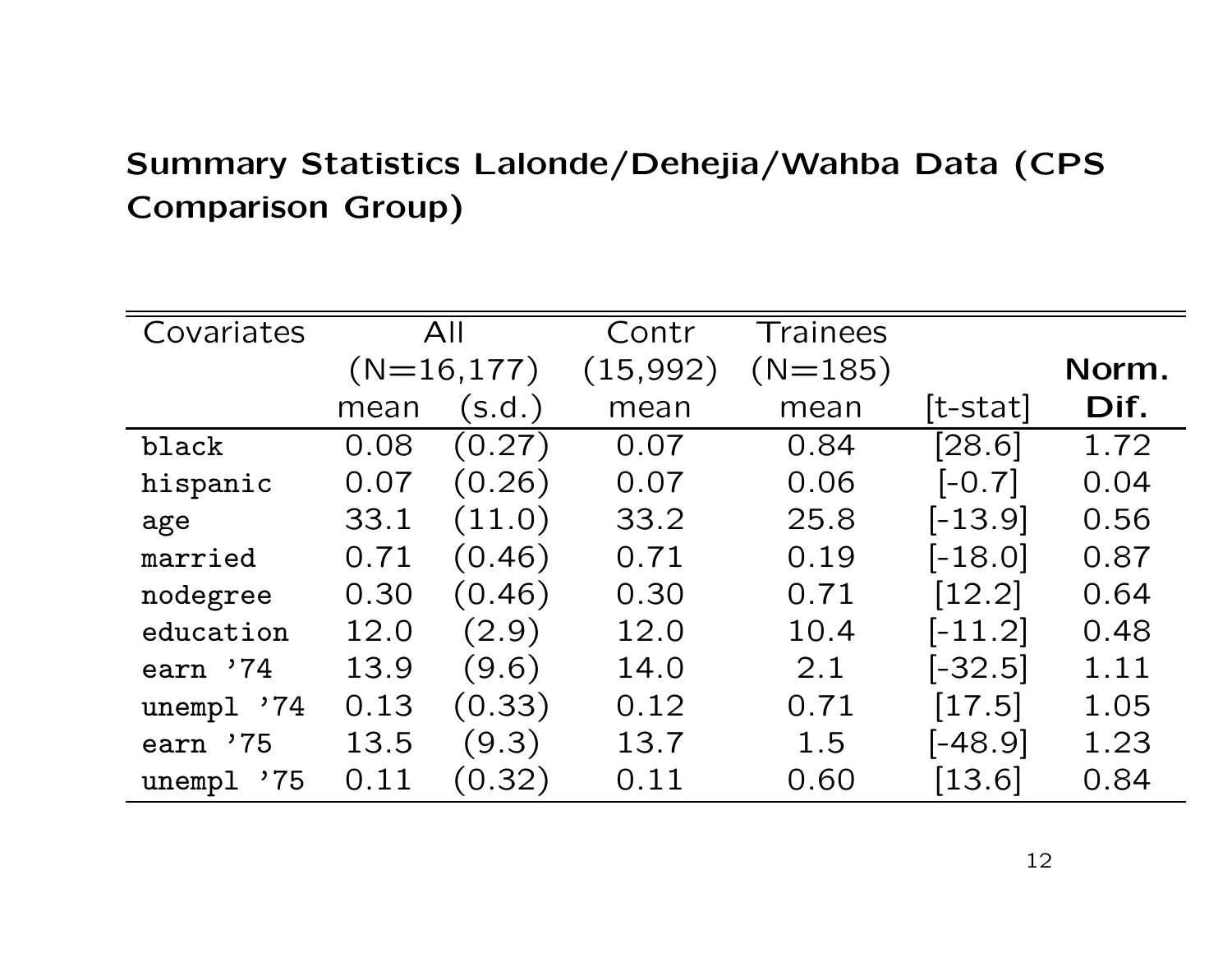3. Key Assumptions

#### 3.A Unconfoundedness

$$
Y_i(c), Y_i(t) \perp \!\!\!\perp W_i \mid X_i.
$$

This form due to Rosenbaum and Rubin (1983). Like selection on observables, or exogeneity. Suppose

$$
Y_i(c) = \alpha + \beta' X_i + \varepsilon_i, \quad Y_i(t) = Y_i(c) + \tau,
$$

then

$$
Y_i = \alpha + \tau \cdot 1_{W_i = t} + \beta' X_i + \varepsilon_i,
$$

and unconfoundedness  $\iff \varepsilon_i \perp\!\!\!\!\perp W_i | X_i.$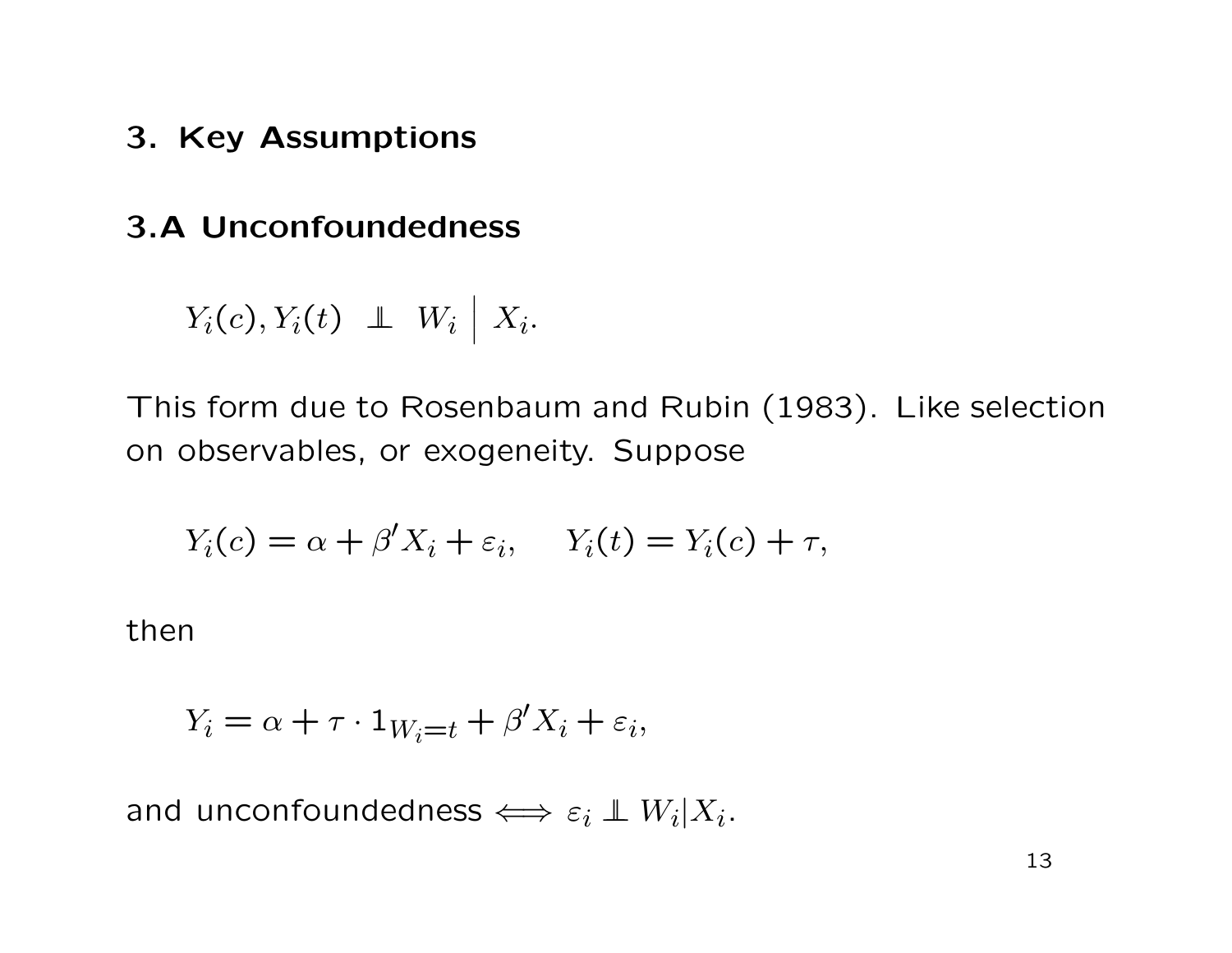#### 3.B Overlap

$$
0 < \mathsf{pr}(W_i = t | X_i = x) < 1
$$

For all x in the support of  $X_i$  there are treated and control units.

In practice we typically use stronger version

$$
c < \mathsf{pr}(W_i = t | X_i = x) < 1 - c
$$

for some positive  $c$ .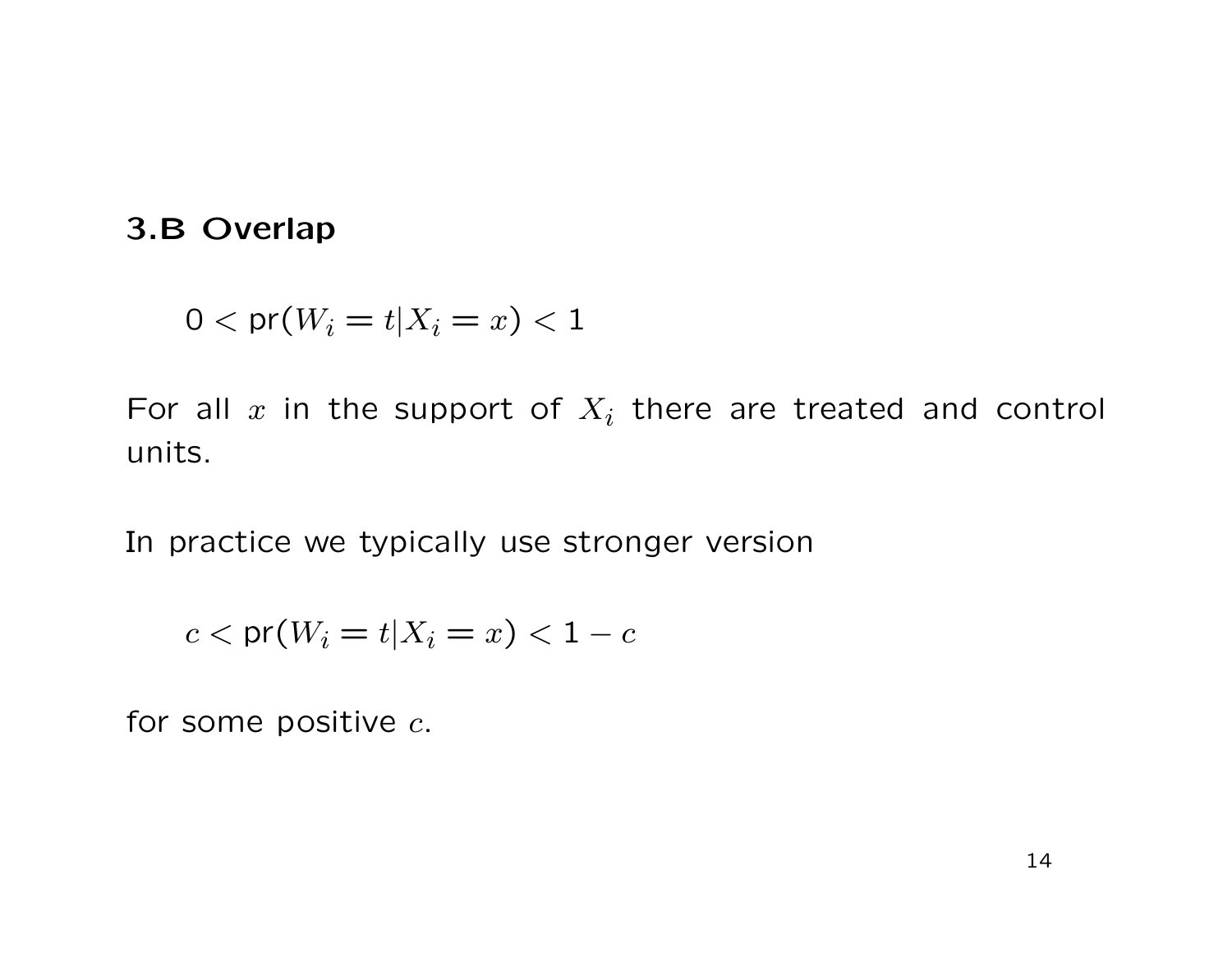## 3.C Motivation for Unconfoundedness Assumption

I. Descriptive statistics. After simple difference in mean outcomes for treated and controls, it may be useful to compare average outcomes adjusted for covariates.

II. Dropping Unconfoundedness Assumption loses identification, and leads to bounds (e.g., Manski, 1990)

III. Unconfoundedness is consistent some optimizing behavior.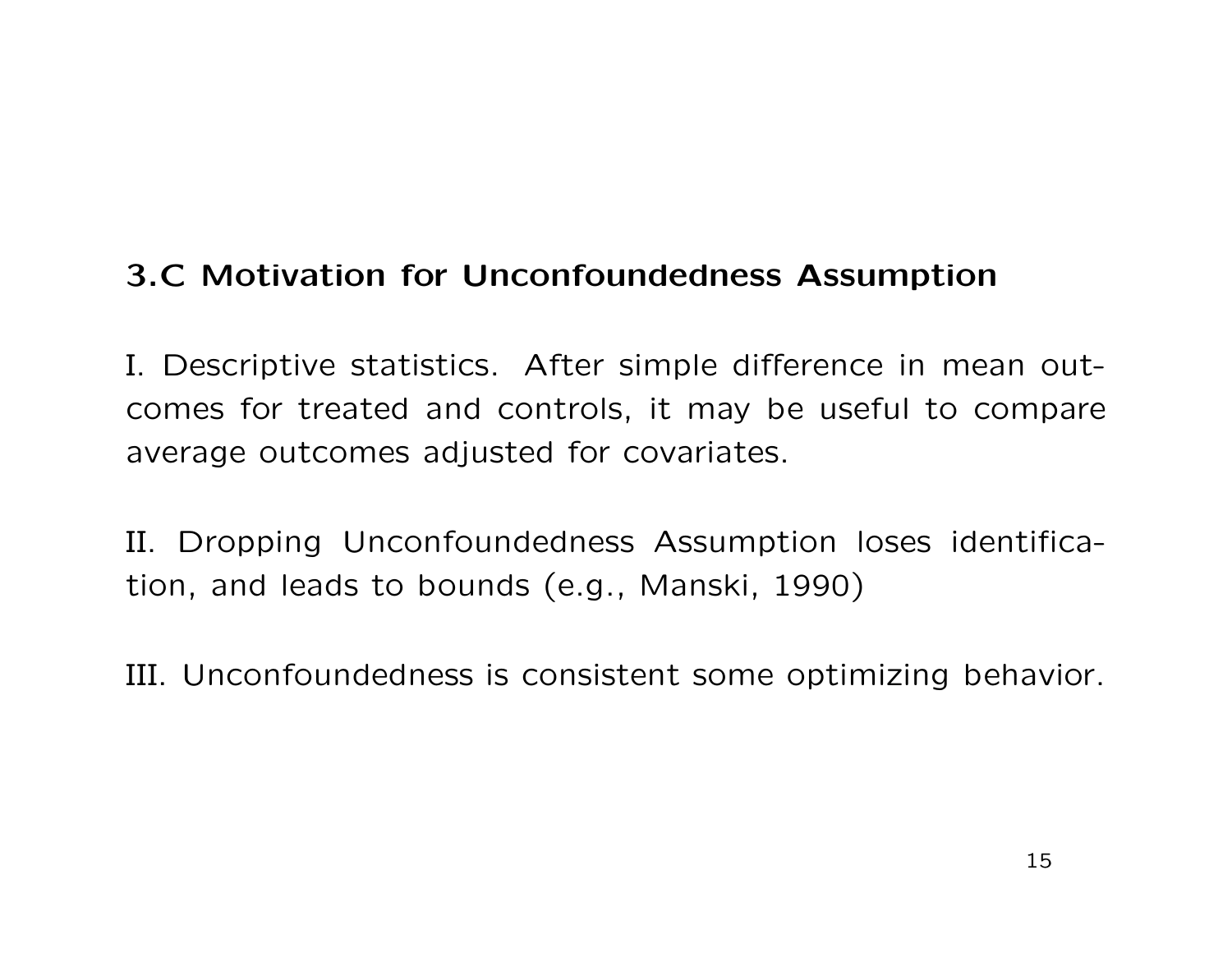#### 3.D Identification

$$
\tau(x) = \mathbb{E}[Y_i(t) - Y_i(c)|X_i = x]
$$
  

$$
= \mathbb{E}[Y_i(t)|X_i = x] - \mathbb{E}[Y_i(c)|X_i = x]
$$

By unconfoundedness this is equal to

$$
\mathbb{E}[Y_i(t)|W_i = t, X_i = x] - \mathbb{E}[Y_i(c)|W_i = c, X_i = x]
$$

$$
= \mathbb{E}[Y_i|W_i = t, X_i = x] - \mathbb{E}[Y_i|W_i = c, X_i = x]
$$

By the overlap assumption we can estimate both terms on the righthand side.

Then

$$
\tau_{\sf SP} = \mathbb{E}[\tau(X_i)] = \mathbb{E}[Y_i(t) - Y_i(c)]
$$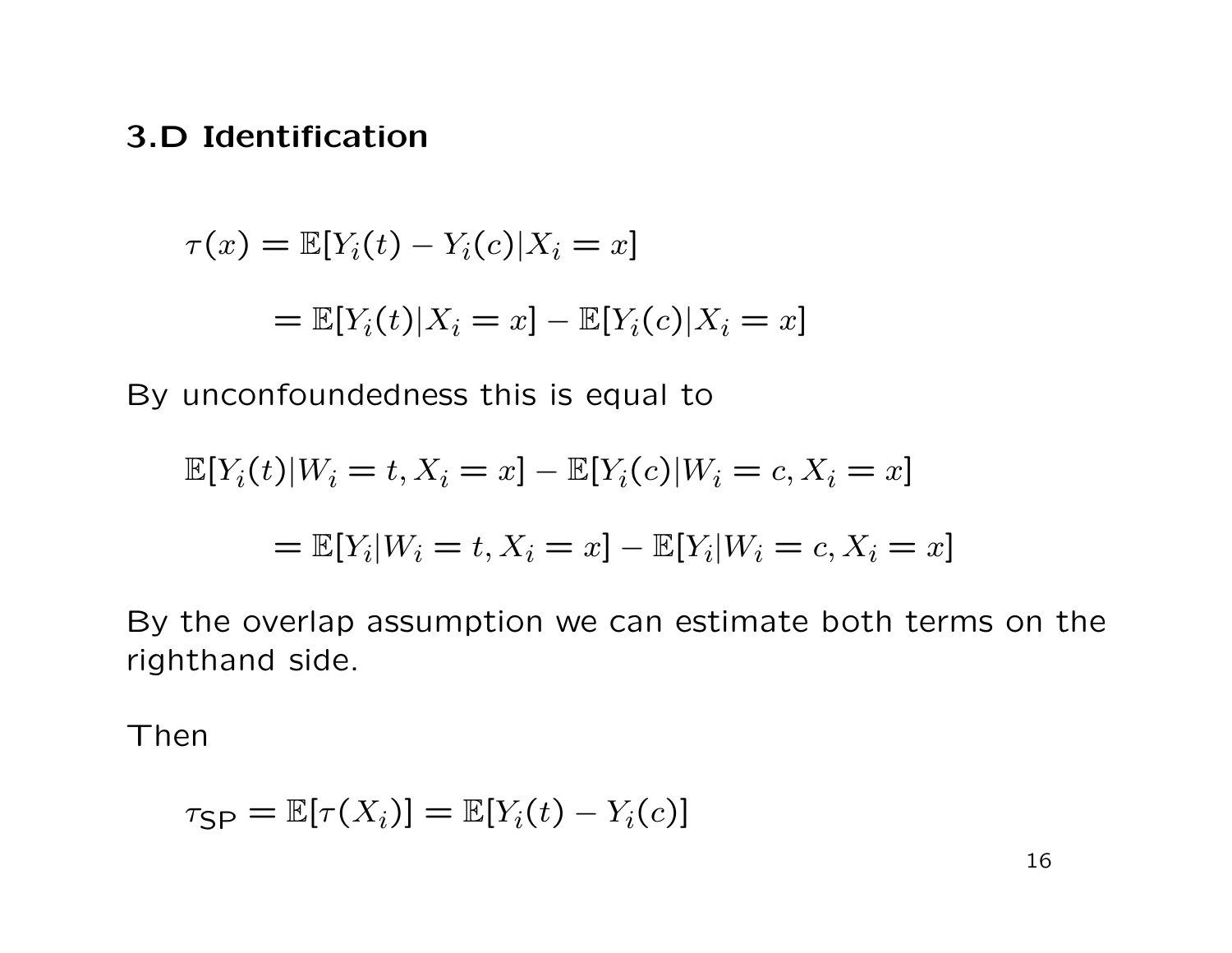#### 4. Preliminaries: Estimating the Propensity Score

For a number of analyses we need an estimate of the propensity score.

General problem: given  $(X_i, W_i)_{i=1}^N$ , estimate

 $e(x) = \text{pr}(W_i = t | X_i = x)$ 

Here: use logit model

$$
e(x) = \frac{\exp(h(x)'\gamma)}{1 + \exp(h(x)'\gamma)}
$$

for some selected vector of functions  $h(x)$  (no loss of generality yet).

Given specification estimate  $\gamma$  by maximum likelihood.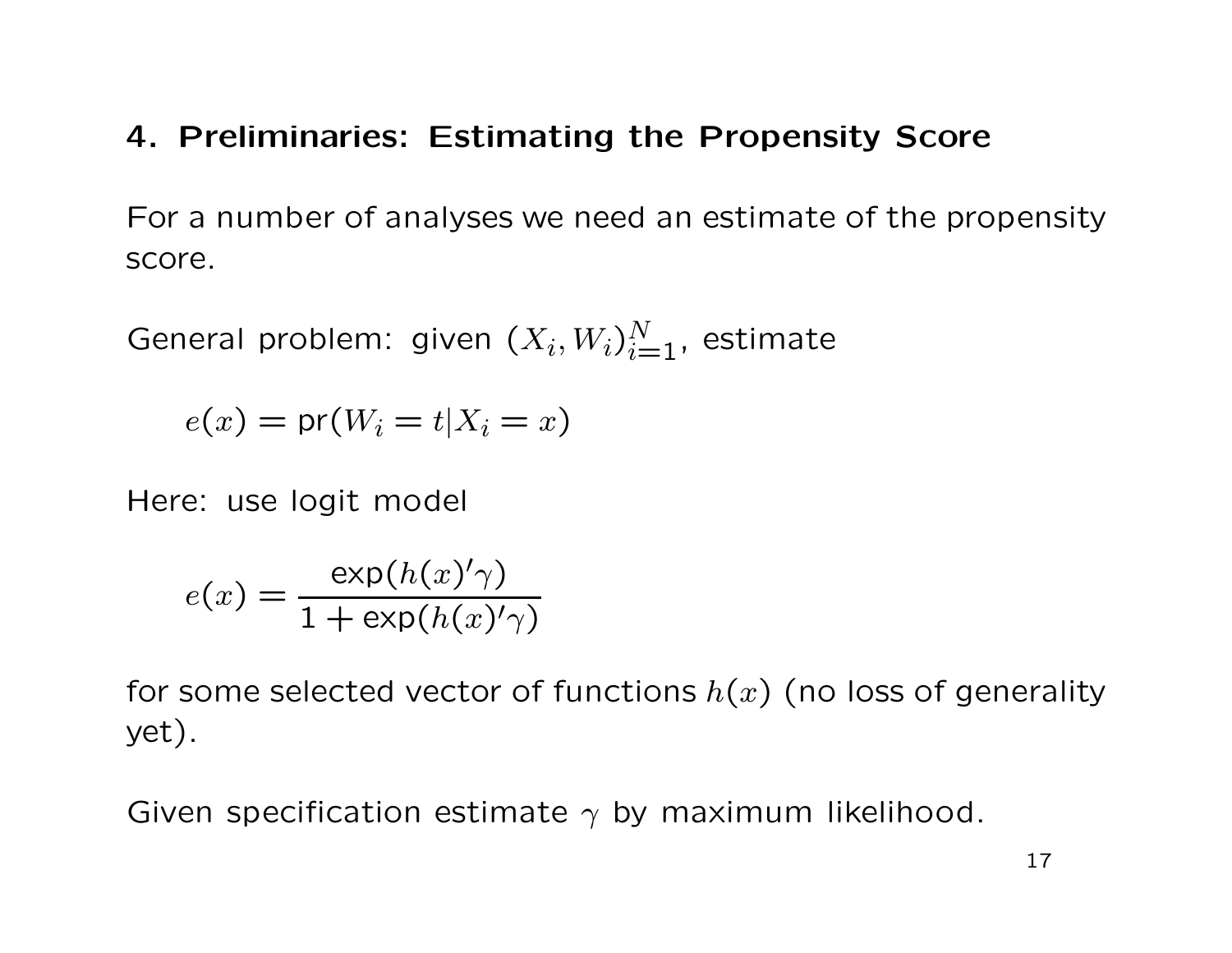#### 4.A Selecting Covariates

Implementation:  $h(x)$  contains linear and second order terms.

Step 1: Select some covariates to be included linearly (a priori important covariates, e.g., lagged outcomes). Could be none.

Step 2: Select additional linear terms sequentially, adding those with the largest value for likelihood ratio test for zero coefficient, till the largest likelihood ratio test statistic is less than  $C_{\text{lin}} = 1$ .

Step 3: Select second order terms sequentially (based on included linear terms), adding those with the largest value for likelihood ratio test for zero coefficient, till the largest likelihood ratio test statistic is less than  $C_{\text{qua}} = 2.72$ .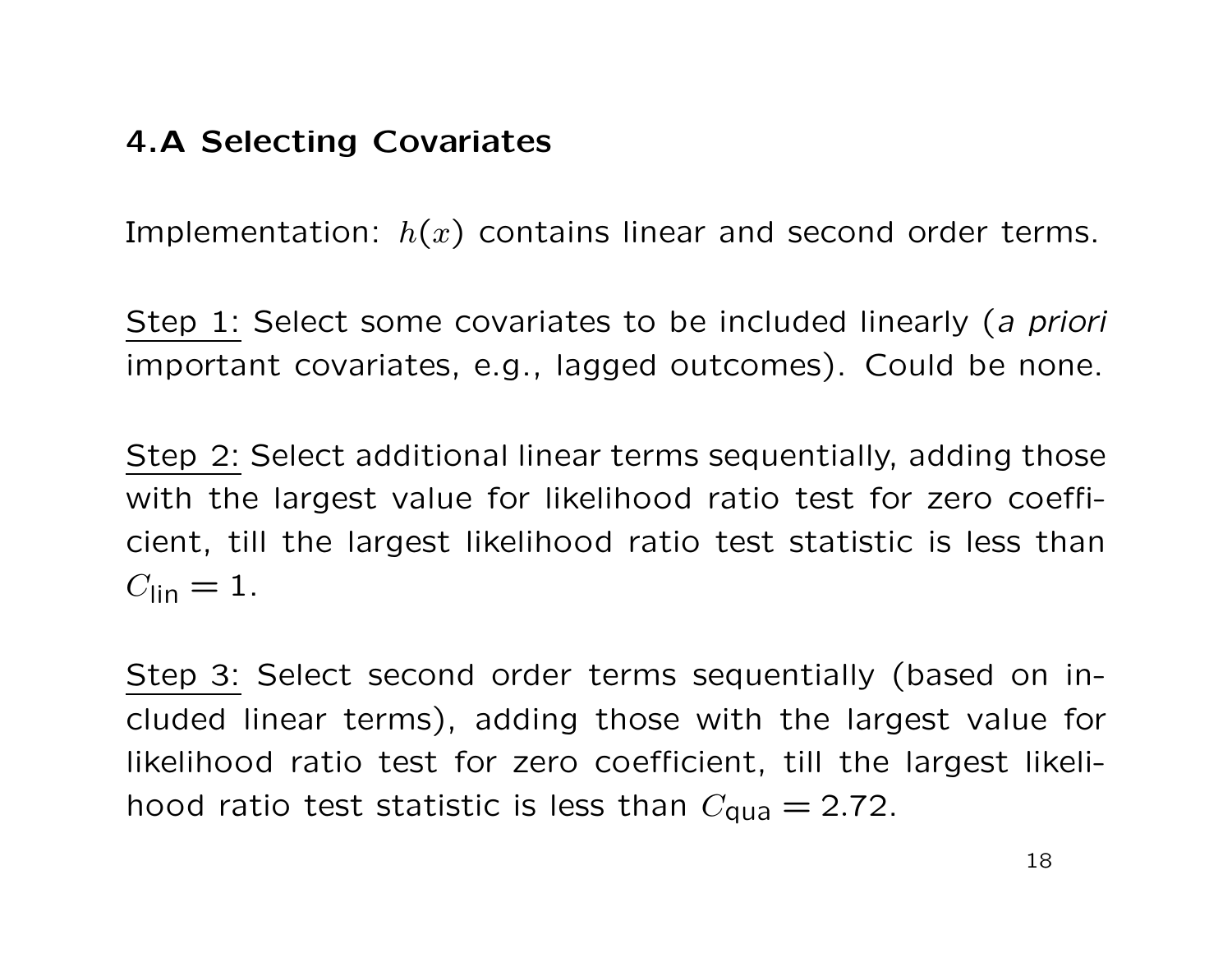### 4.B Illustration 2: The Lottery Data

Covariates in Propensity Score: 18 covariates

- 1. 4 Pre-selected: # Tickets, Education, Working Then, Earn  $Y-1$
- 2. 4 Additional Linear Terms Selected: Age, Year Won, Pos Earn Y -5, Male
- 3. 10 Second Order Terms Selected: Year Won×Year Won, Earn Y-1×Male, # Tickets×# Tickets, # Tickets×Working Then, Education $\times$ Education, Education $\times$ Earn Y-1, # Tickets $\times$ Education, Earn Y-1 $\times$ Age, Age $\times$ Age, Year Won $\times$ Male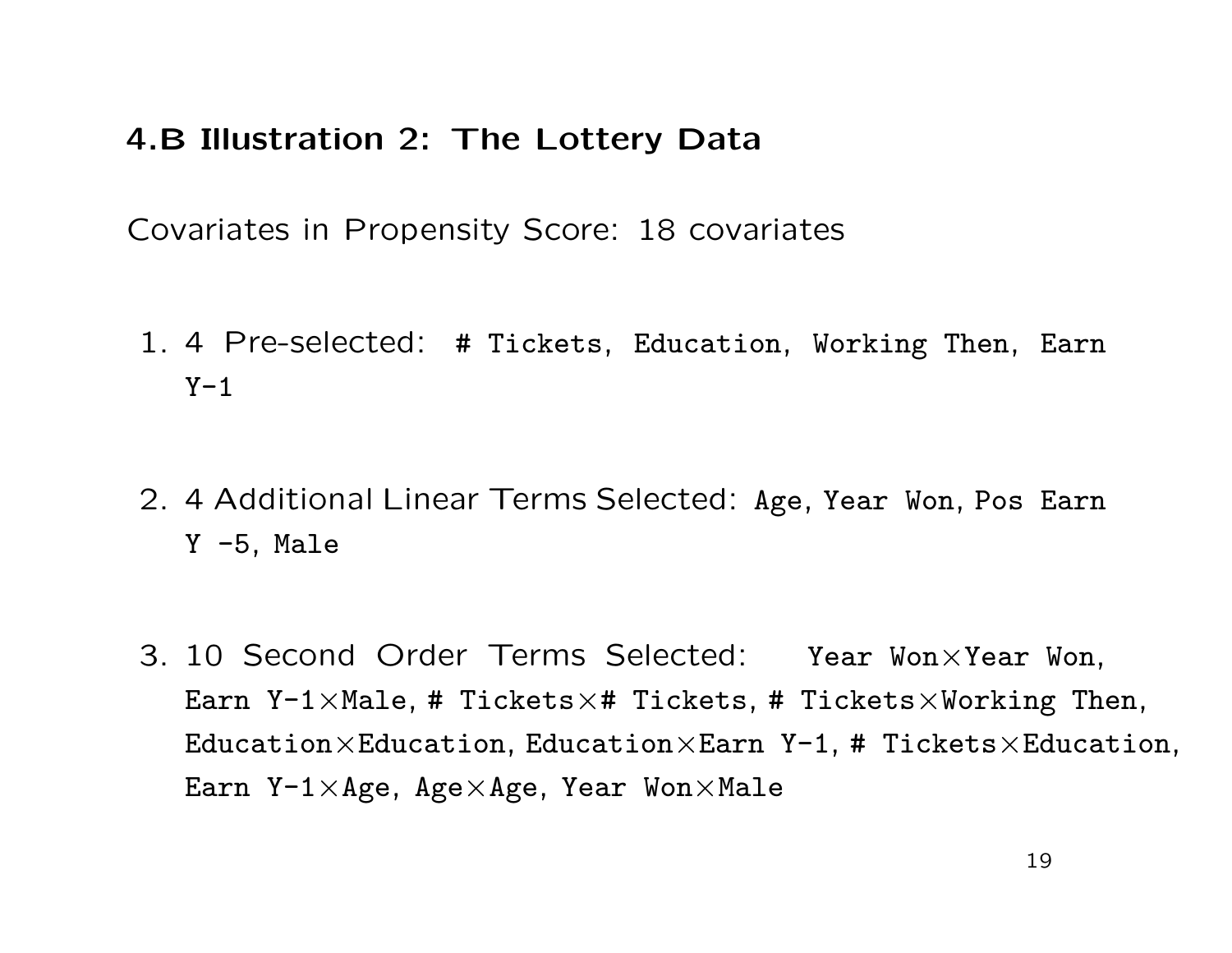#### 4.C Illustration 2: The Lalonde Data

Covariates in Propensity Score: 10 covariates

- 1. 4 Pre-selected: earn'74, unempl'74, earn'75, unempl'75
- 2. 5 Additional Linear Terms Selected: black, married, nodegree, hispanic, age (only educ is not selected)
- 3. 5 Second Order Terms Selected: age×age, unempl'74×unempl'75, earn'74×age, earn'75×married, unempl'74×earn'75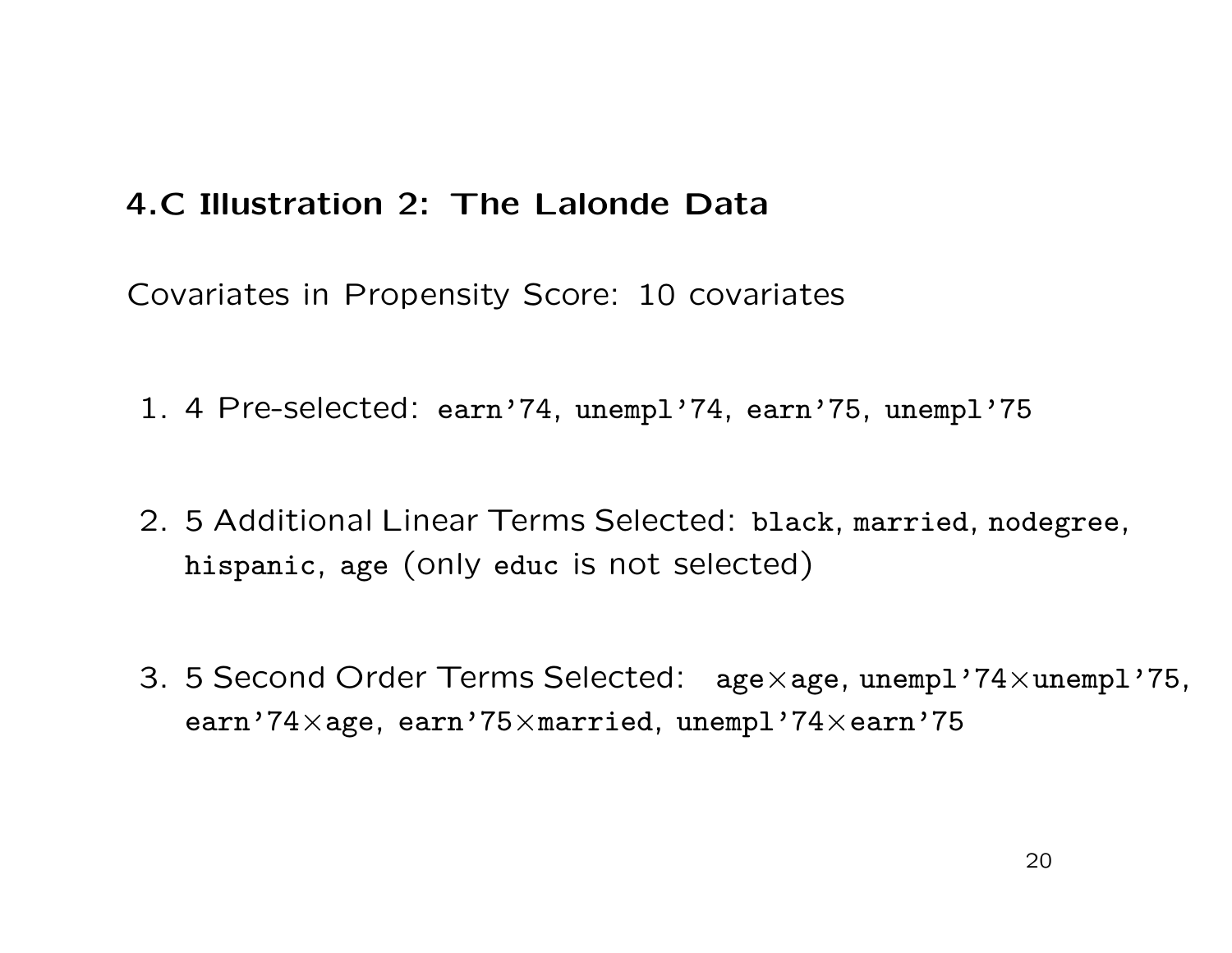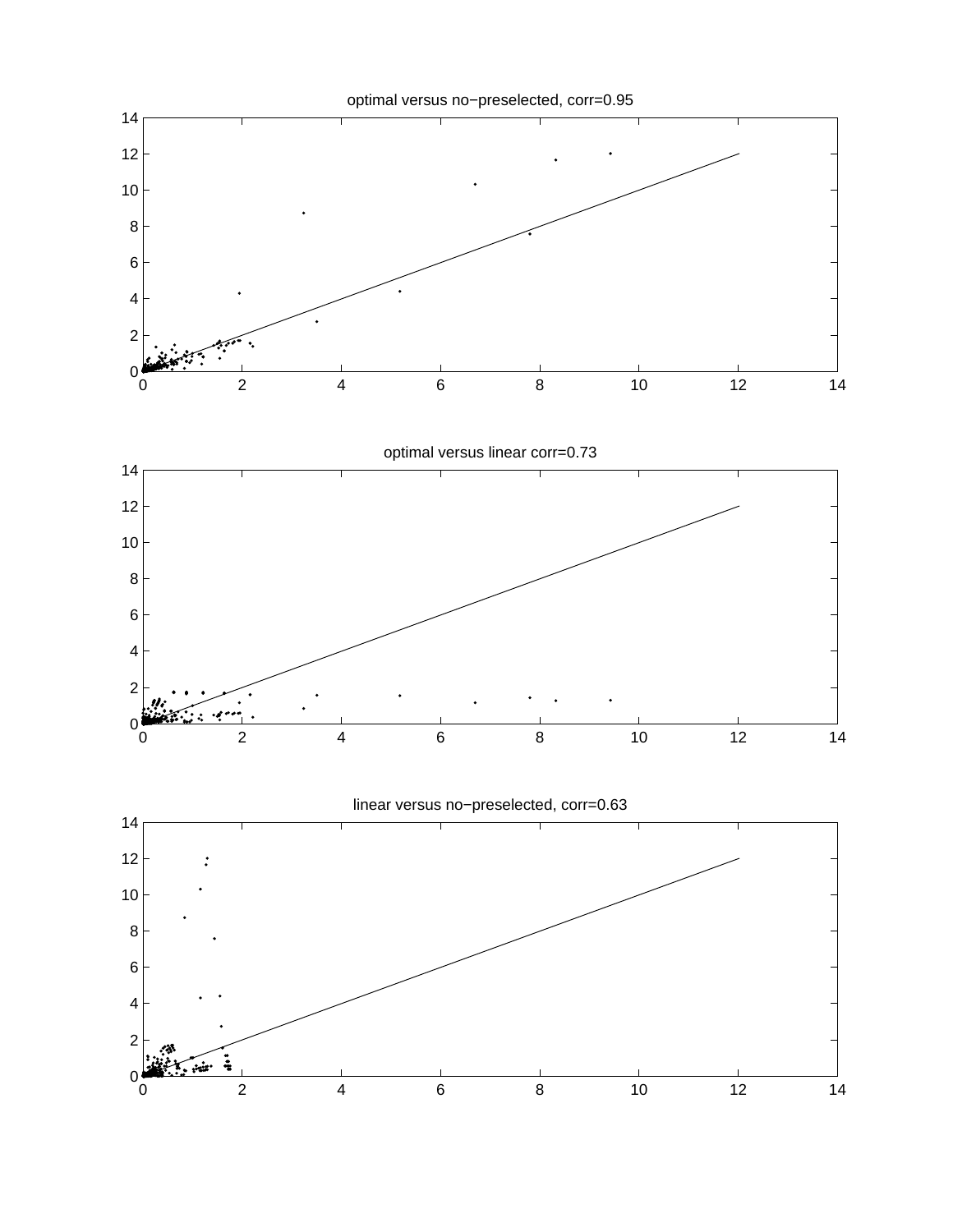# 4.D Assessing Adequacy of Specification

Given estimated propensity score, construct subclasses. Then for each covariate test whether the average value of the covariate in each subclass is the same for treated and controls.

Compare the  $K$  p-values (one for each covariate) to a uniform distribution.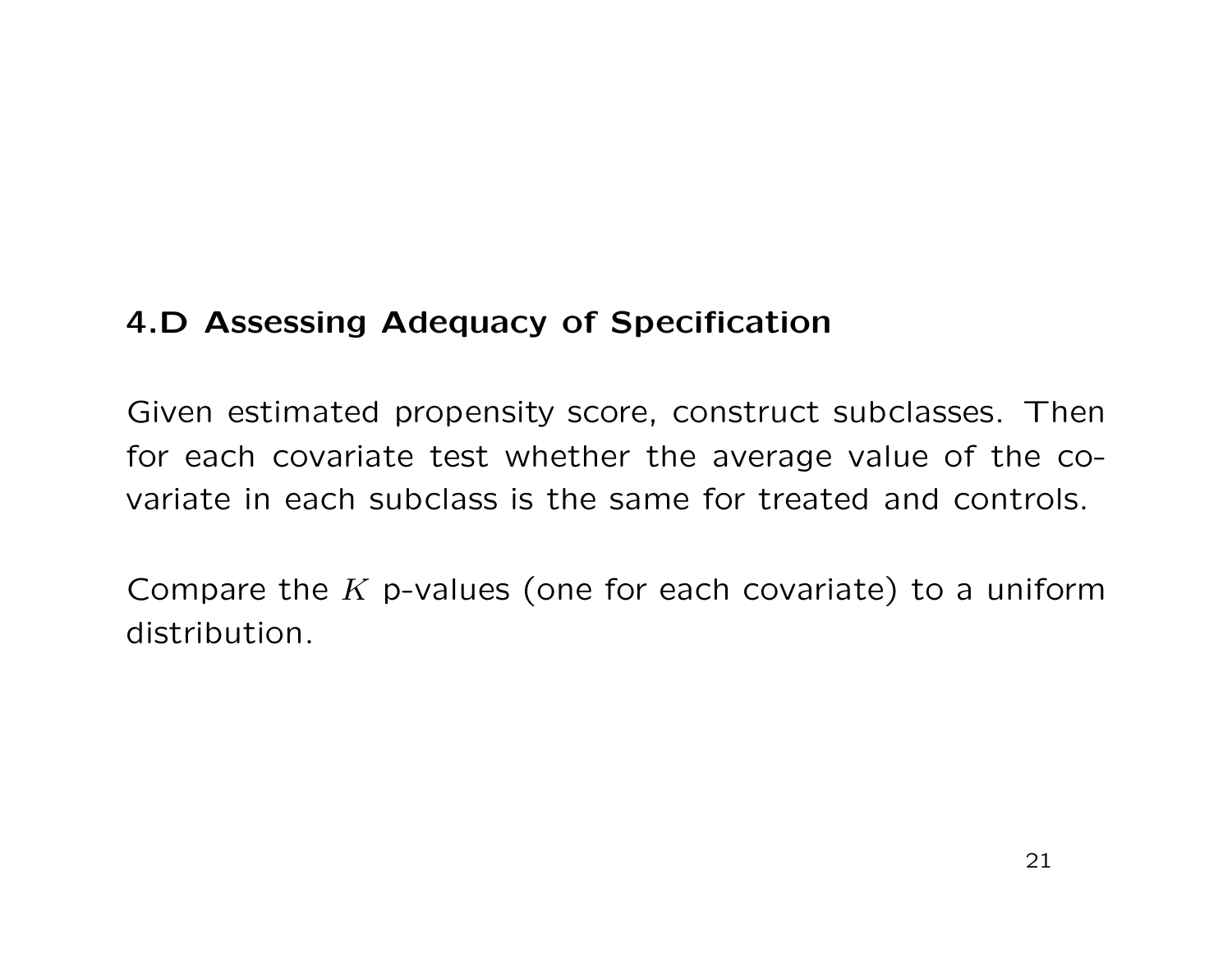#### Construction of subclasses

Start with single subclass. Calculate the t-statistic for the nullhypothesis that the average value of the propensity score for treated in the subclass is the same as the average value for the controls in the same subclass.

If the subclass were to be split, it would be split by the median value of the estimated propensity score. Count how many treated and control units would be in each new subclass,  $N_{c,low}$ ,  $N_{t,low}$ ,  $N_{c,high}$ , and  $N_{t,high}$ .

Split the block if:

- 1.  $|t| \geq \text{tmax} = 1$  and
- 2. min $(N_{c,low}, N_{t,low}, N_{c,high}, N_{t,high}) \geq nbmin1 = 3$ , and
- 3. min( $N_{c,low} + N_{t,low}, N_{c,high} + N_{t,high}$ ) ≥  $nbmin2 = dim(X_i) + 2$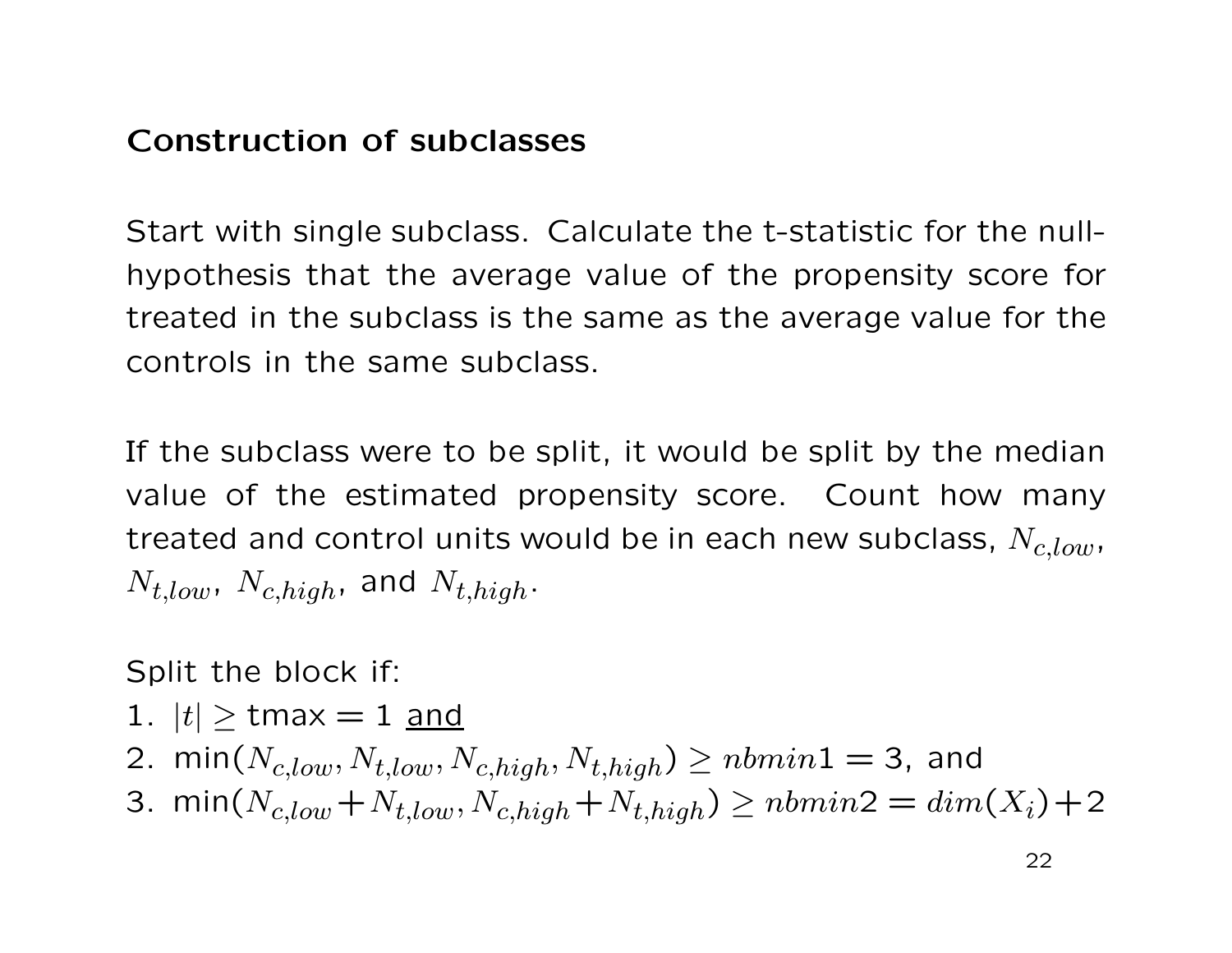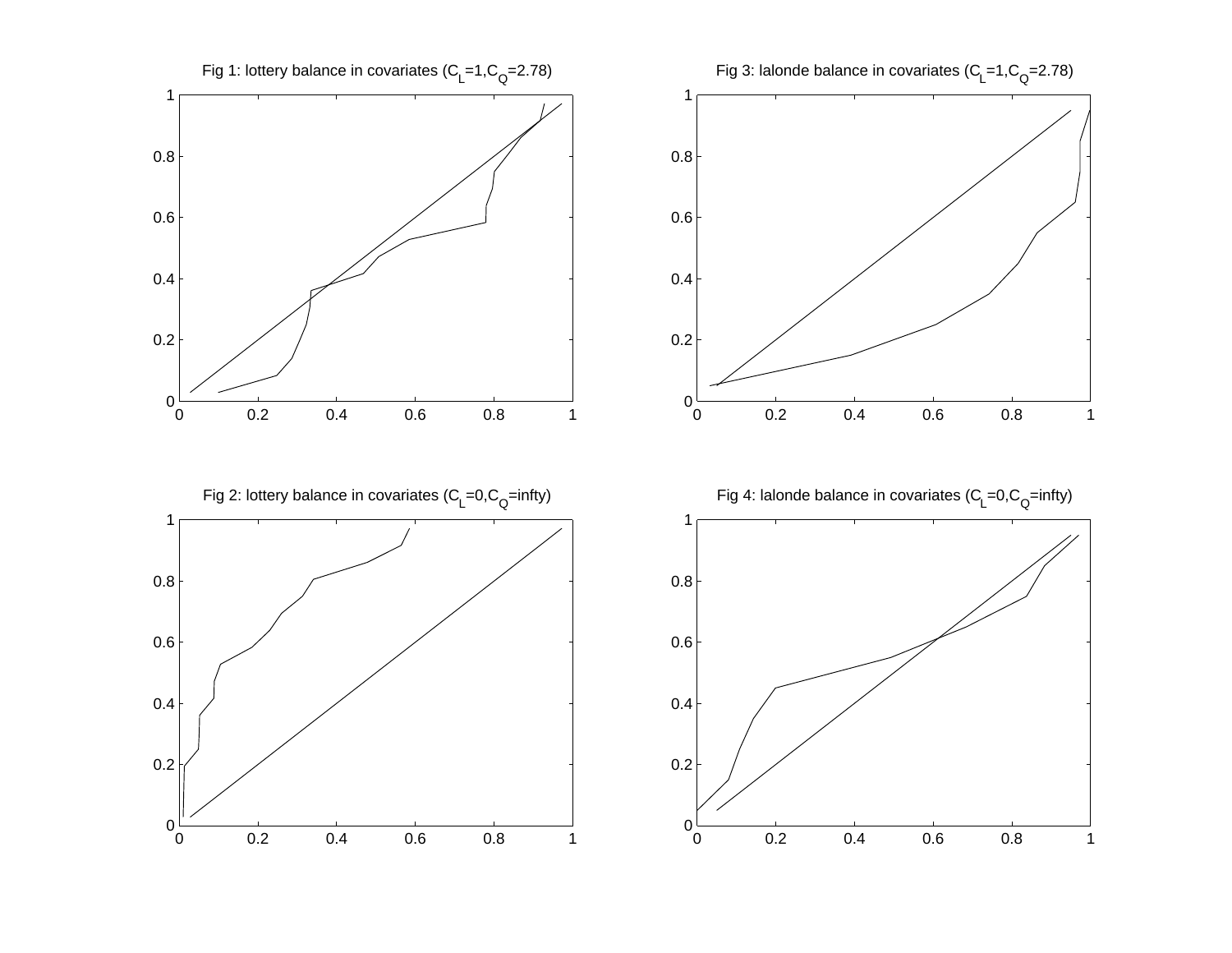Note that this specification of the propensity score leads to better covariate balance than simply including all covariates linearly.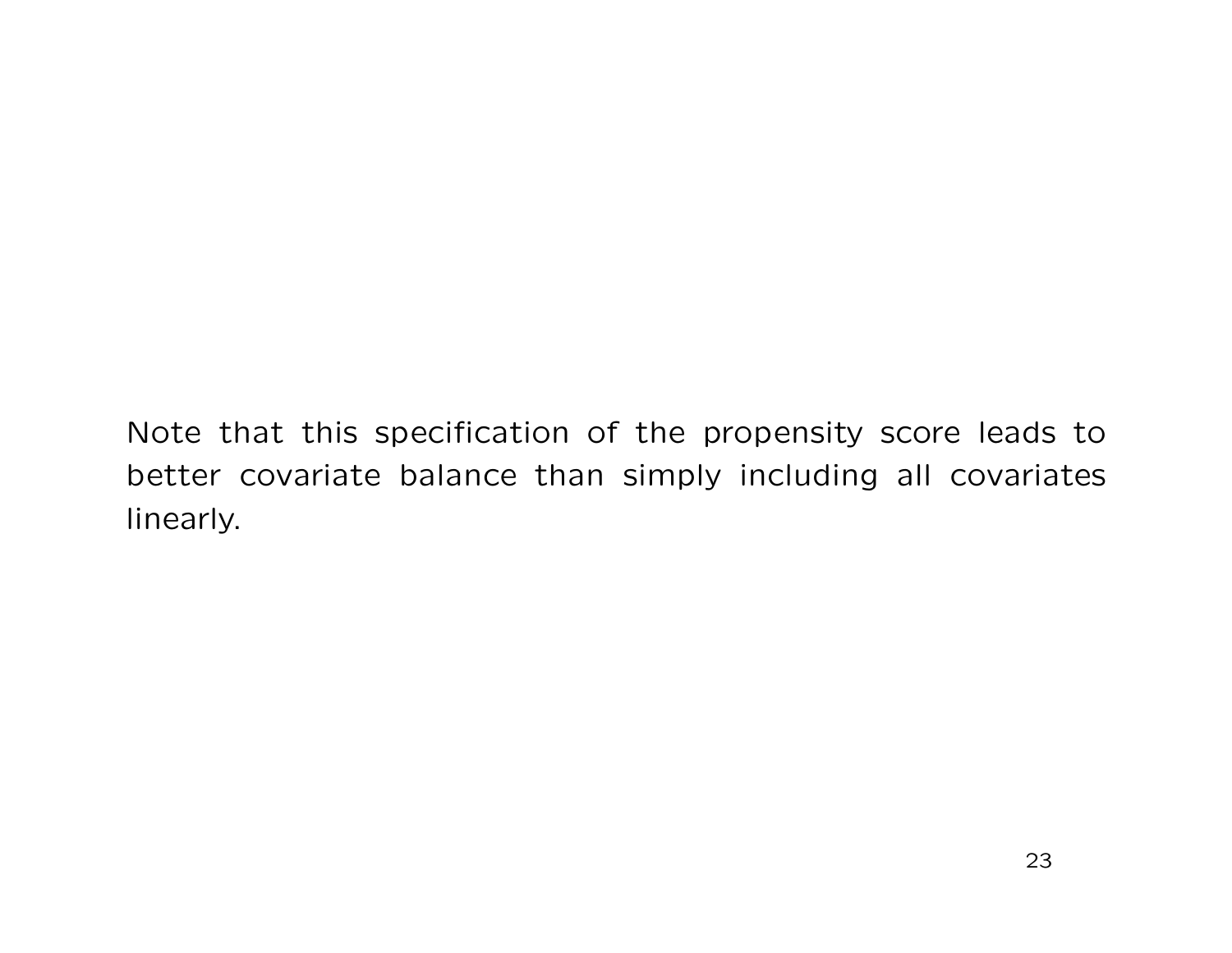## 5. Design: What Do We Want to Learn / What Can We Learn?

Population average effect

 $\tau_{\text{SP}} = \mathbb{E}[Y_i(t) - Y_i(c)], \quad \tau_{\text{SP},T} = \mathbb{E}[Y_i(t) - Y_i(c)|W_i = t]$ 

may be difficult to estimate if overlap is limited. Instead we focus on "easier" estimands: conditional average treatment effect:

$$
\tau_{\text{cond}} = \frac{1}{N} \sum_{i=1}^{N} \tau(X_i), \quad \tau_{\text{cond},T} = \frac{1}{N_t} \sum_{i:W_i=t} \tau(X_i)
$$

and, for subsets  $A$  of the covariate space  $X$ ,

$$
\tau_{\text{cond}}(\mathbb{A}) = \frac{1}{\#(\mathbb{A})} \sum_{i: X_i \in \mathbb{A}} \tau(X_i)
$$

24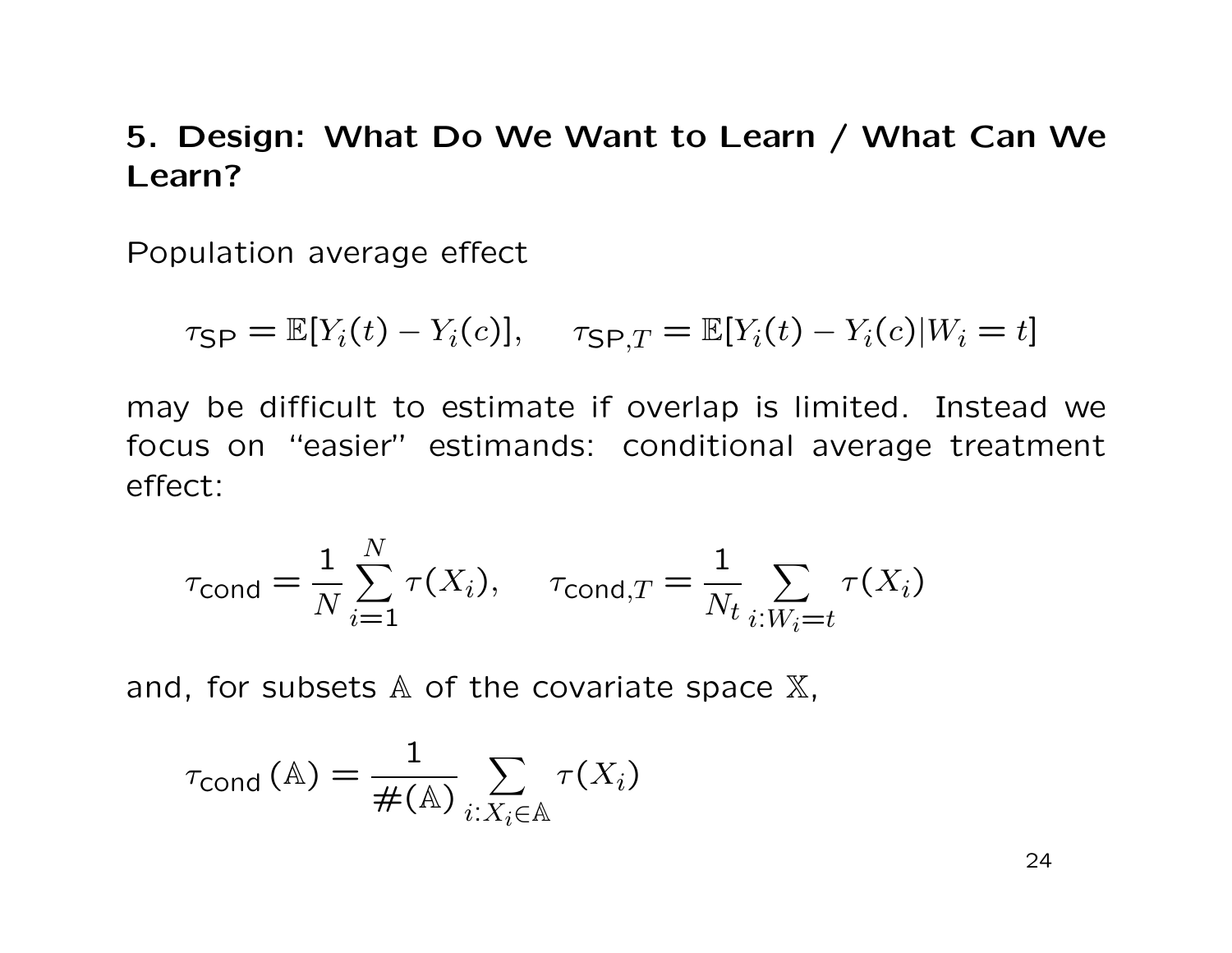#### 5.A Preliminary Result: Efficiency Bounds

Efficiency bound for  $\tau$  (Hahn, 1998). For  $\hat{\tau}$  with

$$
\sqrt{N}(\hat{\tau} - \tau_{\text{SP}}) \xrightarrow{d} \mathcal{N}(0, \mathbb{V}),
$$
  

$$
\mathbb{V} \geq \mathbb{E}\left[\frac{\sigma_t^2(X_i)}{e(X_i)} + \frac{\sigma_c^2(X_i)}{1 - e(X_i)} + (\tau(X) - \tau)^2\right]
$$

Bound for  $\tau_{\text{cond}}(\mathbb{A})$  can be much lower:

$$
\sqrt{N}(\hat{\tau} - \tau_{\text{cond}}(\mathbb{A})) \xrightarrow{d} \mathcal{N}(0, \mathbb{V}),
$$
  

$$
\mathbb{V} \ge \frac{1}{\text{pr}(X_i \in \mathbb{A})} \mathbb{E} \left[ \frac{\sigma_t^2(X_i)}{e(X_i)} + \frac{\sigma_c^2(X_i)}{1 - e(X_i)} \middle| X_i \in \mathbb{A} \right].
$$

.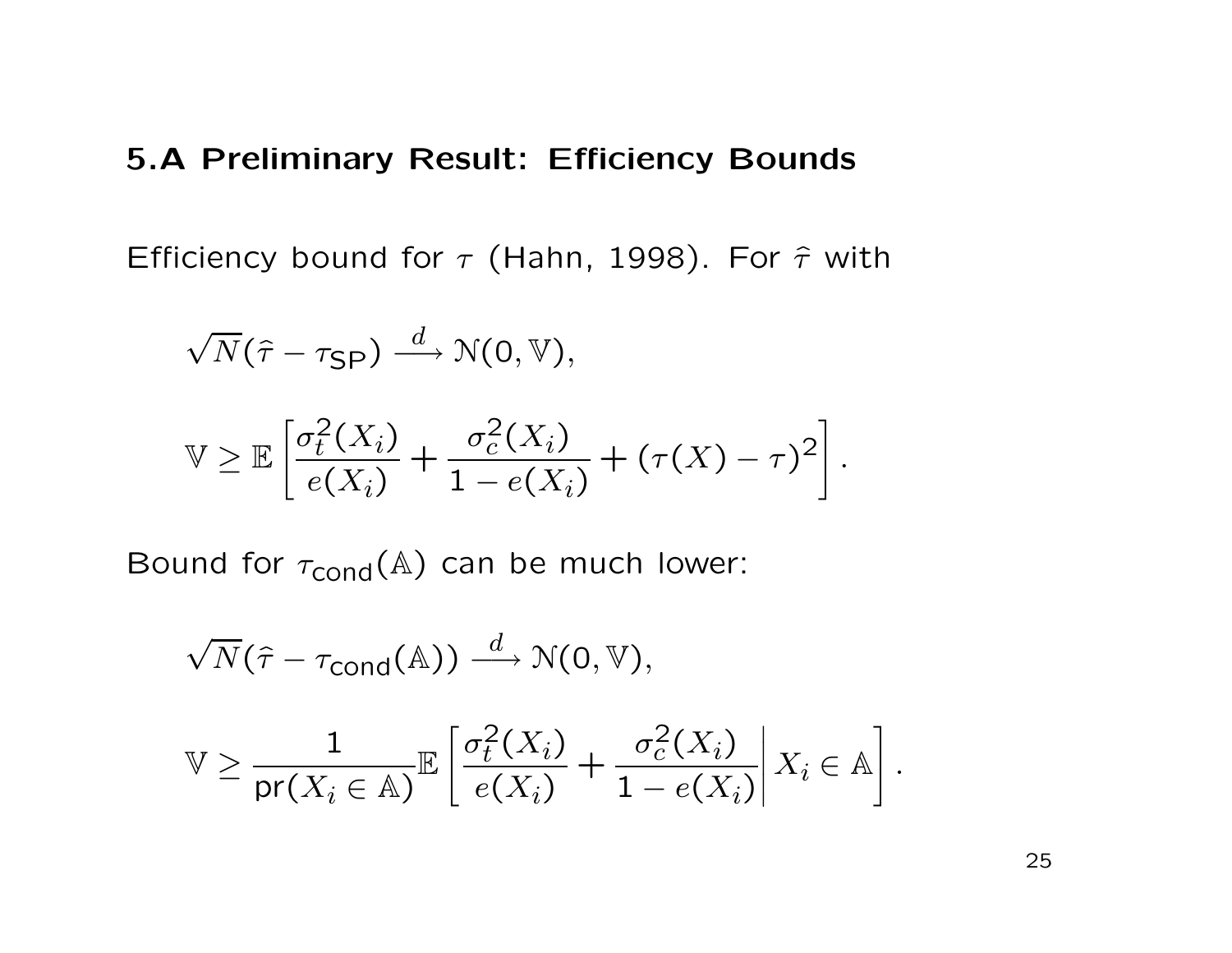# 5.B Matching Without Replacement on the Propensity Score to Create Balanced Sample

- Appropriate when interest in average effect for treated, and large pool of potential controls.

Step 1. Rank treated by decreasing value of estimated propensity score (those with highest propensity score are most difficult to find good matches for)

Step 2. For each treated find closest control in terms of estimated propensity score, without replacement.

(not optimal, but jointly matching is considerably more difficult and little gain)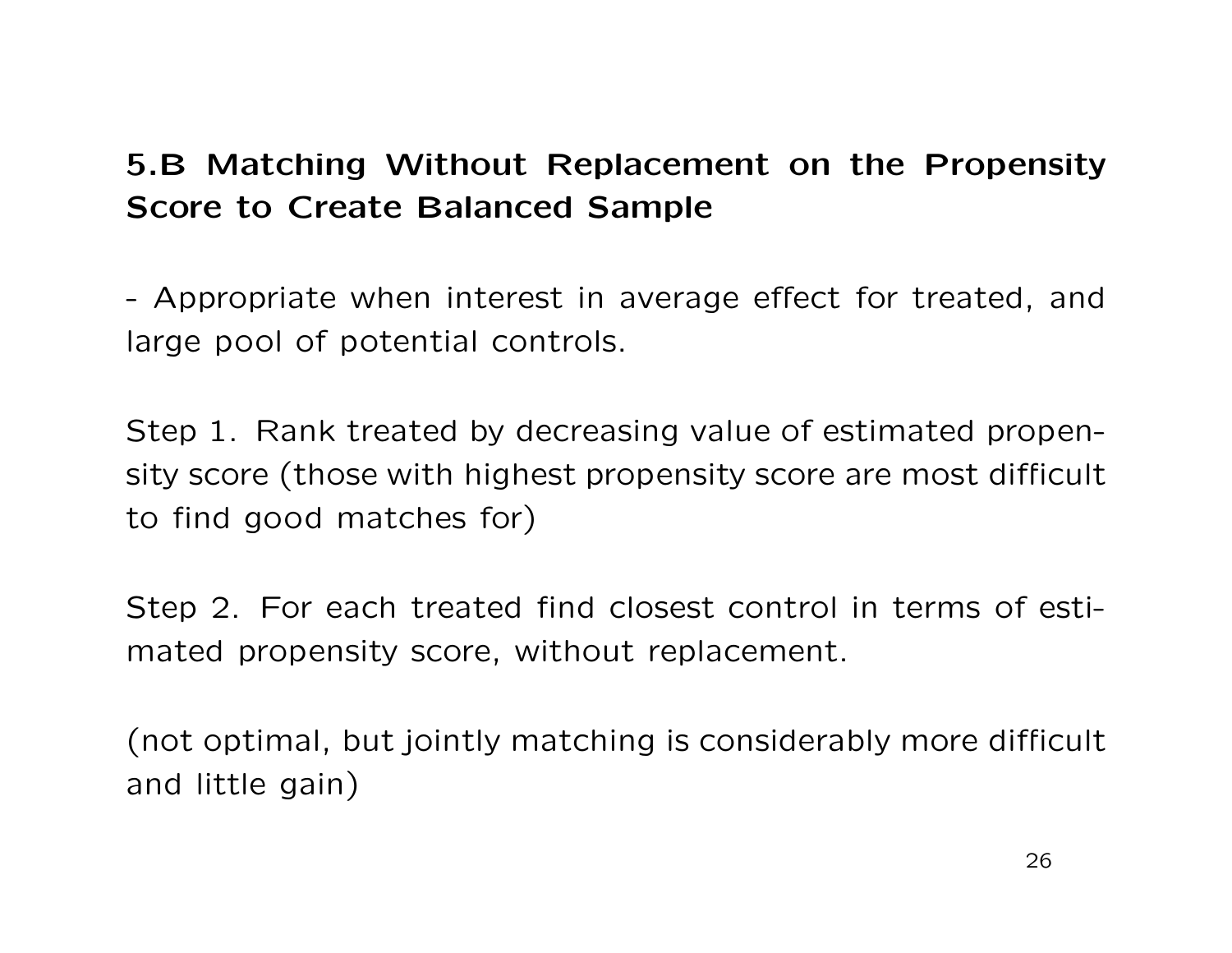# 5.C Summary Statistics Lalonde/Dehejia/Wahba Data (CPS Comparison Group), Matched Sample

| Covariates    |      | All       | Comp.     | Trainees  | <b>Full</b> | <b>Matched</b> |
|---------------|------|-----------|-----------|-----------|-------------|----------------|
|               |      | $(N=370)$ | $(N=185)$ | $(N=185)$ | Norm.       | Norm.          |
|               | mean | (s.d.)    | mean      | mean      | Dif.        | Dif.           |
| black         | 0.85 | (0.36)    | 0.85      | 0.84      | 1.72        | 0.02           |
| hispanic      | 0.06 | (0.24)    | 0.06      | 0.06      | 0.04        | 0.02           |
| age           | 25.9 | (7.4)     | 25.9      | 25.8      | 0.56        | 0.01           |
| married       | 0.22 | (0.41)    | 0.25      | 0.19      | 0.87        | 0.10           |
| nodegree      | 0.64 | (0.48)    | 0.57      | 0.71      | 0.64        | 0.20           |
| education     | 10.6 | (2.5)     | 10.9      | 10.4      | 0.48        | 0.16           |
| earn '74      | 2.45 | (5.27)    | 2.81      | 2.10      | 1.11        | 0.10           |
| unempl '74    | 0.69 | (0.46)    | 0.66      | 0.71      | 1.05        | 0.07           |
| .75<br>earn   | 1.68 | (3.52)    | 1.82      | 1.53      | 1.23        | 0.06           |
| unempl<br>'75 | 0.55 | (0.50)    | 0.50      | 0.60      | 0.84        | 0.14           |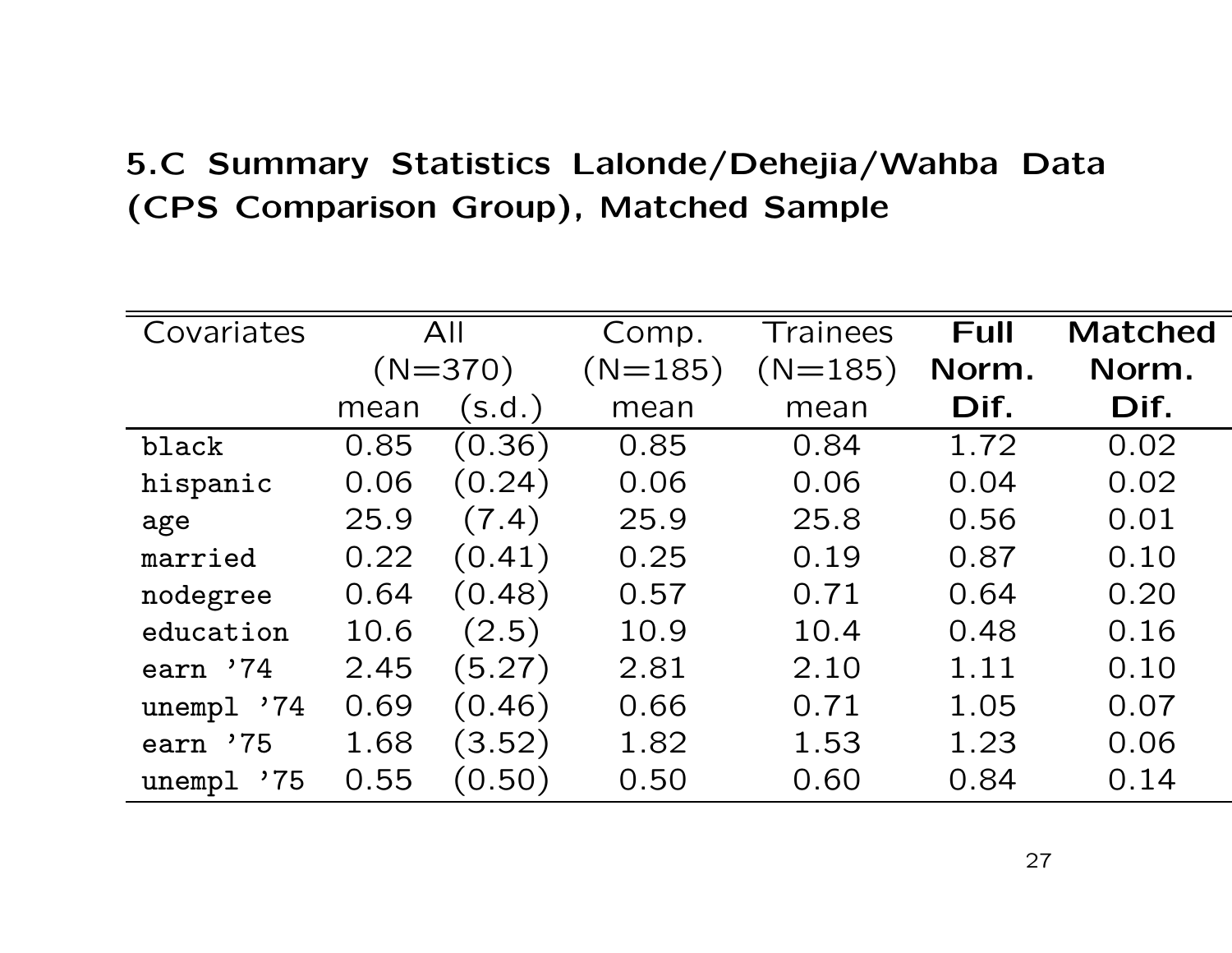# Re-estimating the Propensity Score

Still substantial differences in covariates by treatment group: e.g., earn '74 differs by \$700. Need for further adjustment, partly based on propensity score.

Covariates in Propensity Score in Matched Sample:

- 1. 4 Pre-selected: earn'74, unempl'74, earn'75, unempl'75
- 2. 2 Additional Linear Terms Selected: nodegree, married
- 3. 2 Second Order Terms Selected: unempl'75×married, earn'74×earn'75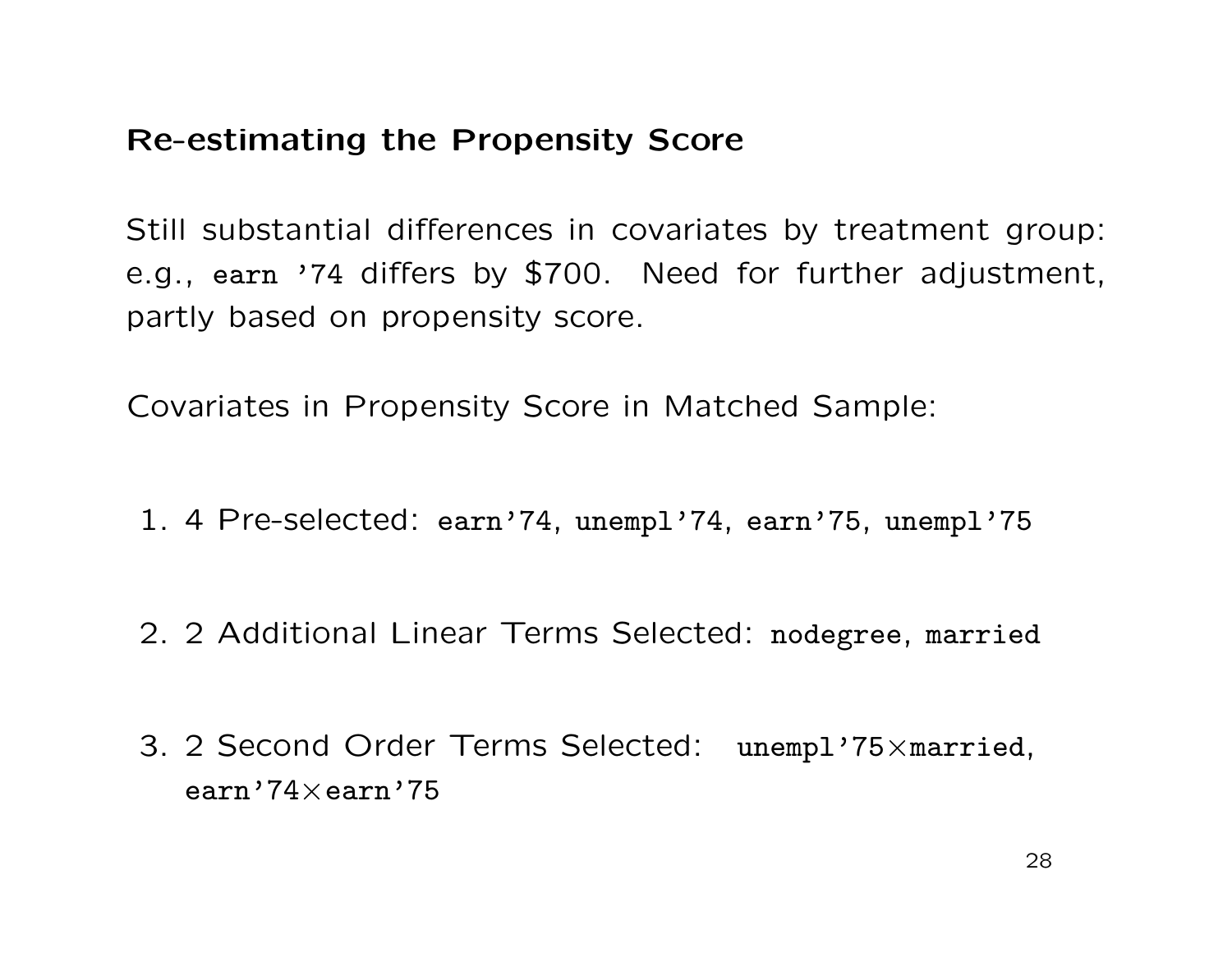5.C Crump, Hotz, Imbens and Mitnik (2007): Trim units that create problems for estimation.

Choose  $\mathbb{A} = \mathbb{A}^*$  to minimize variance bound for  $\tau_{\text{cond}}(\mathbb{A})$ :

$$
\mathbb{A}^* = \left\{ x \in \mathbb{X} \left| \frac{\sigma_t^2(x) \cdot (1 - e(x)) + \sigma_c^2(x) \cdot e(x)}{e(x) \cdot (1 - e(x))} \le \gamma \right. \right\}
$$

where  $\gamma$  solves

$$
\gamma = 2 \cdot \mathbb{E} \left[ \frac{\sigma_t^2(X_i) \cdot (1 - e(X_i)) + \sigma_c^2(X_i) \cdot e(X_i)}{e(X_i) \cdot (1 - e(X_i))} \right]
$$

$$
\frac{\sigma_t^2(X_i) \cdot (1 - e(X_i)) + \sigma_c^2(X_i) \cdot e(X_i)}{e(X_i) \cdot (1 - e(X_i))} < \gamma \right]
$$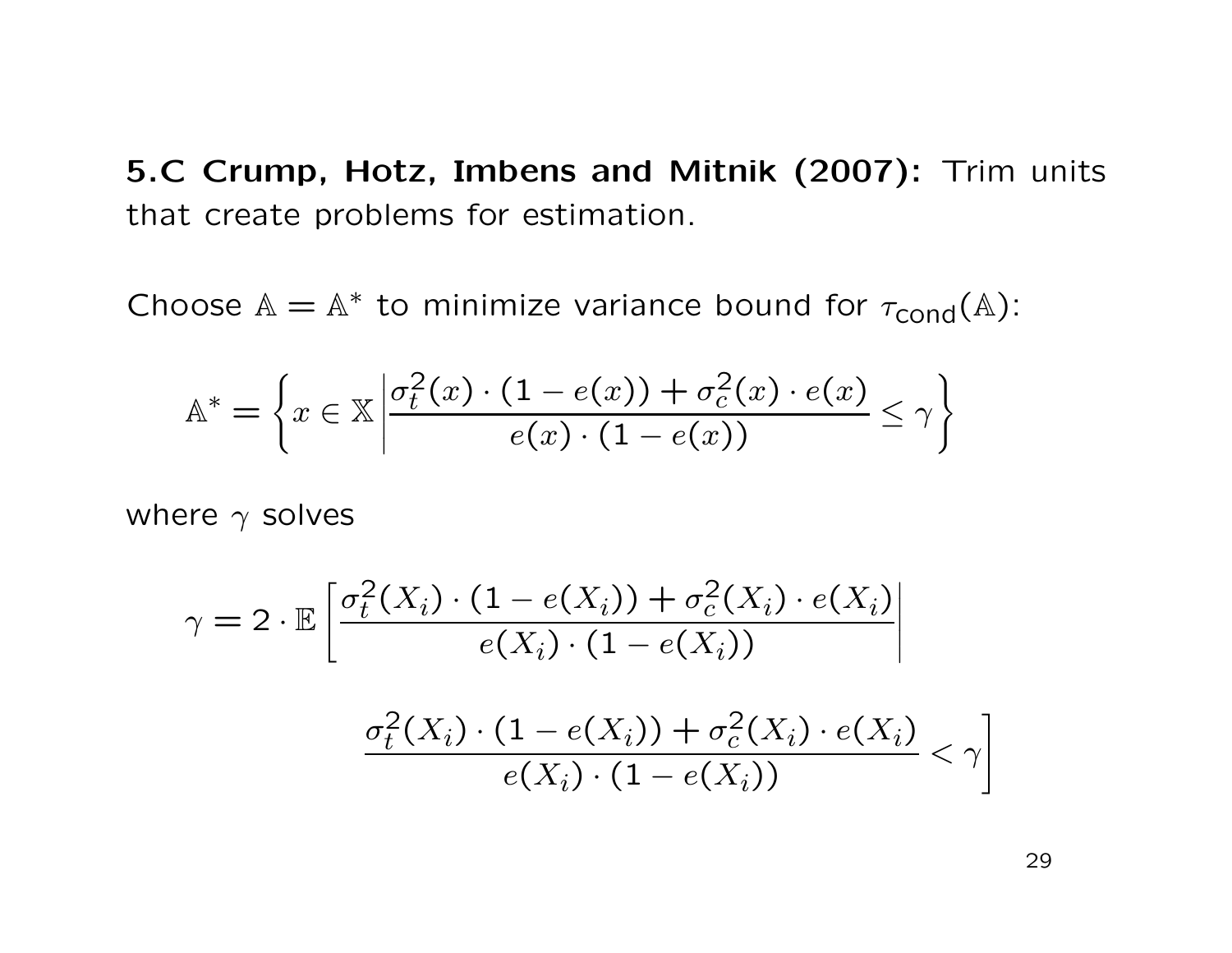Optimal Subset Under Homoskedasticity: (relevant case in practice, because  $\sigma_w^2(x)$  is difficult to estimate)

Suppose 
$$
\sigma_c^2(x) = \sigma_t^2(x) = \sigma^2
$$
 for all x.

Then

$$
\mathbb{A}^* = \mathbb{A}_{\alpha} = \{x \in \mathbb{X} \mid \alpha \le e(x) \le 1 - \alpha\},\
$$

where  $\alpha$  is the solution to

$$
\frac{1}{\alpha \cdot (1-\alpha)} = 2 \cdot \mathbb{E} \left[ \frac{1}{e(X_i) \cdot (1-e(X_i))} \middle| \alpha < e(X_i) < 1-\alpha \right].
$$

#### Simple, Good Approximation to Optimal Set:

$$
\mathbb{A}_{0.10} = \{x \in \mathbb{X} | 0.10 \le e(x) \le 0.90\},\,
$$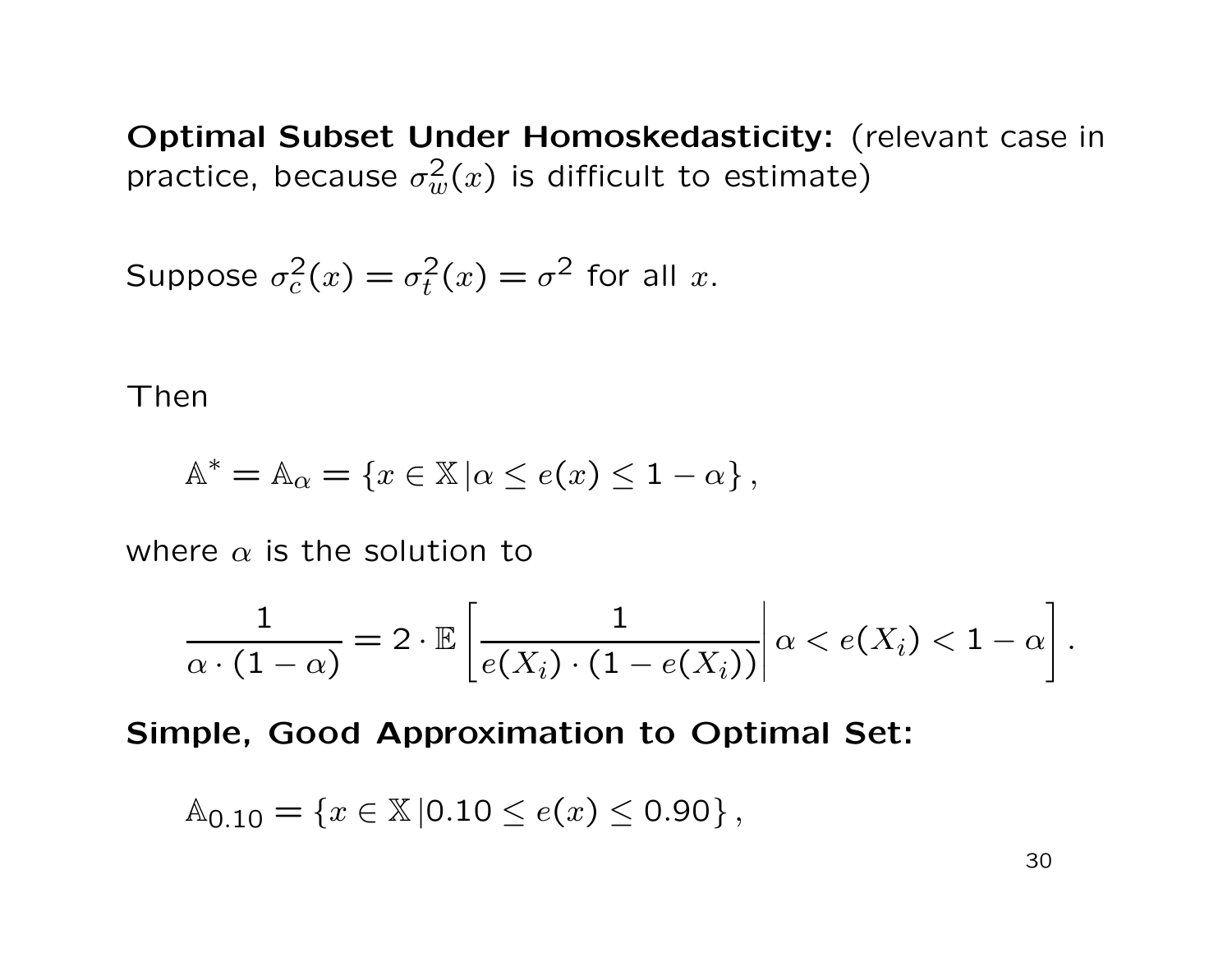## 5.E Trimming for Lottery Data

Sample Sizes for Selected Subsamples with the Propensity Score between  $\alpha$  and  $1 - \alpha$  (Estimated  $\alpha = 0.0891$ )

|                | <b>IOW</b> | middle<br>$e(x) < \alpha \quad \alpha \leq e(X) \leq 1-\alpha \quad 1-\alpha < e(X)$ | high |     |
|----------------|------------|--------------------------------------------------------------------------------------|------|-----|
| Losers         | 82         | 172                                                                                  | 5    | 259 |
| <b>Winners</b> |            | 151                                                                                  | 82   | 237 |
| $\Delta$ II    | 86         | 323                                                                                  | 87   | 496 |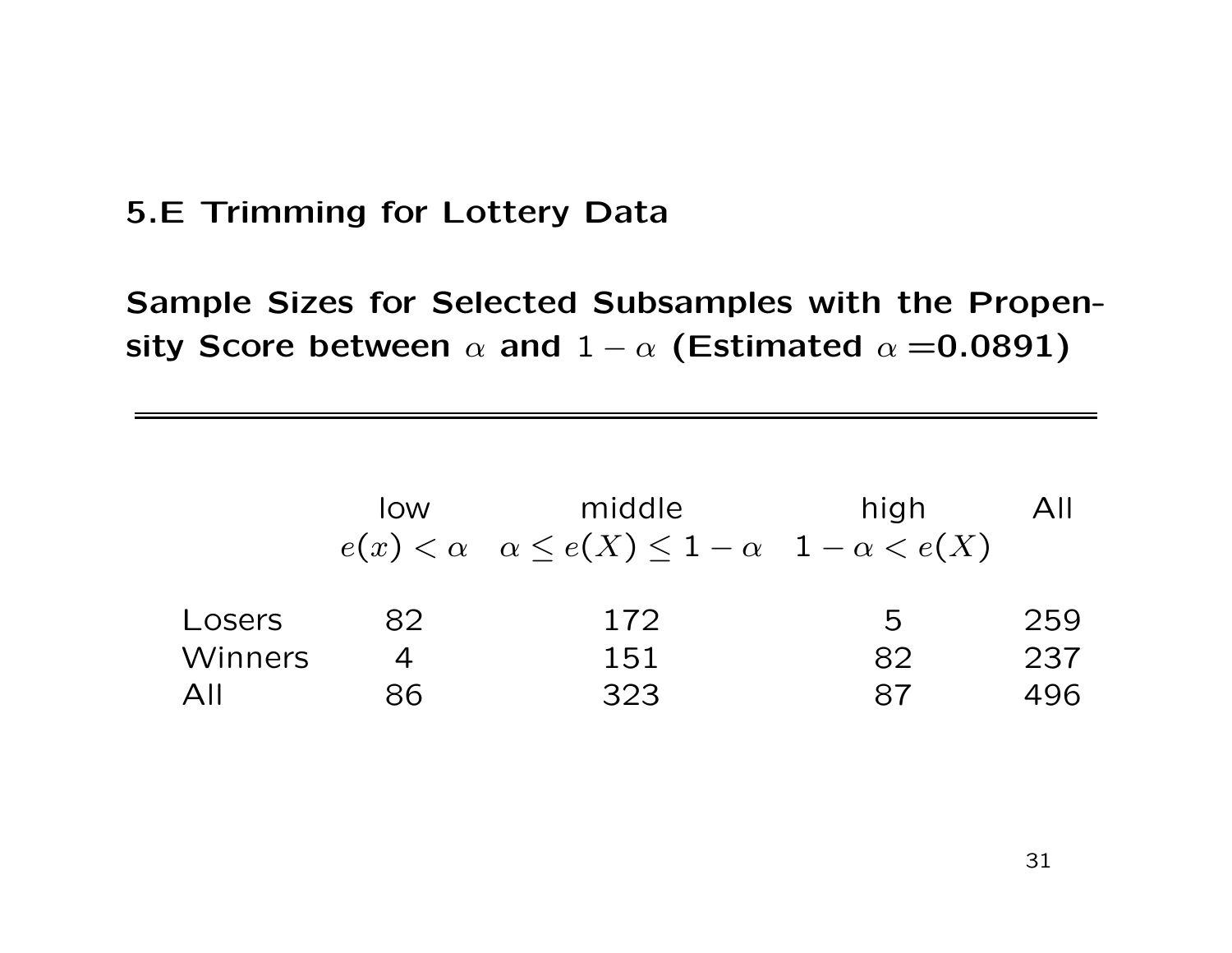# Summary Statistics Lottery Data, Trimmed Sample

| Covariates   |      | All       | Losers    | Winners   | <b>Full</b> | Trimm. |
|--------------|------|-----------|-----------|-----------|-------------|--------|
|              |      | $(N=323)$ | $(N=172)$ | $(N=151)$ | Norm.       | Norm.  |
|              | mean | (s.d.)    | mean      | mean      | $[t-stat]$  | Dif.   |
| Year Won     | 6.36 | 1.15      | 6.40      | 6.32      | 0.19        | 0.04   |
| # Tickets    | 2.99 | 2.52      | 2.40      | 3.67      | 0.64        | 0.36   |
| Age          | 51.0 | 13.3      | 51.5      | 50.4      | 0.33        | 0.06   |
| Male         | 0.63 | 0.48      | 0.65      | 0.60      | 0.13        | 0.08   |
| Education    | 13.6 | 2.1       | 14.0      | 13.0      | 0.50        | 0.33   |
| Working Then | 0.80 | 0.40      | 0.79      | 0.80      | 0.06        | 0.02   |
| Earn Y-6     | 14.3 | 13.3      | 15.5      | 13.0      | 0.19        | 0.13   |
|              |      |           |           |           |             |        |
| Earn Y-1     | 17.0 | 15.7      | 18.4      | 15.5      | 0.16        | 0.13   |
| Pos Earn Y-6 | 0.71 | 0.45      | 0.71      | 0.71      | 0.02        | 0.00   |
|              |      |           |           |           |             |        |
| Pos Earn Y-1 | 0.71 | 0.45      | 0.72      | 0.71      | 0.07        | 0.01   |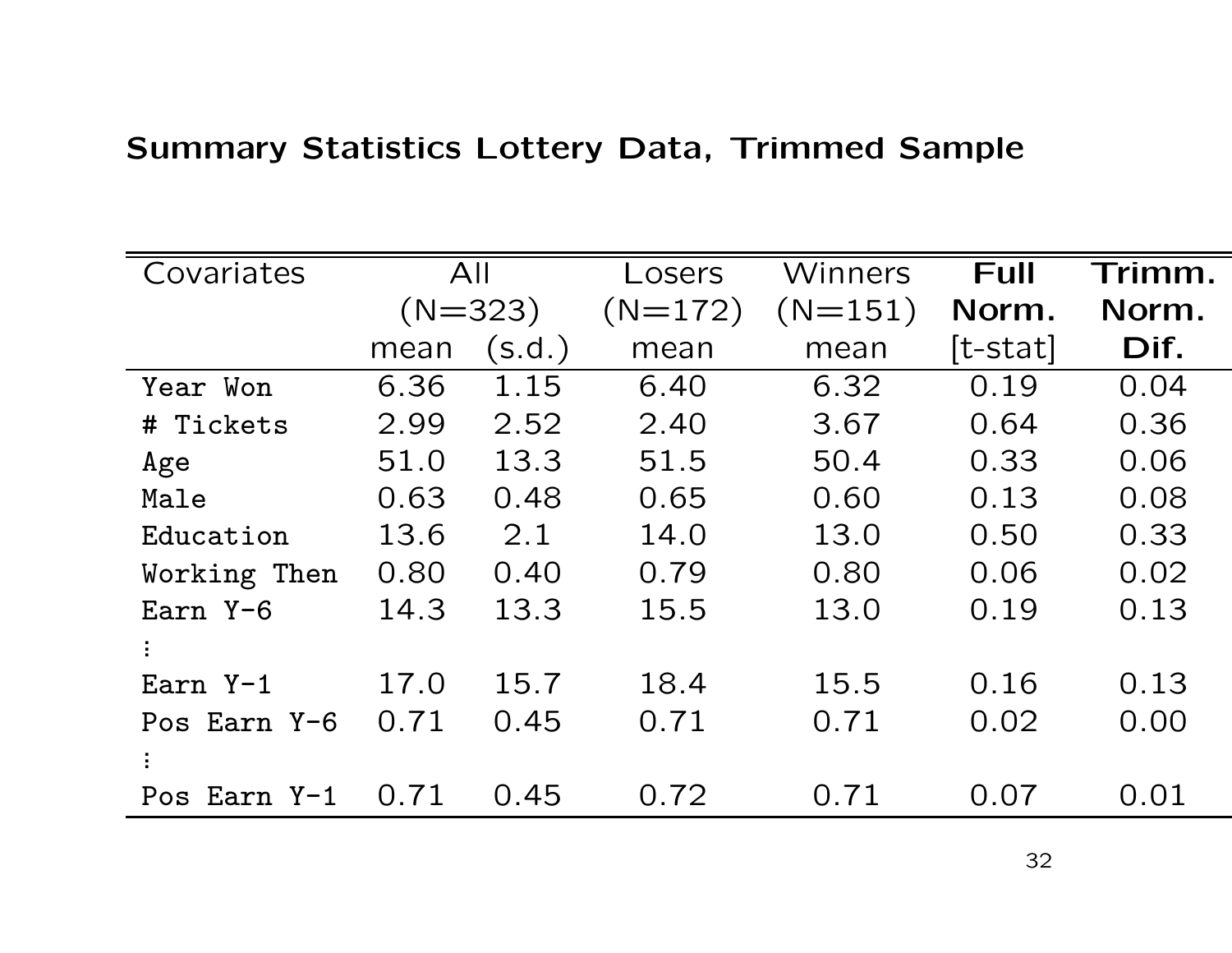# Re-estimating the Propensity Score in the Trimmed Lottery Sample:

- 1. 4 Pre-selected: # Tickets, Education, Working Then, Earn  $Y-1$
- 2. 4 Additional Linear Terms Selected: Age, Pos Earn Y -5, Year Won, Earn Y -5
- 3. 4 Second Order Terms Selected: Year Won×Year Won, # Tickets $\times$ Year Won, # Tickets $\times$ # Tickets, Working Then×Year Won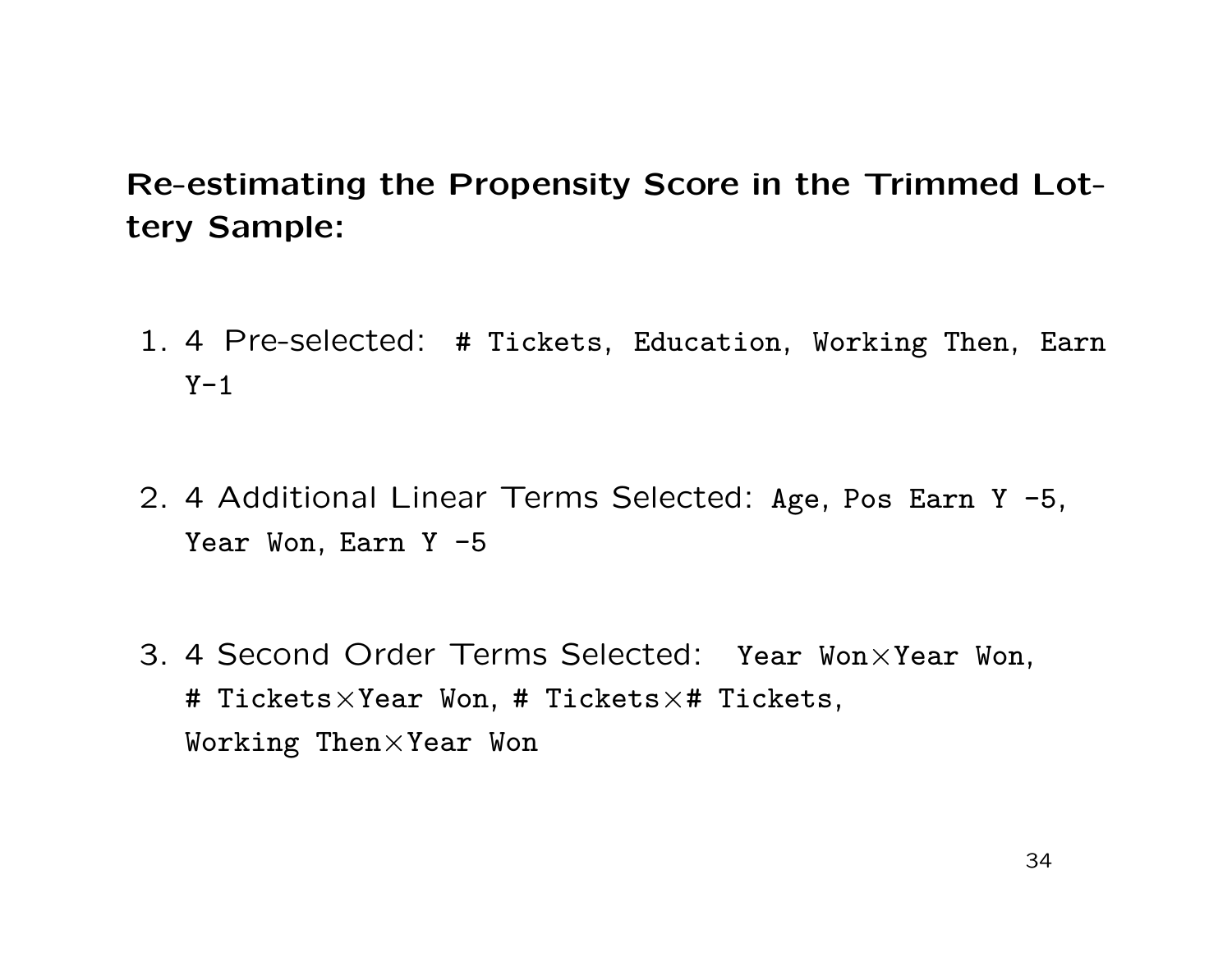# 6.A Estimation of and Inference for Average Treatment Effect under Unconfoundedness

I. Regression estimators: estimate  $\mu_w(x)$ , and average  $\hat{\mu}_t(X_i \widehat{\mu}_c(X_i)$ . Unreliable when covariate distributions far apart.

II. Propensity score estimators: estimate  $e(x)$ , and block on  $\hat{e}(x)$ , or do inverse probability weighting. (Horvitz and Thompson, 1951; Rosenbaum and Rubin, 1984; Robins and Rotznitzky, 1995; Hirano, Imbens and Ridder, 2003) sensitive to specification of propensity score

III. Matching: match all units to units with similar values for covariates and opposite treatment, and average within pair difs (Abadie and Imbens, 2006) considerable bias remains

IV. Combining Regression with Propensity score blocking or Matching Methods. Recommended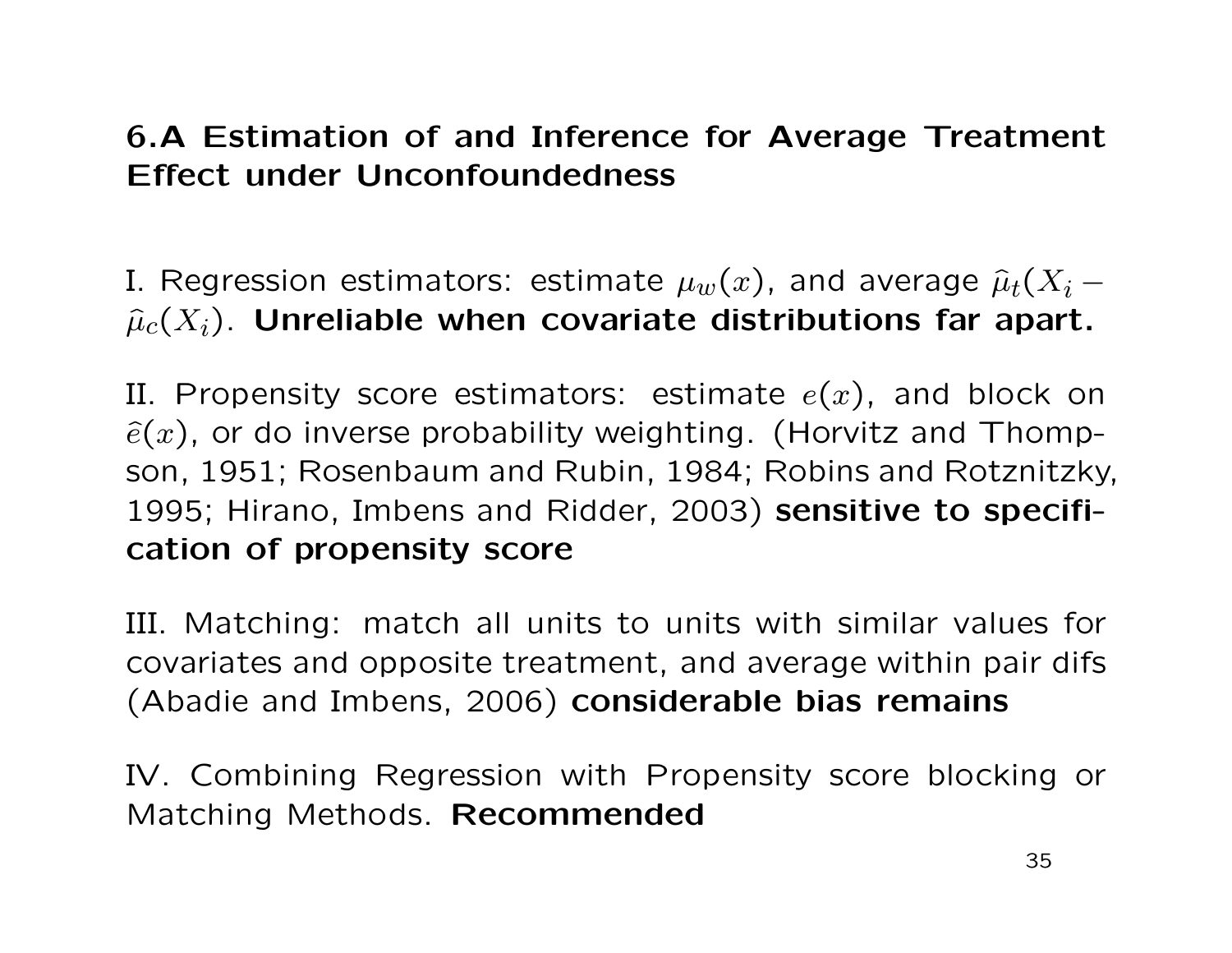# 6.B Blocking and Regression

1. Estimate propensity score  $\hat{e}(x)$ , using logistic regression, select main effects and interactions/quadratic terms.

2. Construct blocks so that within blocks the propensity score does not vary too much, and number of treated and control observations is not too small. (tuning parameters: tmax  $=$ 1.96,  $nbmin1 = 3$ ,  $nbmin2 = dim(X<sub>i</sub>) + 2$ .

3. Within blocks estimate average treatment effect using regression on all covariates.

4. Average within-block estimates of average effect.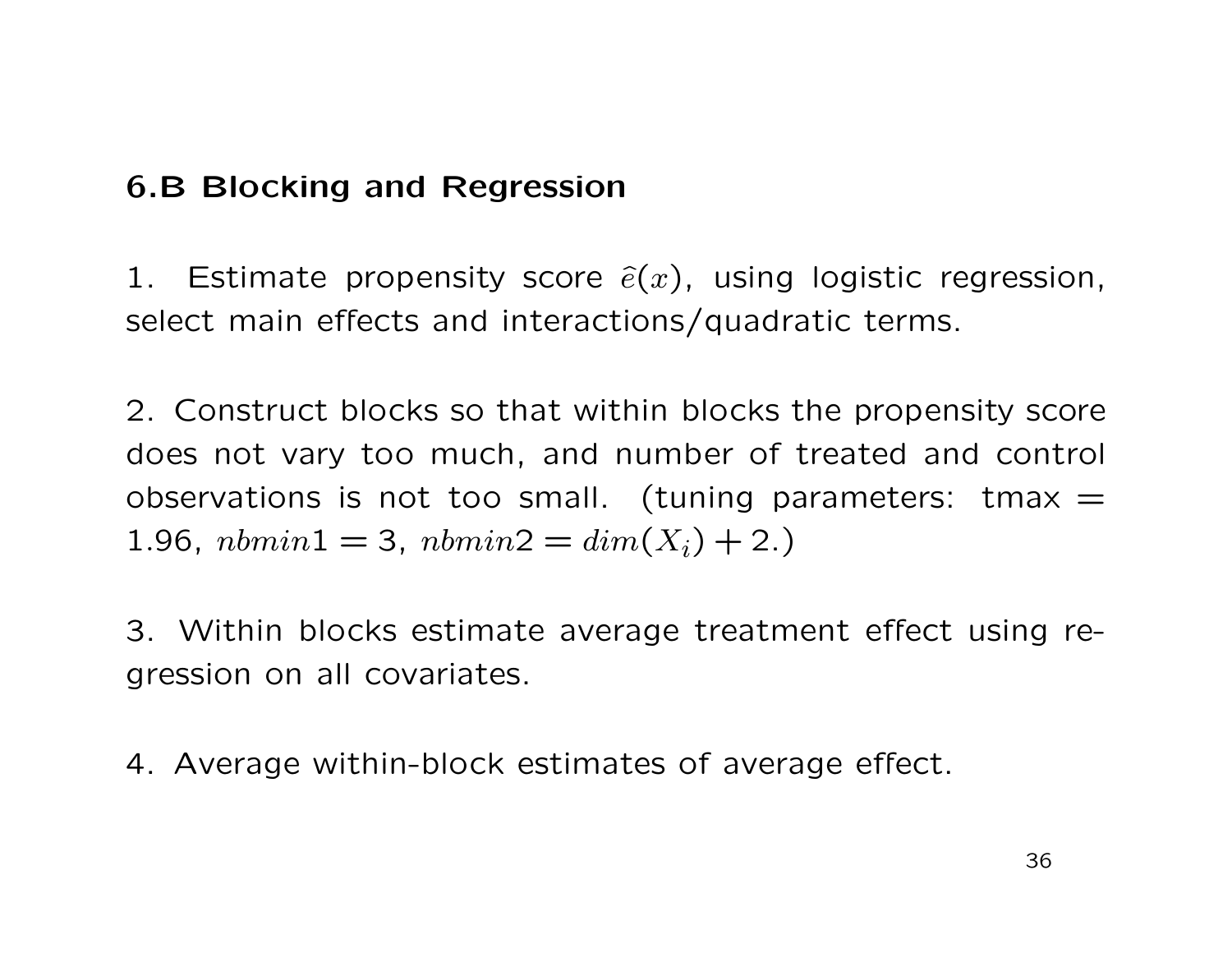## 6.C Lalonde/Dehejia/Wahba Data: Subclassification

# Optimal Subclassification with LDW Data in Matched Sample

|                 |      | <b>Pscore</b>     |                                        |     | $\#$ of Obs Ave Pscore |      |     |
|-----------------|------|-------------------|----------------------------------------|-----|------------------------|------|-----|
| <b>Subclass</b> |      |                   | Min Max Contr Treat Contr Treat t-stat |     |                        |      |     |
|                 |      |                   |                                        |     |                        |      |     |
|                 |      |                   |                                        |     |                        |      |     |
| $\mathbf{1}$    |      | $0.00 \quad 0.39$ | 53                                     | 22  | 0.32                   | 0.34 | 0.7 |
| $\overline{2}$  |      | $0.39$ $0.50$     | 40                                     | 35  | 0.44                   | 0.44 | 0.7 |
| $\overline{3}$  | 0.50 | 1.00              | 92                                     | 128 | 0.57                   | 0.58 | 1.1 |
|                 |      |                   |                                        |     |                        |      |     |
| all             | 0.00 | 1.00              | 185                                    | 185 | 0.47                   | 0.53 | 4.6 |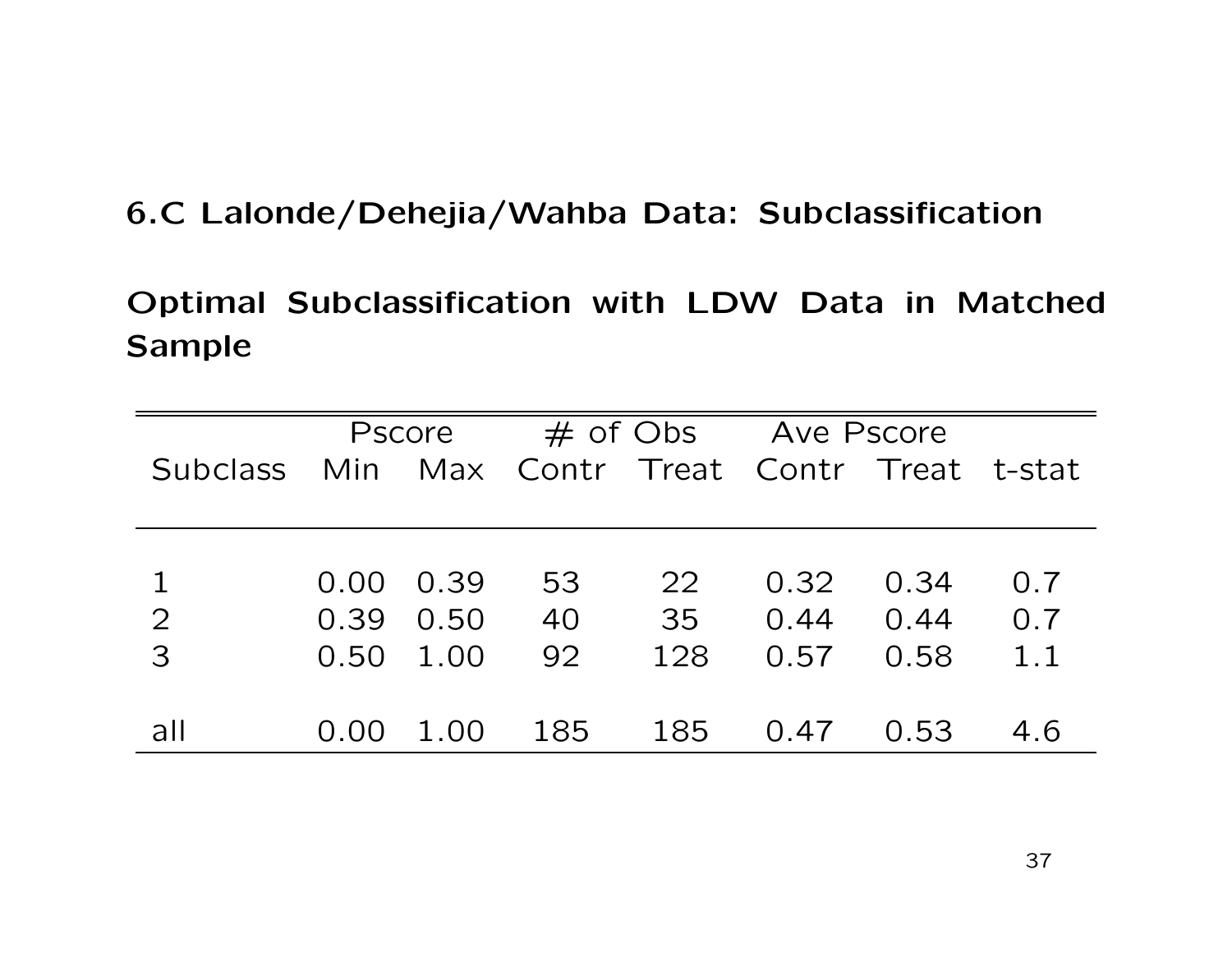# 6.C Lalonde/Dehejia/Wahba Data: Normalized Differences After Subclassification in Matched Sample

| Covariates    | Comp.     | Trainees  | Full  | <b>Matched</b> | <b>Blocked</b> |
|---------------|-----------|-----------|-------|----------------|----------------|
|               | $(N=185)$ | $(N=185)$ | Norm. | Norm.          | Norm.          |
|               | mean      | mean      | Dif.  | Dif.           | Dif.           |
| black         | 0.85      | 0.84      | 1.72  | 0.02           | 0.02           |
| hispanic      | 0.06      | 0.06      | 0.04  | 0.02           | 0.03           |
| age           | 25.9      | 25.8      | 0.56  | 0.01           | 0.01           |
| married       | 0.25      | 0.19      | 0.87  | 0.10           | 0.04           |
| nodegree      | 0.57      | 0.71      | 0.64  | 0.20           | 0.06           |
| education     | 10.9      | 10.4      | 0.48  | 0.16           | 0.08           |
| earn '74      | 2.81      | 2.10      | 1.11  | 0.10           | 0.05           |
| unempl '74    | 0.66      | 0.71      | 1.05  | 0.07           | 0.00           |
| '75<br>earn   | 1.82      | 1.53      | 1.23  | 0.06           | 0.02           |
| '75<br>unempl | 0.50      | 0.60      | 0.84  | 0.14           | 0.01           |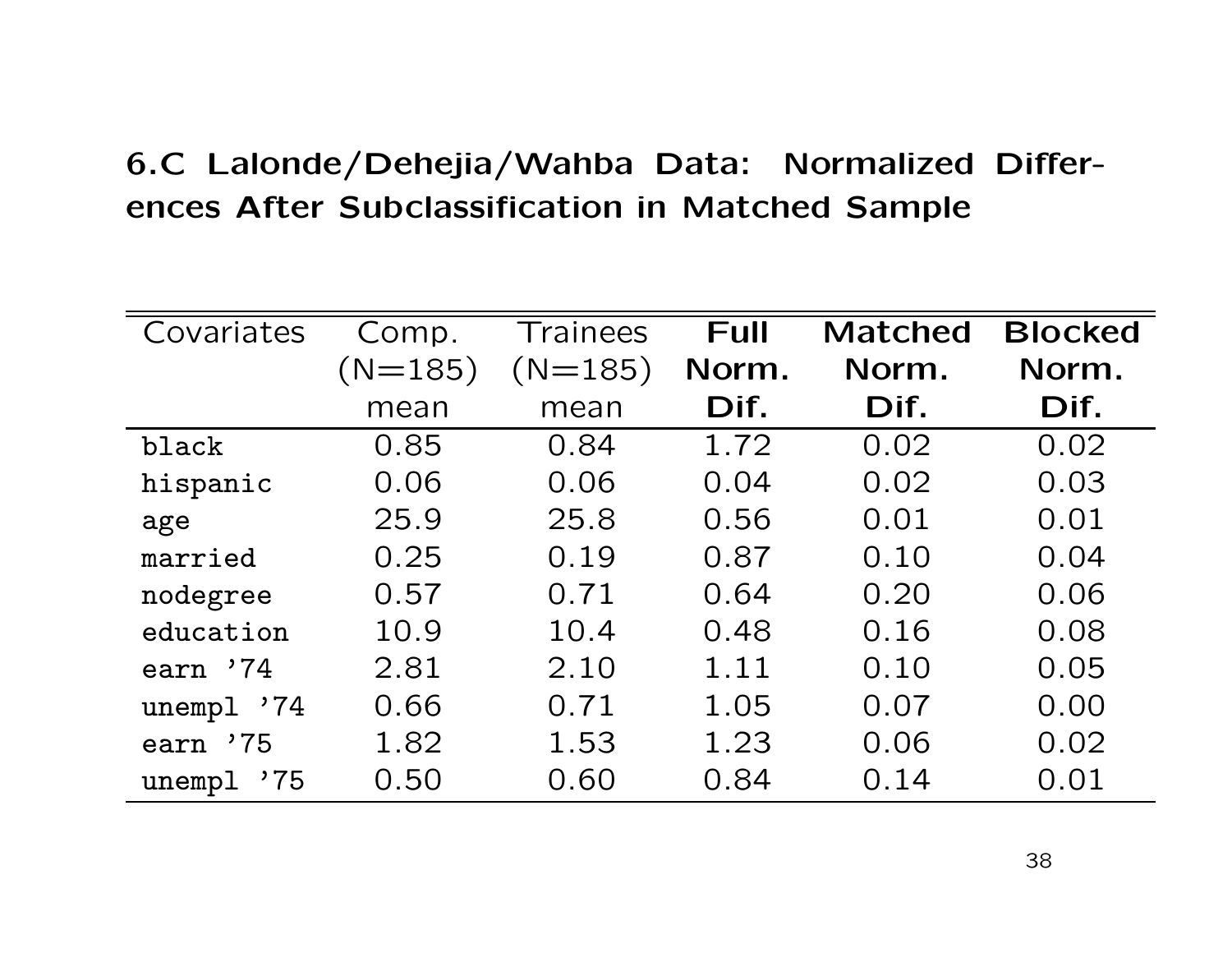|  |  |  |  | 6.D Lottery Data: Optimal Subclassification |
|--|--|--|--|---------------------------------------------|
|--|--|--|--|---------------------------------------------|

|                 |      | <b>Pscore</b> |     | $#$ of Obs        |      | Ave Pscore   |         |
|-----------------|------|---------------|-----|-------------------|------|--------------|---------|
| <b>Subclass</b> | Min  | Max           |     | Contr Treat Contr |      | Treat t-stat |         |
|                 |      |               |     |                   |      |              |         |
|                 |      |               |     |                   |      |              |         |
| $\mathbf 1$     | 0.00 | 0.24          | 67  | 13                | 0.16 | 0.16         | $-0.14$ |
| $\overline{2}$  | 0.24 | 0.32          | 32  | 8                 | 0.28 | 0.28         | 0.92    |
| $\overline{3}$  | 0.32 | 0.44          | 24  | 17                | 0.37 | 0.39         | 1.66    |
| $\overline{4}$  | 0.44 | 0.69          | 34  | 47                | 0.54 | 0.57         | 1.95    |
| 5               | 0.69 | 1.00          | 15  | 66                | 0.80 | 0.83         | 1.58    |
|                 |      |               |     |                   |      |              |         |
| All             | 0.00 | 1.00          | 172 | 151               | 0.34 | 0.61         | 10.9    |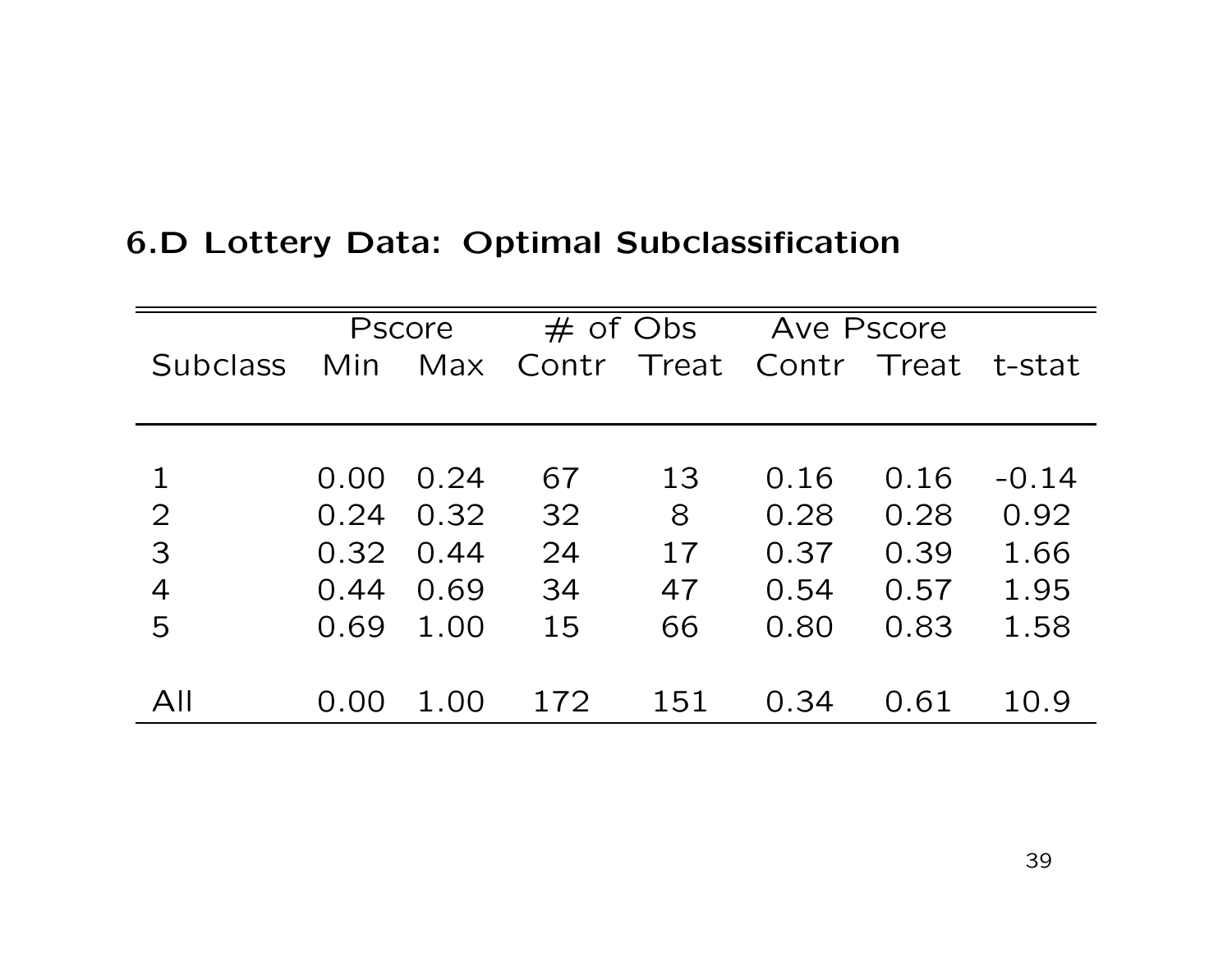# 6.D Lottery Data: Normalized Differences After Subclassification in Trimmed Sample

| Covariates   | Comp.     | <b>Trainees</b> | <b>Full</b> | <b>Trimmed</b> | <b>Blocked</b> |
|--------------|-----------|-----------------|-------------|----------------|----------------|
|              | $(N=172)$ | $(N=151)$       | Norm.       | Norm.          | Norm.          |
|              | mean      | mean            | Dif.        | Dif.           | Dif.           |
| Year Won     | 6.40      | 6.32            | 0.19        | 0.04           | 0.04           |
| # Tickets    | 2.40      | 3.67            | 0.64        | 0.36           | 0.06           |
| Age          | 51.48     | 50.44           | 0.33        | 0.06           | 0.03           |
| Male         | 0.65      | 0.60            | 0.13        | 0.08           | 0.10           |
| Education    | 14.01     | 13.03           | 0.50        | 0.33           | 0.08           |
| Working Then | 0.79      | 0.80            | 0.06        | 0.02           | 0.03           |
| Earn Y-6     | 15.49     | 13.02           | 0.19        | 0.13           | 0.02           |
|              |           |                 |             |                |                |
| Earn $Y-1$   | 18.38     | 15.45           | 0.16        | 0.13           | 0.01           |
| Pos Earn Y-6 | 0.71      | 0.71            | 0.02        | 0.00           | 0.05           |
|              |           |                 |             |                |                |
| Pos Earn Y-1 | 0.72      | 0.71            | 0.07        | 0.01           | 0.05           |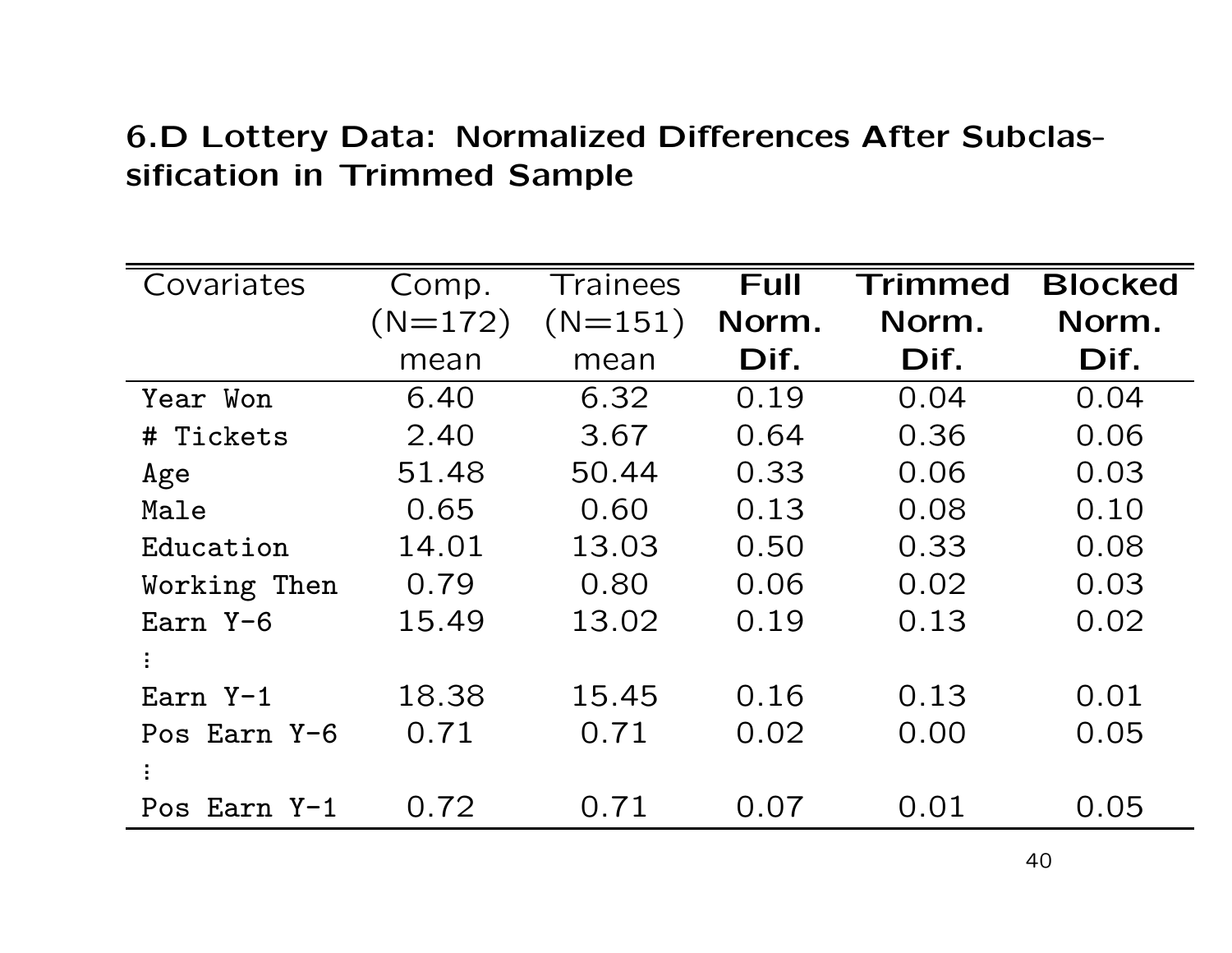6.C Matching (see Abadie and Imbens, 2006)

For each treated unit i, find untreated unit  $\ell(i)$  with

$$
||X_{\ell(i)} - x|| = \min_{\{l: W_l = c\}} ||X_l - x||,
$$

and the same for all untreated observations. Define:

$$
\widehat{Y}_i(t) = \begin{cases} Y_i & \text{if } W_i = t, \\ Y_{\ell(i)} & \text{if } W_i = c, \end{cases} \qquad \widehat{Y}_i(c) = \begin{cases} Y_i & \text{if } W_i = c, \\ Y_{\ell(i)} & \text{if } W_i = t. \end{cases}
$$

Then the simple matching estimator is:

$$
\hat{\tau}^{sm} = \frac{1}{N} \sum_{i=1}^{N} (\hat{Y}_i(t) - \hat{Y}_i(c)).
$$

Note: since we match all units it is crucial that matching is done with replacement.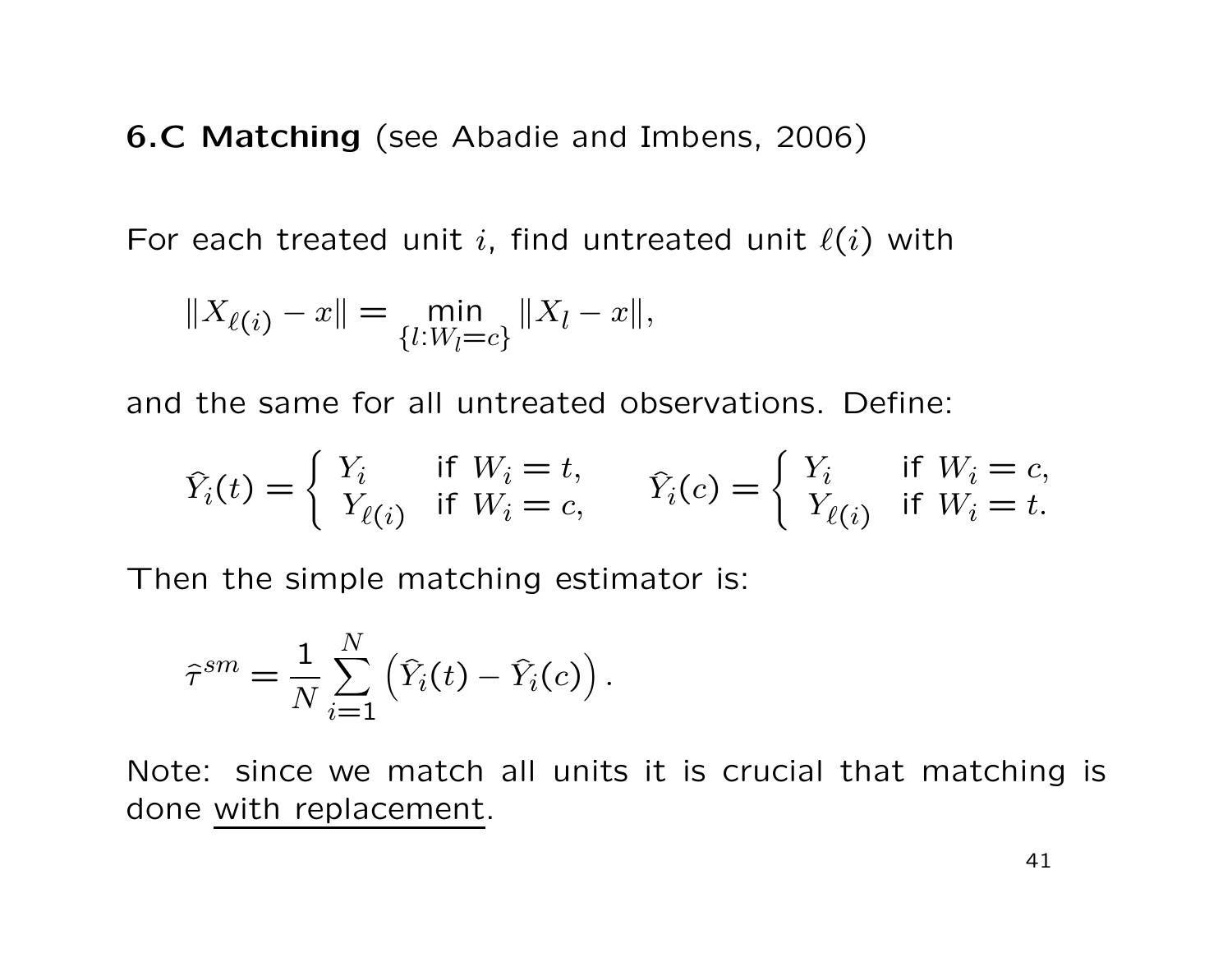#### 6.D Matching and Regression

Estimate  $\mu_w(x)$ , and modify matching estimator to:

$$
\tilde{Y}_i(t) = \begin{cases} Y_i & \text{if } W_i = t, \\ Y_{\ell(i)} + \hat{\mu}_t(X_i) - \hat{\mu}_t(X_{j(i)}) & \text{if } W_i = c \end{cases}
$$

$$
\tilde{Y}_i(c) = \begin{cases} Y_i & \text{if } W_i = c, \\ Y_{\ell(i)} + \hat{\mu}_c(X_i) - \hat{\mu}_c(X_{j(i)}) & \text{if } W_i = t \end{cases}
$$

Then the bias corrected matching estimator is:

$$
\hat{\tau}^{bcm} = \frac{1}{N} \sum_{i=1}^{N} (\tilde{Y}_i(t) - \tilde{Y}_i(c))
$$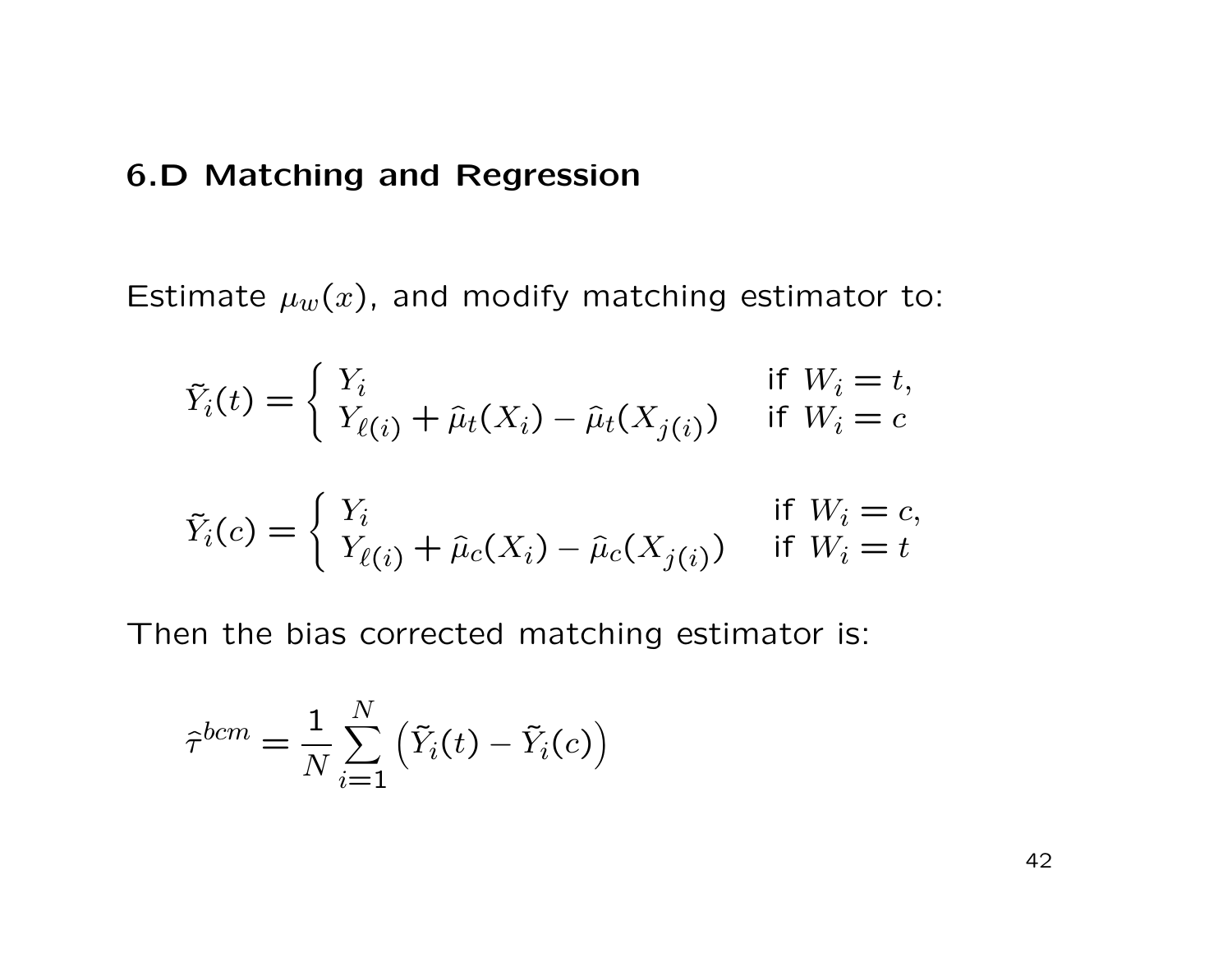#### 6.E Variance Estimation

Most (all sensible) other estimators for Average Treatment Effects have the form

$$
\hat{\tau} = \sum_{i: W_i = t} \lambda_i \cdot Y_i - \sum_{i: W_i = c} \lambda_i \cdot Y_i,
$$

(linear in outcomes) with weights

$$
\lambda_i = \lambda(\mathbf{W}, \mathbf{X}, i), \quad \sum_{i: W_i = c} \lambda_i = 1, \quad \sum_{i: W_i = t} \lambda_i = 1
$$

 $\lambda(\mathbf{W}, \mathbf{X}, i)$  (known) is very non-smooth for matching estimators and bootstrap is not valid as a result. (not just no second order justification, but not valid asymptotically – see Abadie & Imbens 2008). For other estimators leads to variance for  $\hat{\tau} - \tau_{\text{SP}}$ .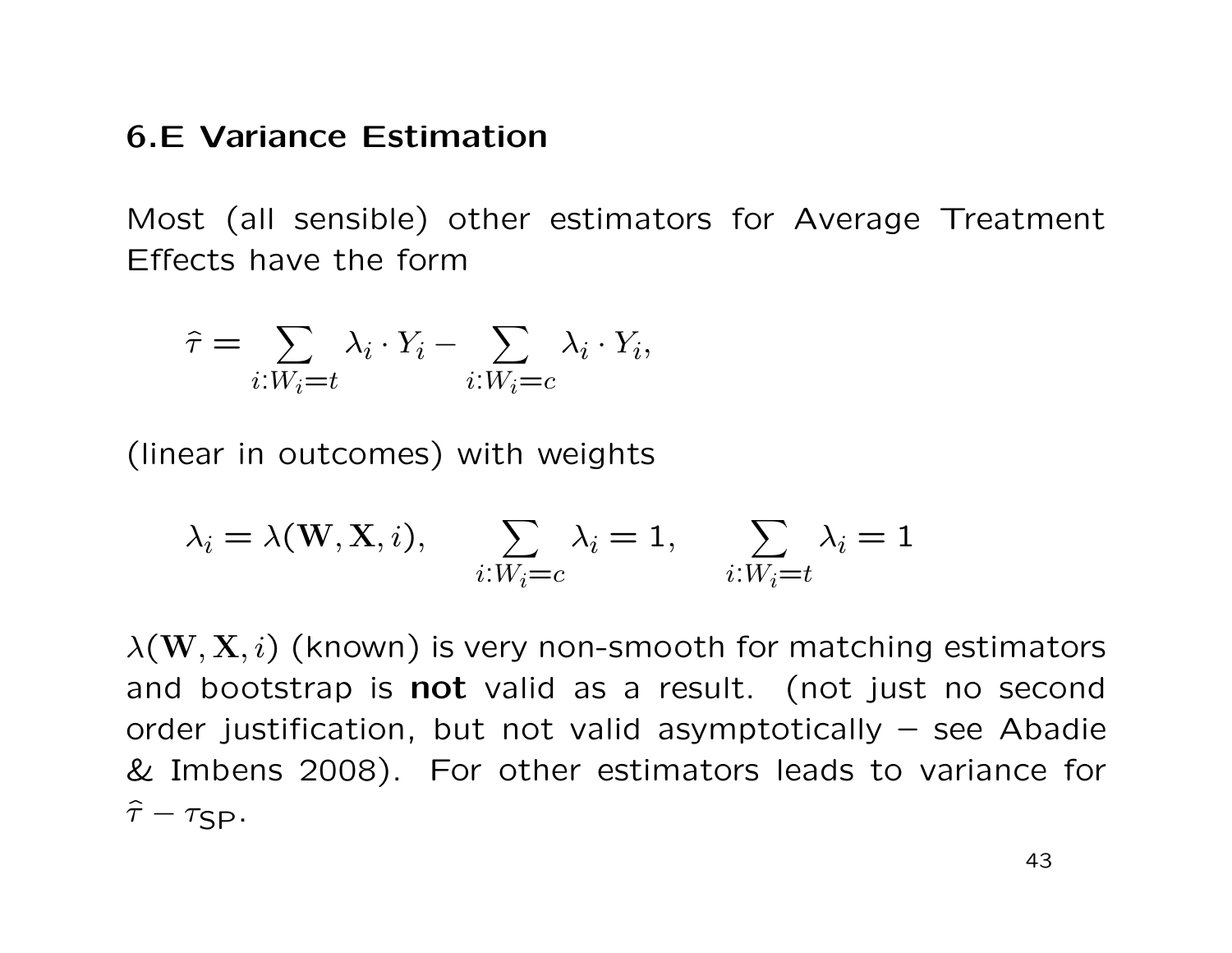Variance conditional on W and X (relative to  $\hat{\tau} - \tau_{\text{cond}}$ ) is

$$
\mathbb{V}(\widehat{\tau}|\mathbf{W},\mathbf{X}) = \sum_{i=1}^{N} \lambda_i^2 \cdot \sigma_{W_i}^2(X_i)
$$

All components of variance known other than  $\sigma^2_W$  ${}^{2}_{W_i}(X_i)$ .

Abadie-Imbens Variance Estimator: for each unit find the closest unit with same treatment:

$$
h(i) = \min_{j \neq i, W_j = W_i} \|X_i - X_j\|.
$$

Then

$$
\widehat{\sigma}_{W_i}^2(X_i) = \frac{1}{2} (Y_i - Y_{h(i)})^2.
$$

Even though  $\hat{\sigma}_w^2(x)$  is not consistent for  $\mathbb{V}(Y_i(w)|X_i=x)$ , the estimator for  $\widetilde{\mathbb{V}(\tau | \mathbf{W}, \mathbf{X})}$  is because it averages over all  $\widehat{\sigma}_w^2(X_i)$ .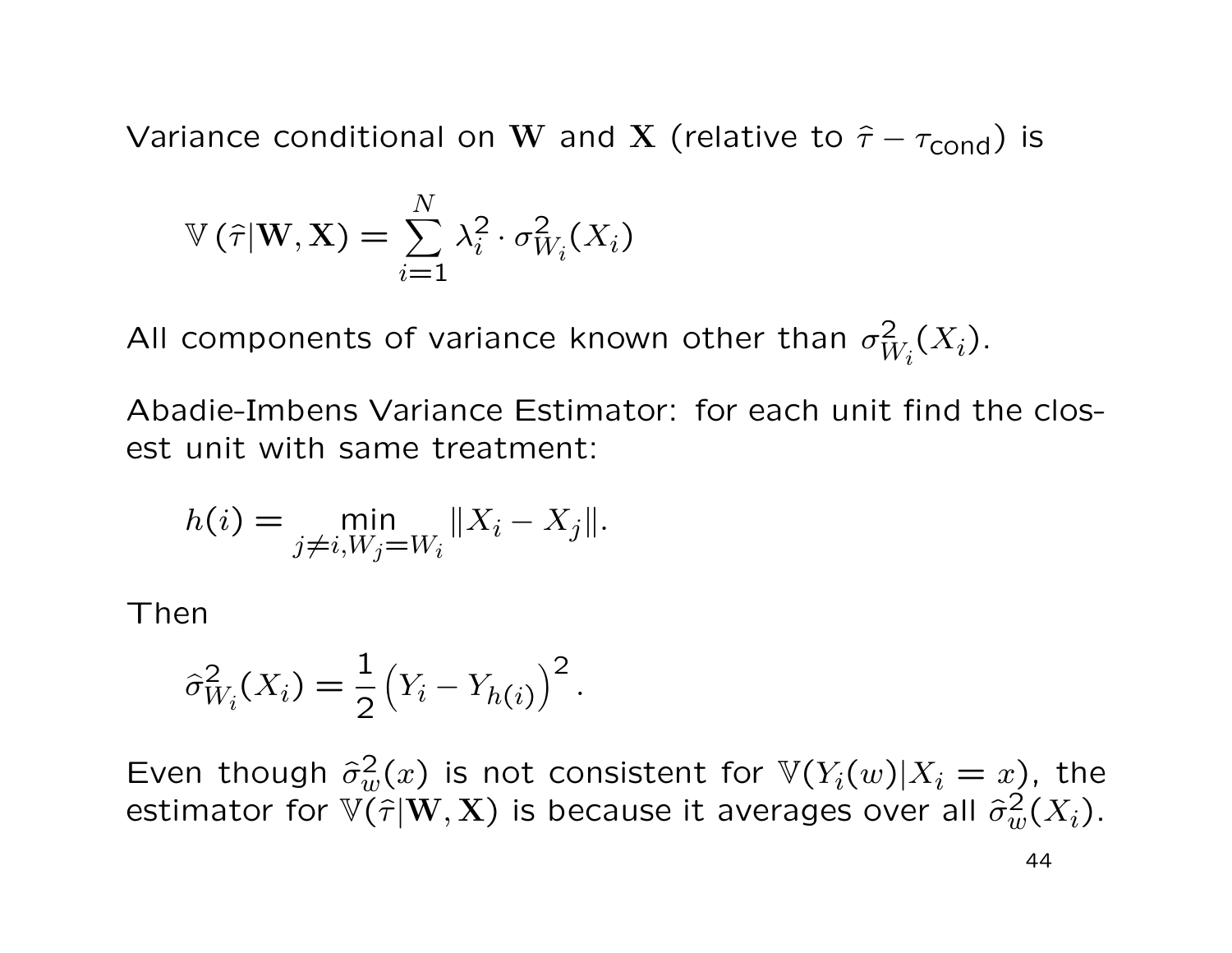# 6.F Estimates

# Lalonde/Dehejia/Wahba Data

| Estimator                          | Estimate (s.e.) |      |
|------------------------------------|-----------------|------|
| Subclassification                  | 1.89            | 0.76 |
| Matching (single nearest neighbor) | 1.74            | 0.76 |

Lottery Data (outcome rescaled by average prize, 55.2K)

| Estimator                                               | Estimate (s.e.)          |       |
|---------------------------------------------------------|--------------------------|-------|
| Subclassification<br>Matching (single nearest neighbor) | $-0.104$ 0.021<br>-0.080 | 0.019 |

Subclassification and matching estimates similar.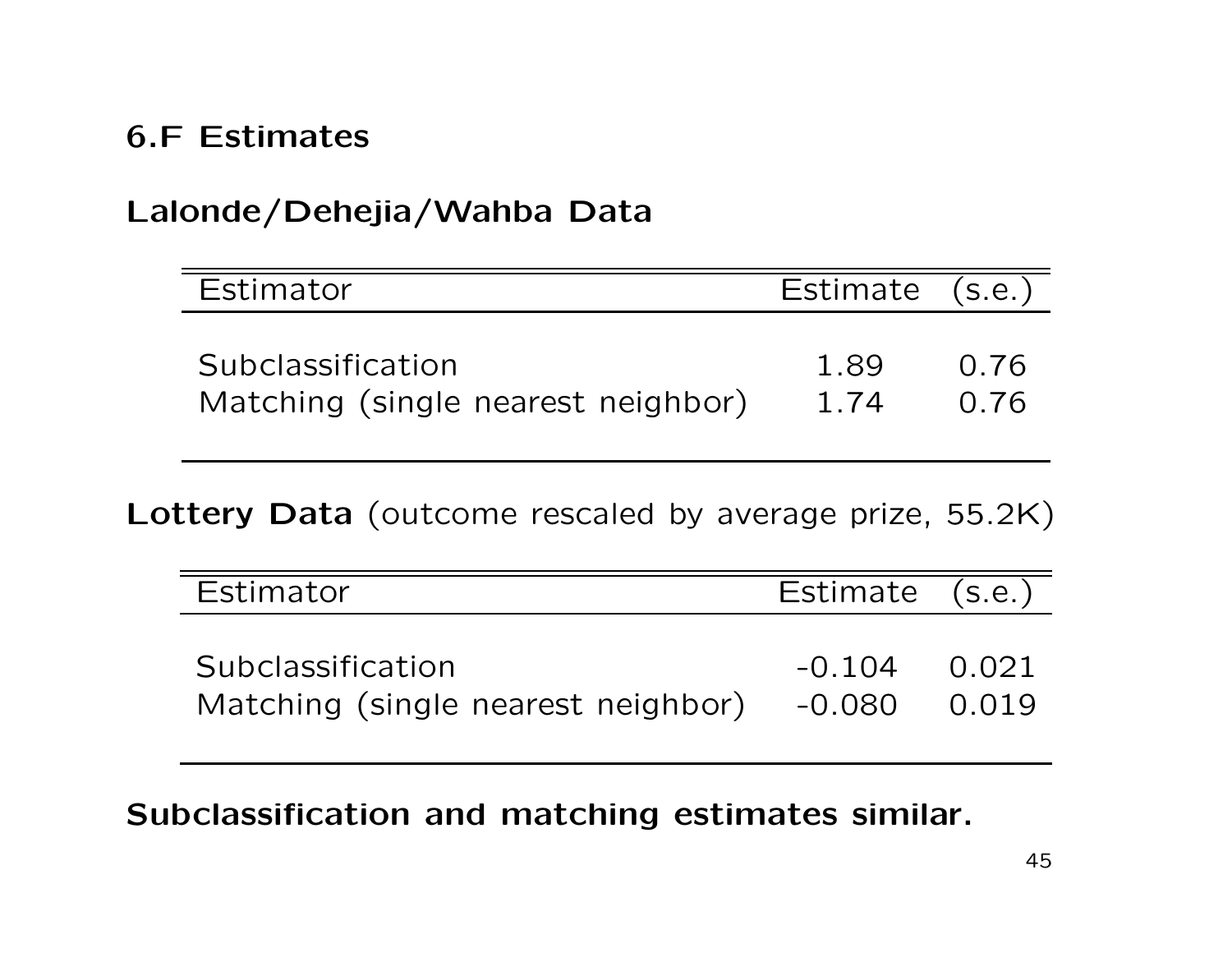# 7.A Assessing Unconfoundedness by Estimating Effect on Pseudo Outcome

We consider the unconfoundedness assumption,

 $Y_i(c), Y_i(t) \perp W_i \mid X_i.$ 

We partition the vector of covariates  $X_i$  into two parts, a (scalar) pseudo outcome, denoted by  $X_i^{\mathsf{p}}$  $i_i^p$ , and the remainder, denoted by  $X_i^r$ , so that  $X_i = (X_i^p)$  $_i^p, X_i^{r\prime})^{\prime}.$ 

Now we assess whether the following conditional independence relation holds:

 $X_i^{\mathsf{p}} \perp W_i \mid X_i^{\mathsf{r}}.$ 

The two issues are  $(i)$  the interpretation of this indendepence condition  $(ii)$  the implementation of the test.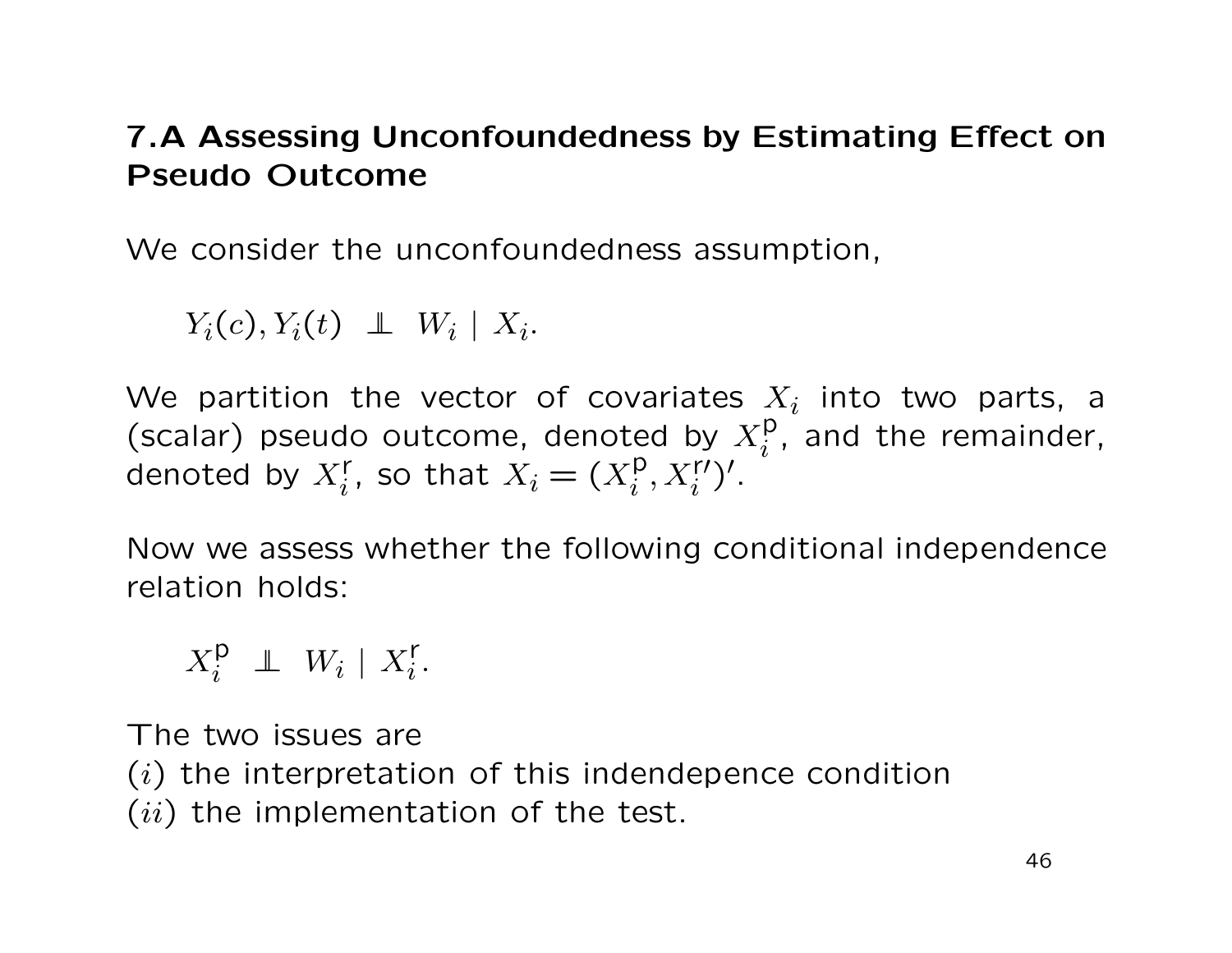# 7.B Link between the conditional independence relation and unconfoundedness

This link is indirect, as unconfoundedness cannot be tested directly.

First consider a related condition:

 $Y_i(c), Y_i(t) \perp W_i \mid X_i^r$ 

If this modified unconfoundedness condition were to hold, one could use the adjustment methods using only the subset of covariates  $X_i^{\mathsf{r}}.$  In practice this is a stronger condition than the original unconfoundedness condition.

The modified condition is not testable. We use the pseudo outcome  $X^{\mathsf{p}}_i$  $i_i^{\mathsf{p}}$  as a proxy variable for  $Y_i(c)$ , and test

 $X_i^{\mathsf{p}} \perp W_i \mid X_i^{\mathsf{r}}$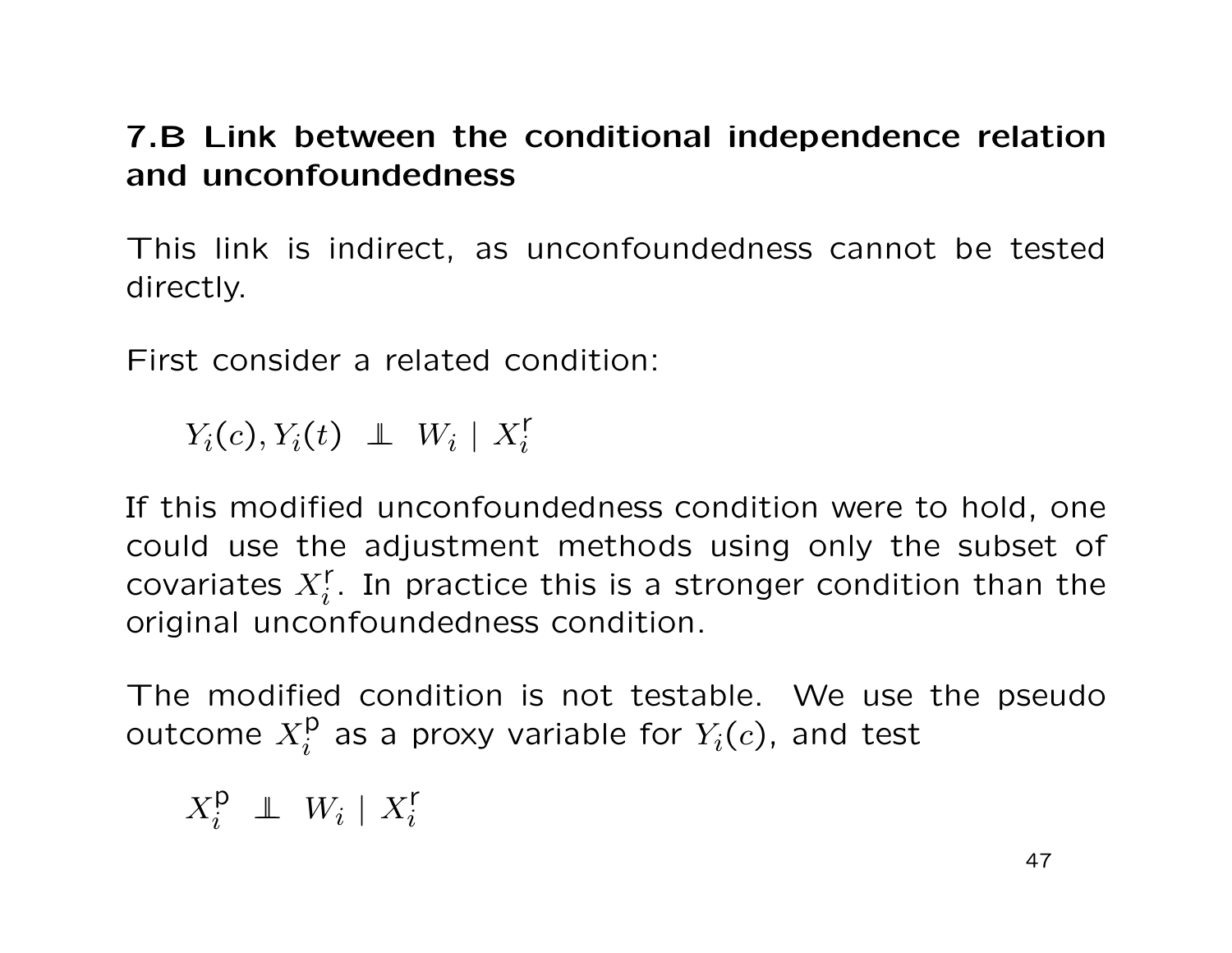A leading example is that where  $X_i$  contains multiple lagged measures of the outcome.

In the lottery example we have observations on earnings for six, years prior to winning. Denote these lagged outcomes by  $Y_{i,-1},\ldots,Y_{i,-6}$ , where  $Y_{i,-1}$  is the most recent and  $Y_{i,-6}$  is the most distant pre-winning earnings measure.

One could implement the above ideas using  $X_i^{\mathsf{p}} = Y_{i,-1}$  and  $X_i^{\mathsf{r}} = (Y_{i,-2}, \ldots, Y_{i,-6})$  (ignoring additional pre-treatment variables).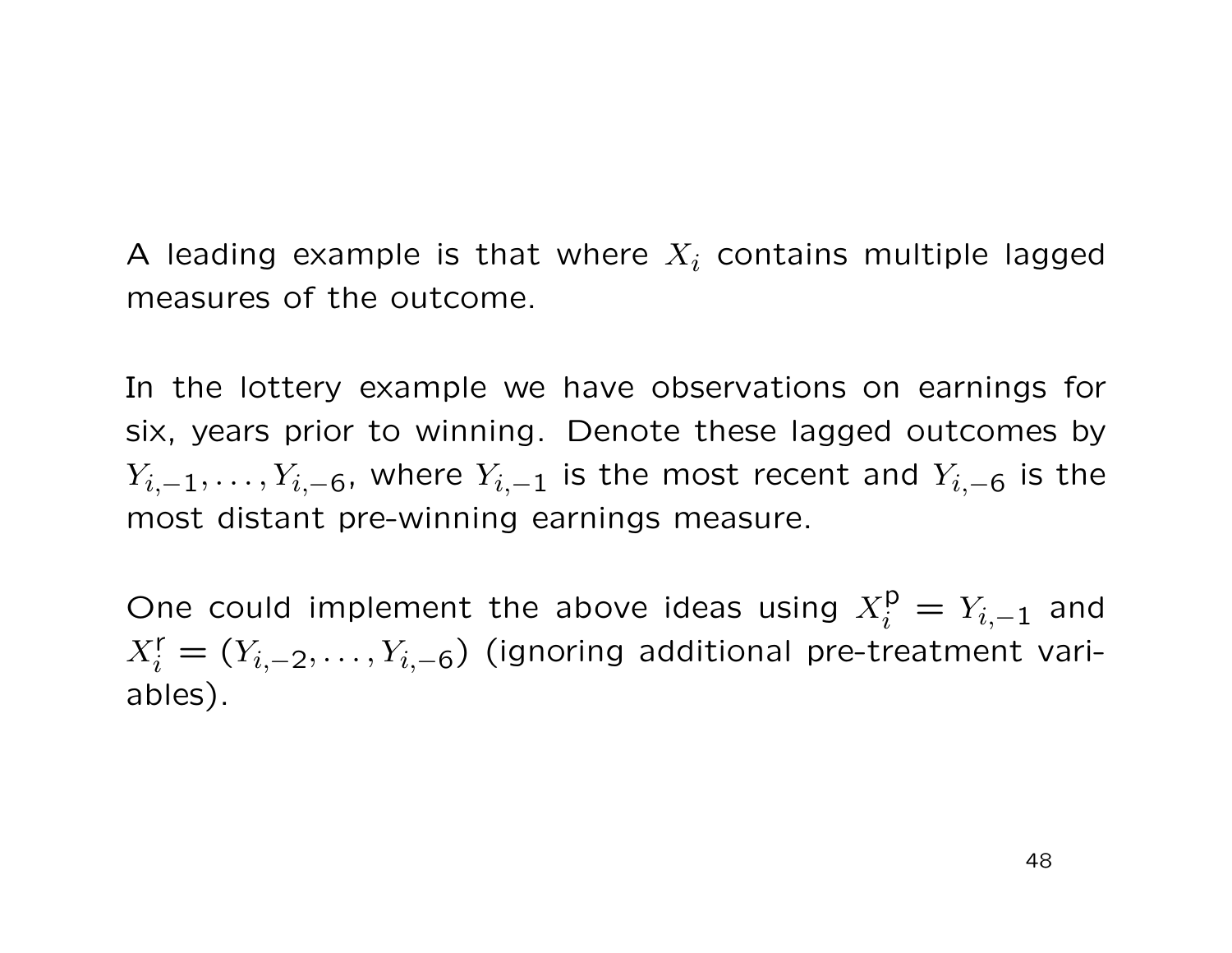# 7.C Implementation of Assessment of Unconfoundedness

One approach to testing the conditional independence assumption is to estimate the average difference in  $X_i^{\mathsf{p}}$  $i$ <sup>p</sup> by treatment status, after adjusting for differences in  $X^{\mathsf{r}}_i.$ 

This is exactly the same problem as estimating the average effect of the treatment, using  $X_i^{\mathsf{p}}$  $i$  as the pseudo outcome and  $X_i^{\mathsf{r}}$  as the vector of pretreatment variables.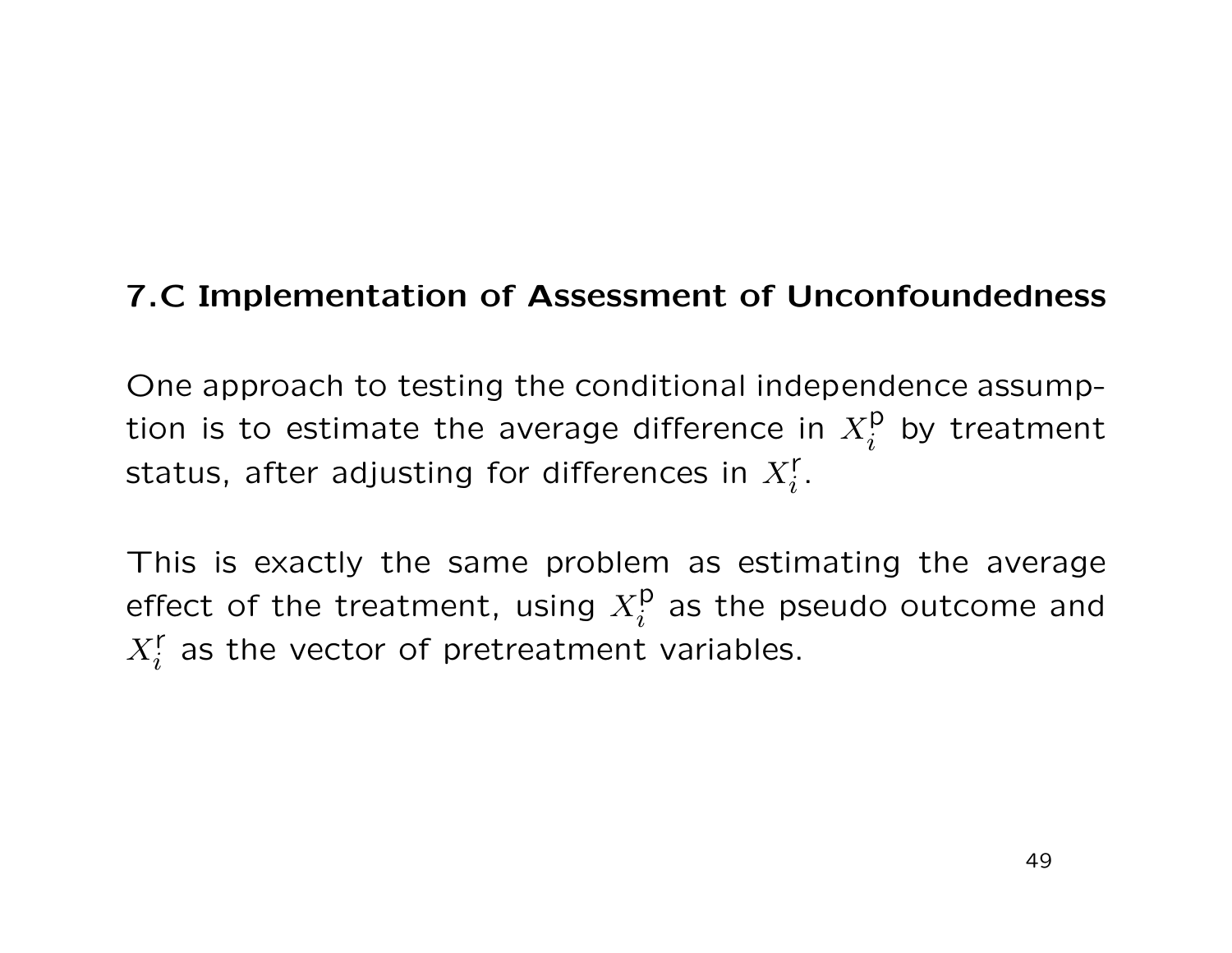#### 7.D Lottery Data

subclassification estimator

|                                  | Pseudo Outcome Remaining Covariates | est | (s.e.)             |
|----------------------------------|-------------------------------------|-----|--------------------|
| $Y_{-1}$                         | $X, Y_{-6:-2}, Y_{-6:-2} > 0$       |     | $-0.010$ $(0.010)$ |
| $\frac{Y_{-1}+Y_{-2}}{2}$        | $X, Y_{-6:-3}, Y_{-6:-3} > 0$       |     | $-0.021$ $(0.013)$ |
| $\frac{Y_{-1}+Y_{-2}+Y_{-3}}{3}$ | $X, Y_{-6;-4}, Y_{-6;-4} > 0$       |     | $-0.013$ $(0.018)$ |

Actual Outcome

Y  $X, Y_{-1:-6}, Y_{-6:-1} > 0$  -0.104 (0.021)

50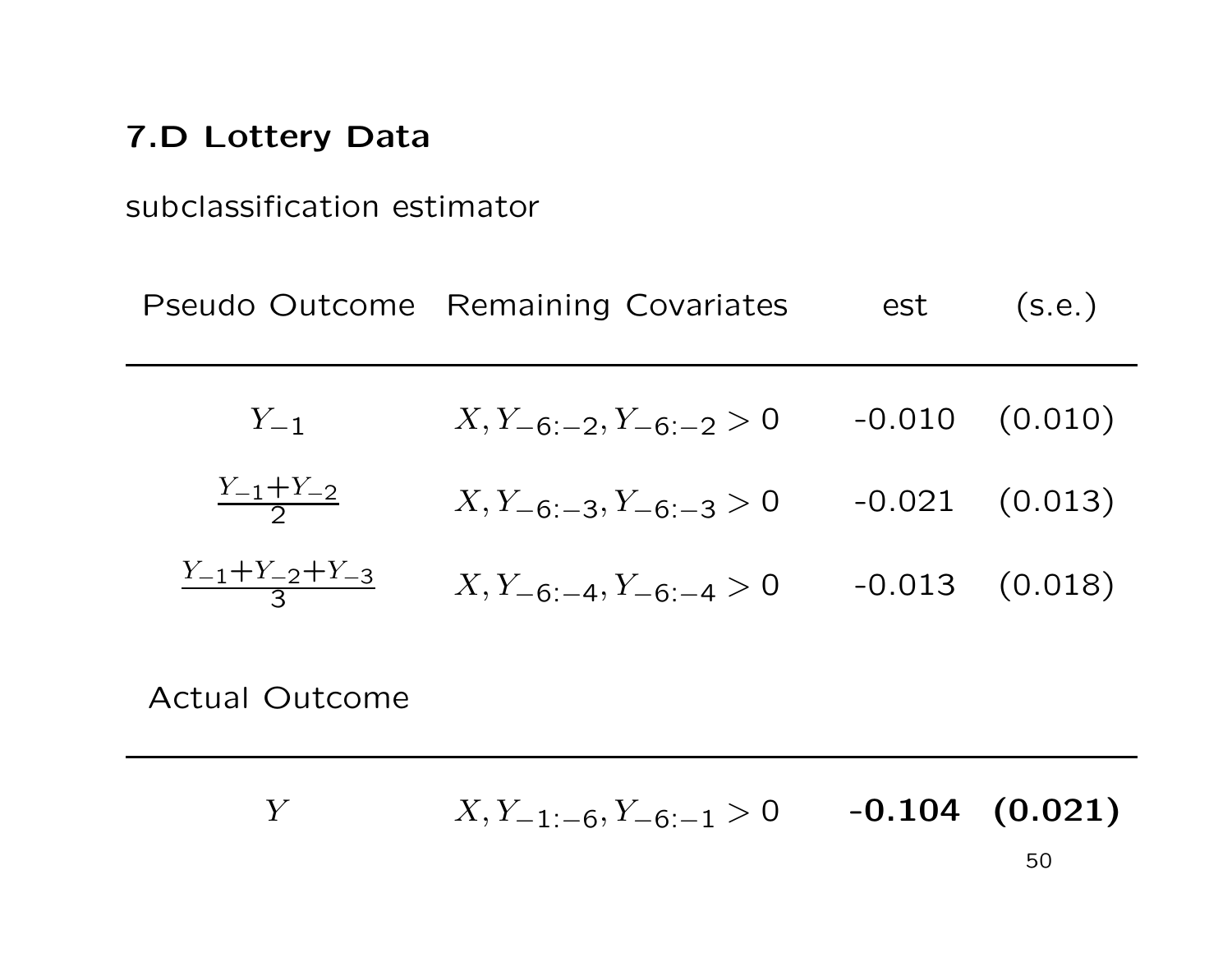# Conclusion for Lottery Data

Unconfoundedness is plausible (based on analysis without outcome data)

Estimates are robust, -0.09 is reduction in yearly labor earnings per dollar of yearly unearned income.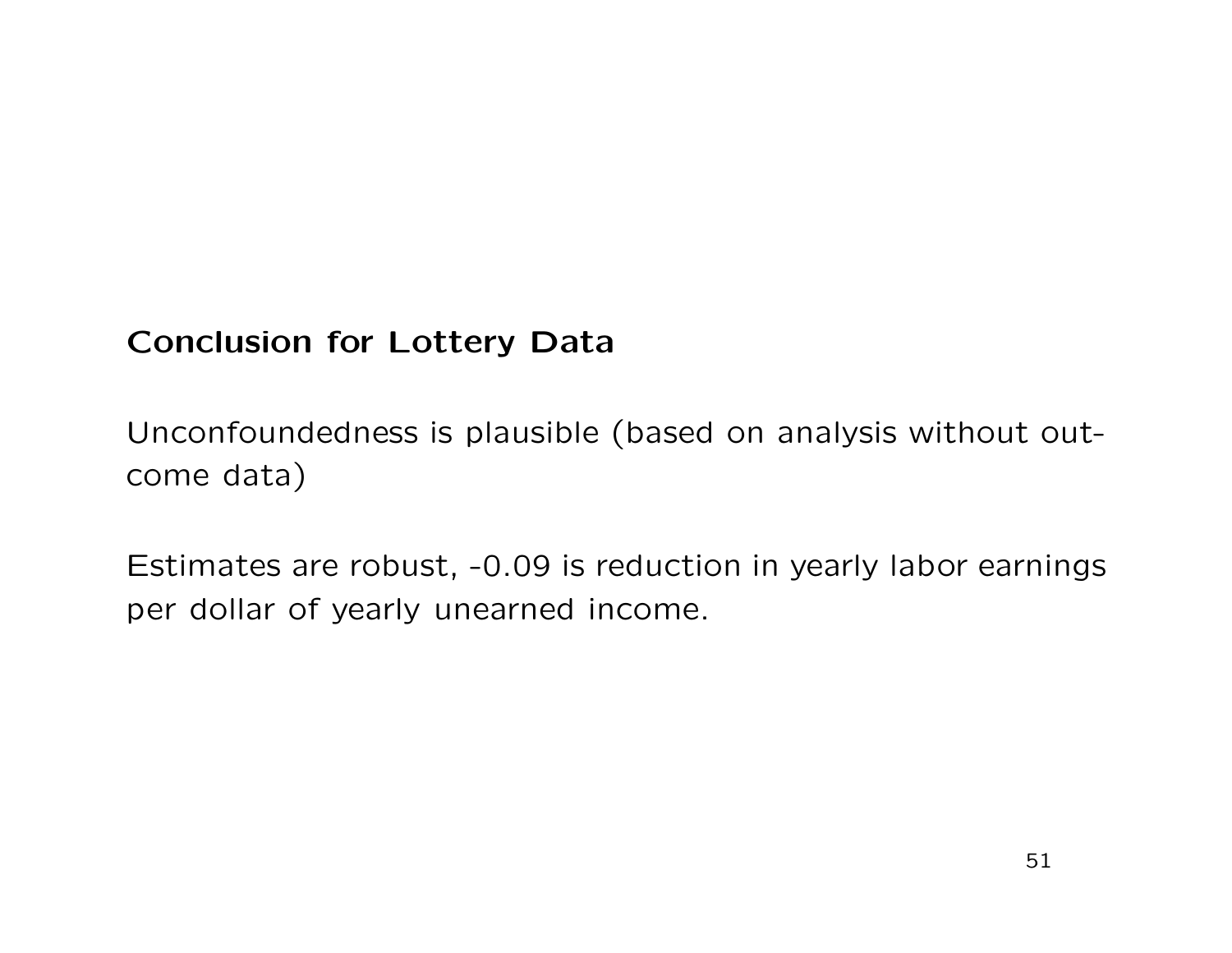# 7.E Lalonde-Dehejia-Wahba Data

| subclassification estimator |                                                   |      |                  |
|-----------------------------|---------------------------------------------------|------|------------------|
|                             | Pseudo Outcome Remaining Covariates               | est  | (s.e.)           |
| earn '75                    | $X,$ earn' $74,$ unempl' $74$                     |      | $-1.51$ $(0.33)$ |
| <b>Actual Outcome</b>       |                                                   |      |                  |
| earn '78                    | $X$ , earn '74, unempl '74,<br>earn'75, unempl'75 | 1.89 | (0.76)           |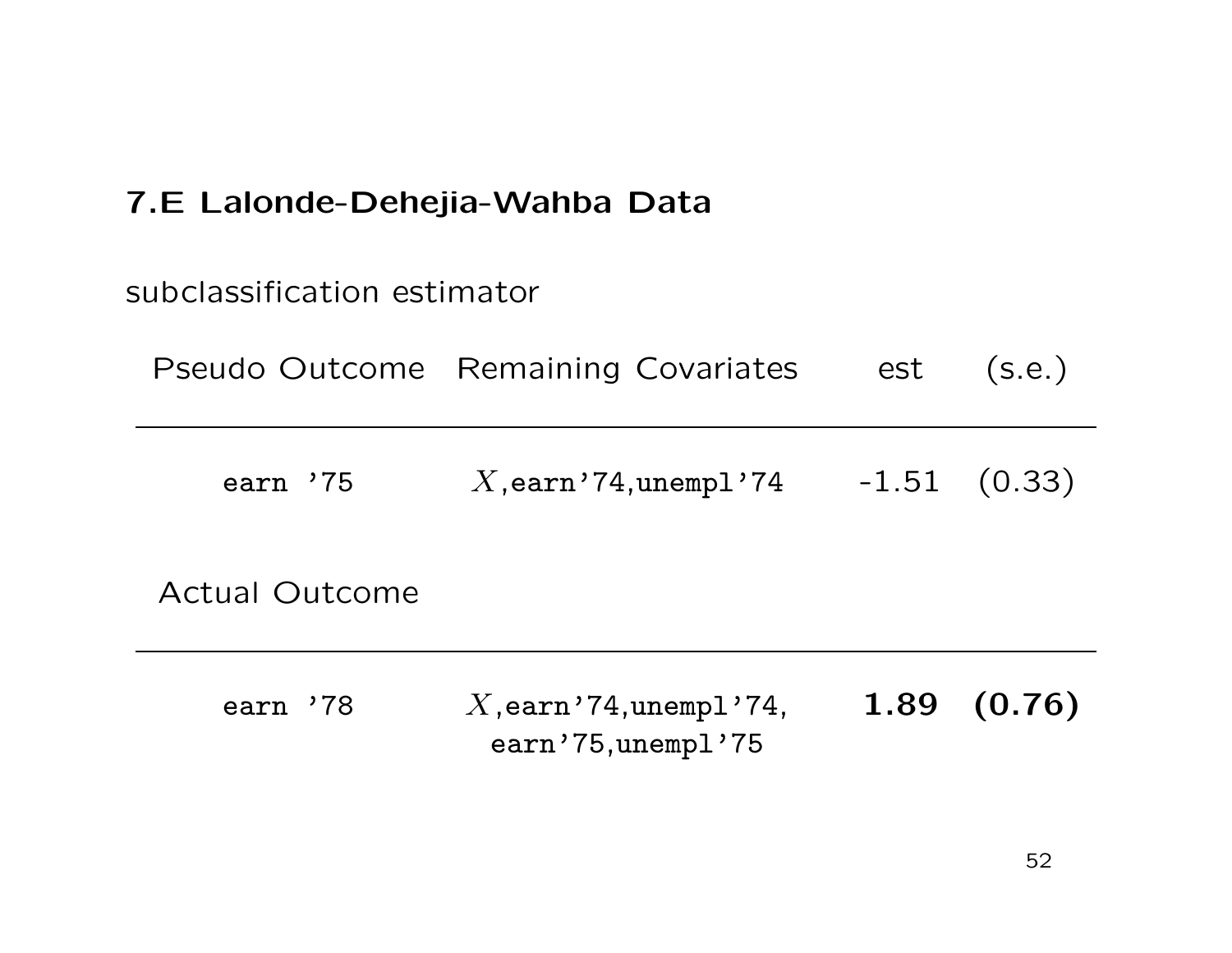# Conclusion for Lalonde/Dehejia/Wahba Data

It is not clear whether unconfoundedness holds based on analysis without outcome data.

Estimates are robust, and in fact close to experimental estimates, but that they are accurate would have been difficult to ascertain without experimental data.